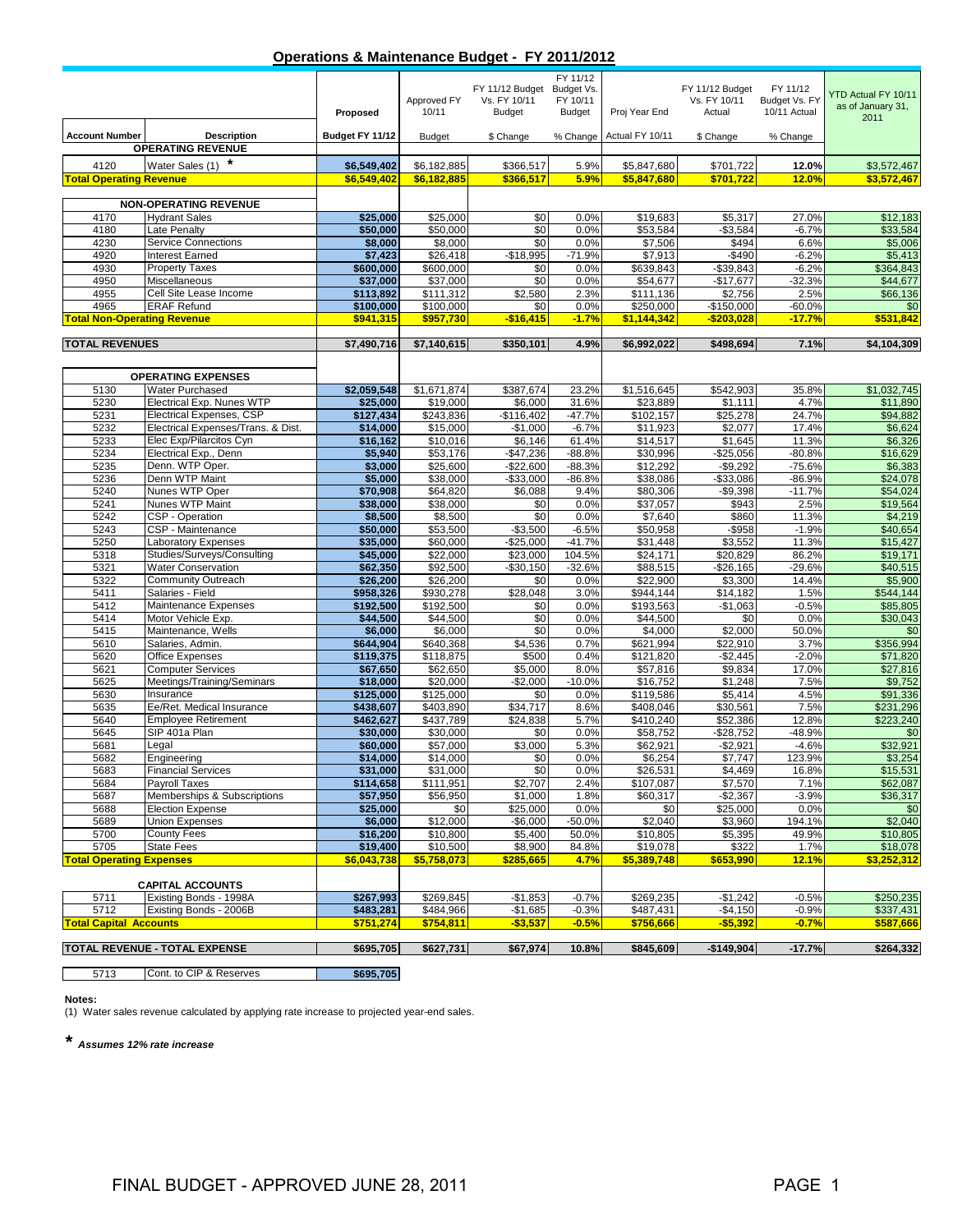#### Budget Worksheet

#### **Fiscal Year 2011/2012**

| Line Item                         |        |      | <b>Amount</b>                   |
|-----------------------------------|--------|------|---------------------------------|
| Acct. No.                         | 4120   |      | <b>Description: Water Sales</b> |
| Actual Amount As Of:              | 31-Jan | 2011 | 3,572,467                       |
| PROJECTED ACTIVITY to END of FY:  |        |      | 2,275,213                       |
| Projected YEAR END TOTAL:         |        |      | 5,847,680                       |
| <b>PROPOSED Line Item Amount:</b> |        |      | \$6,549,402                     |

Approved Line Item Amount:

| <b>PREVIOUS YEAR BUDGET:</b>                               |                                                                 | 6,182,885 |
|------------------------------------------------------------|-----------------------------------------------------------------|-----------|
|                                                            | % Change Actual Year End compared to Proposed Line item amount. | 12.0%     |
| % Change to Previous Year Budget                           | 5.9%                                                            |           |
| Dollar difference between proposed budget & current budget | 366.517                                                         |           |
| <b>NARRATIVE:</b>                                          | See Worksheet 4120 A for calculations                           |           |

Water sales revenues are not expected to increase during the next fiscal year due to new customers coming on line. The projection is that there will be approximately 35 new connections Increased Consumer awareness in the third year of drought will keep consumption to levels seen in FY 10/11.

#### **Spread:**

| Jul | Aug | Sep | Oct | Nov | <b>Dec</b> | Totals |
|-----|-----|-----|-----|-----|------------|--------|
| Jan | Feb | Mar | Apr | May | Jun        |        |

- 1990 - 1990 - 1990 - 1990 - 1990 - 1990 - 1990 - 1990 - 1990 - 1990 - 1990 - 1990 - 1990 - 1990 - 1990 - 199<br>1990 - 1990 - 1990 - 1990 - 1990 - 1990 - 1990 - 1990 - 1990 - 1990 - 1990 - 1990 - 1990 - 1990 - 1990 - 1990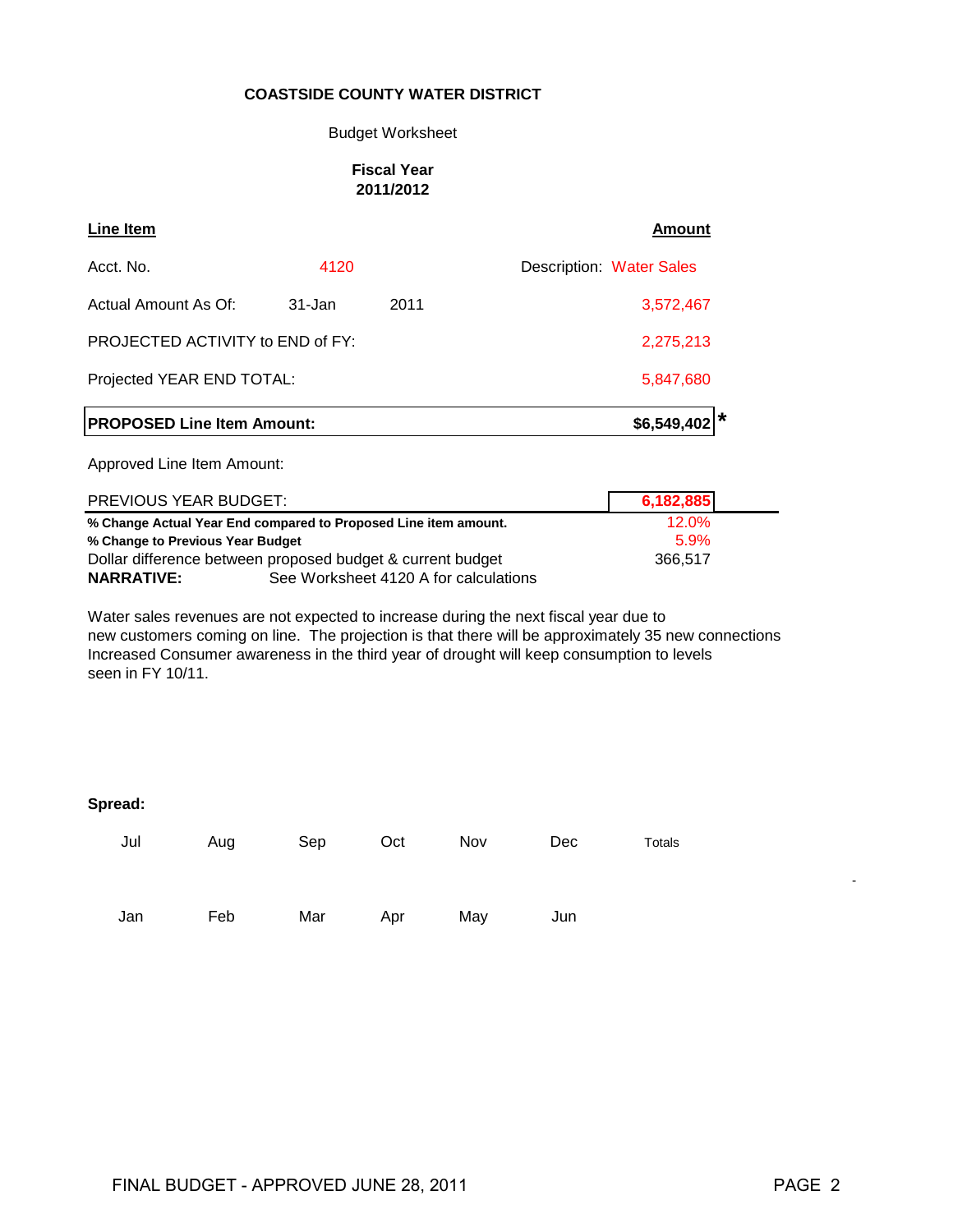#### **Fiscal Year 2011/2012 Water Sales Projections**

|               | a       | h             | C       | d             | e            |               | g               |                            |      |                  |             |                 | <b>Proposed</b> |
|---------------|---------|---------------|---------|---------------|--------------|---------------|-----------------|----------------------------|------|------------------|-------------|-----------------|-----------------|
| <b>MONTH</b>  | Res.    | Res.          | Other   | Other         | <b>TOTAL</b> | <b>TOTAL</b>  | <b>Per Cent</b> | Residential                |      | Other            | <b>Base</b> | <b>Base</b>     | FY 11/12        |
|               | hcf     | hcf           | hcf     | hcf           | <b>Units</b> | Units         | <b>Diff</b>     | \$ Projected               |      | <b>Projected</b> | Charge      | Charge          |                 |
|               | 10/11   | 11/12         | 10/11   | 11/12         | 10/11        | 11/12         | 10 v. 11 dif    | 11/12                      |      | \$6.83/hcf       | 10/11       | 11/12           | <b>Budget</b>   |
|               | Actual  | <b>Budget</b> | Actual  | <b>Budget</b> | Actual       | <b>Budget</b> |                 |                            |      |                  | Actual      | <b>Budget</b>   |                 |
| <b>Jul-10</b> | 37,361  | 37,361        | 52,535  | 52,535        | 89,896       | 89,896        | $0.0\%$         | \$<br>219,483              | - \$ | 358,814          | \$84,123    | $$94,217$ \\$   | 672,515         |
| Aug-10        | 71,747  | 71,747        | 33,536  | 33,536        | 105,283      | 105,283       | $0.0\%$         | \$<br>421,489              |      | 229,051          | \$114,009   | $$127,690$ \$   | 778,231         |
| <b>Sep-10</b> | 34,215  | 34,215        | 47,095  | 47,095        | 81,310       | 81,310        | $0.0\%$         | \$<br>201,001              | - \$ | 321,659          | \$89,022    | $$99,704$ \$    | 622,365         |
| <b>Oct-10</b> | 63,937  | 63,937        | 31,020  | 31,020        | 94,957       | 94,957        | $0.0\%$         | \$<br>375,608              | - \$ | 211,867          | \$114,579   | $$128,329$ \\$  | 715,803         |
| <b>Nov-10</b> | 29,779  | 29,779        | 26,424  | 26,424        | 56,203       | 56,203        | $0.0\%$         | \$<br>174,942              | \$   | 180,476          | \$88,982    | $$99,660$ \$    | 455,078         |
| <b>Dec-10</b> | 40,017  | 40,017        | 13,880  | 13,880        | 53,897       | 53,897        | $0.0\%$         | \$<br>235,086              | -\$  | 94,800           | \$114,722   |                 | 458,375         |
| Jan-11        | 25,964  | 25,964        | 20,910  | 20,910        | 46,874       | 46,874        | 0.0%            | \$<br>$152,530$ $\sqrt{S}$ |      | 142,815          | \$89,136    | $$99,832$ \$    | 395,177         |
| Feb-11        | 41,534  | 41,534        | 14,963  | 14,963        | 56,497       | 56,497        | 0.0%            | \$<br>243,998              | - \$ | 102,197          | \$114,731   | $$128,499$ \ \$ | 474,694         |
| Mar-11        | 21,723  | 21,723        | 23,629  | 23,629        | 45,352       | 45,352        | 0.0%            | \$<br>$127,615$ \$         |      | 161,386          | \$89,000    | $$99,680$ \$    | 388,681         |
| Apr-11        | 45,549  | 45,549        | 6,319   | 6,319         | 51,868       | 51,868        | 0.0%            | \$<br>267,585              | - \$ | 43,159           | \$114,000   | $$127,680$ \$   | 438,424         |
| <b>May-11</b> | 28,468  | 28,468        | 52,129  | 52,129        | 80,597       | 80,597        | 0.0%            | \$<br>167,240              | - \$ | 356,041          | \$89,000    | $$99,680$ \$    | 622,961         |
| <b>Jun-11</b> | 57,889  | 57,889        | 8,688   | 8,688         | 66,577       | 66,577        | 0.0%            | \$<br>340,078              | - \$ | 59,339           | \$114,000   | $$127,680$ \$   | 527,097         |
| TOTAL         | 498,183 | 498,183       | 331,128 | 331,128       | 829,311      | 829,311       | $0.0\%$         | \$2,926,656                |      | 2,261,604        | \$1,215,304 | $$1,361,140$ \$ | 6,549,400       |

**Average Residential Charge per Unit Commercial Charge per Unit**

**\$5.87 \$6.83 \$ 6,549,400**

**FACTORS TO BE CONSIDERED**

**1** Superintendent projects a 7.5 MG purchase from Skylawn for next fiscal year<br>**2** Anticipation of approximately 35 new connections next year.

**2** Anticipation of approximately 35 new connections next year.

**3** April - June - Predicted Base on following:

Actual Sales / Predicted Sales (Jul - Feb)

 *Residential = 0.91*

 *Other = 1.242*

Budgeted Values for Residential & Other Above multiplied by factor to get predicted

| Baagotoa valaoo lol Itoolaohtial & Othol    |              |          |              |                        |            |            |
|---------------------------------------------|--------------|----------|--------------|------------------------|------------|------------|
| Above multiplied by factor to get predicted |              |          |              | <b>Base</b>            |            | 12.0%      |
| water sales.                                |              |          |              | Charge                 | FY 10/11   | FY 11/12   |
|                                             | $Res$        |          | <u>12.0%</u> | 5/8"                   | \$27.43    | \$30.72    |
|                                             | <b>Units</b> | FY 10/11 | FY 11/12     | 5/8"/2 dwelling units  | \$60.33]   | \$67.57    |
|                                             | $1 - 8$      | \$4.48   | \$5.02       | 3/4"                   | \$41.23    | \$46.18    |
|                                             | $9 - 25$     | \$4.94   | \$5.53       | 3/4"/ 2 dwelling units | \$82.51    | \$92.41    |
|                                             | $26 - 40$    | \$6.42   | \$7.19       |                        | \$68.72    | \$76.97    |
|                                             | $41 +$       | \$7.93   | \$8.88       | 1.5"                   | \$132.71   | \$148.64   |
|                                             |              |          |              | 2.0"                   | \$219.95   | \$246.34   |
|                                             | <b>Comm</b>  | \$6.10   | \$6.83       | 3"                     | \$481.16   | \$538.90   |
|                                             |              |          |              | 4"                     | \$1,649.90 | \$1,847.89 |
|                                             |              |          |              |                        |            |            |

FINAL BUDGET - APPROVED JUNE 28, 2011 **PAGE 3**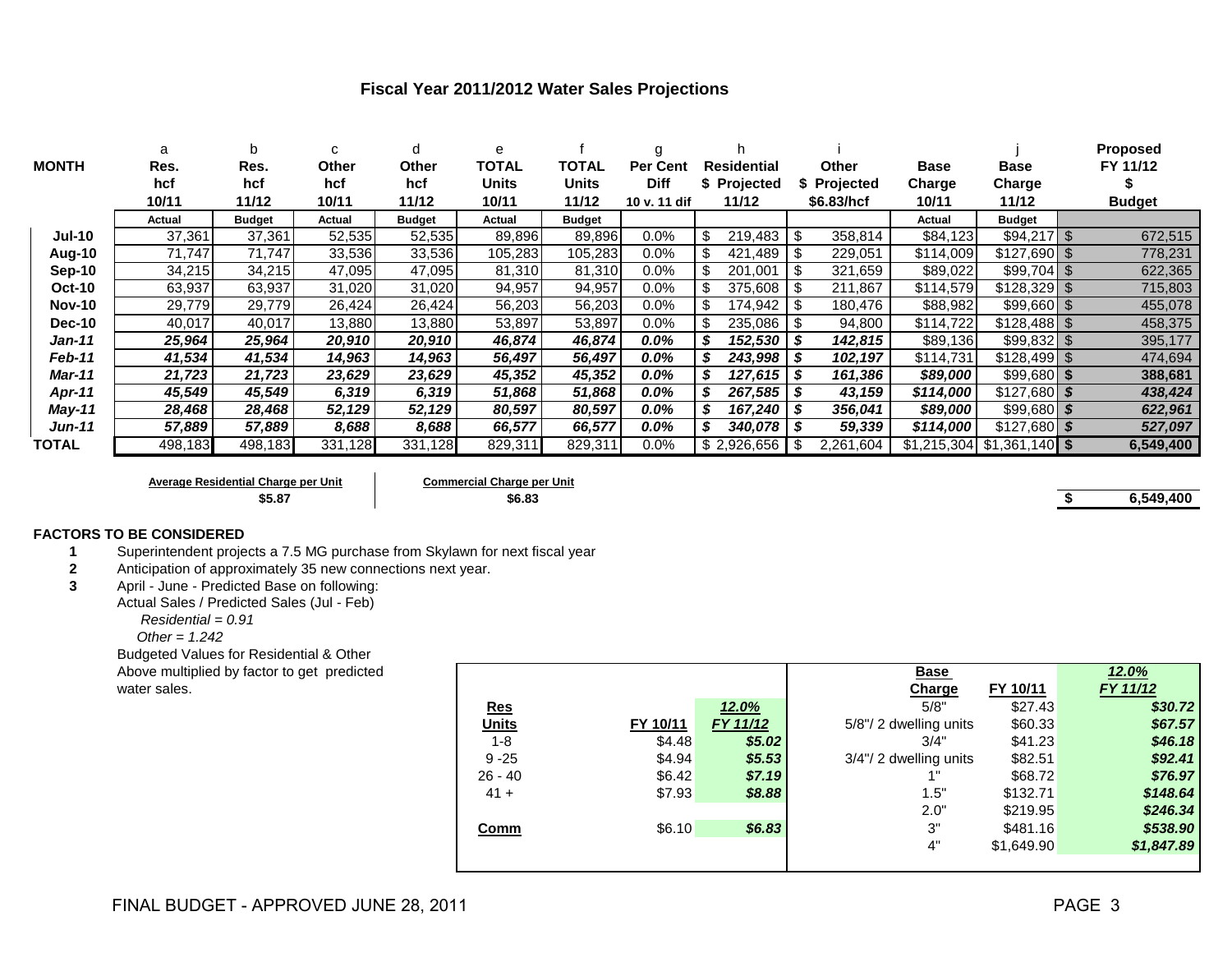#### Budget Worksheet

#### **Fiscal Year 2011/2012**

| Line Item                               |        |      | Amount                            |
|-----------------------------------------|--------|------|-----------------------------------|
| Acct. No.                               | 4170   |      | <b>Description: Hydrant Sales</b> |
| Actual Amount As Of:                    | 31-Jan | 2011 | 12,183                            |
| <b>PROJECTED ACTIVITY to END of FY:</b> |        |      | 7,500                             |
| Projected YEAR END TOTAL:               |        |      | 19,683                            |
| <b>PROPOSED Line Item Amount:</b>       |        |      | 25,000                            |

Approved Line Item Amount:

| PREVIOUS YEAR BUDGET:                                           | 25,000       |  |
|-----------------------------------------------------------------|--------------|--|
| % Change Actual Year End compared to Proposed Line item amount. | <b>27.0%</b> |  |
| % Change to Previous Year Budget                                | $0.0\%$      |  |
| Dollar difference between proposed budget & current budget      |              |  |
| <b>NARRATIVE:</b>                                               |              |  |

Water is taken from designated fire hydrants through portable meters for a variety of reasons. The most common use of this water is for new construction (dust control, earth compaction,etc.). Other uses of water through portable meters result in use for temporary irrigation, failed wells, temporary livestock watering, dust control for non construction purposes, festivals, etc.

| Jul | Aug | Sep | Oct | Nov | Dec |
|-----|-----|-----|-----|-----|-----|
| Jan | Feb | Mar | Apr | May | Jun |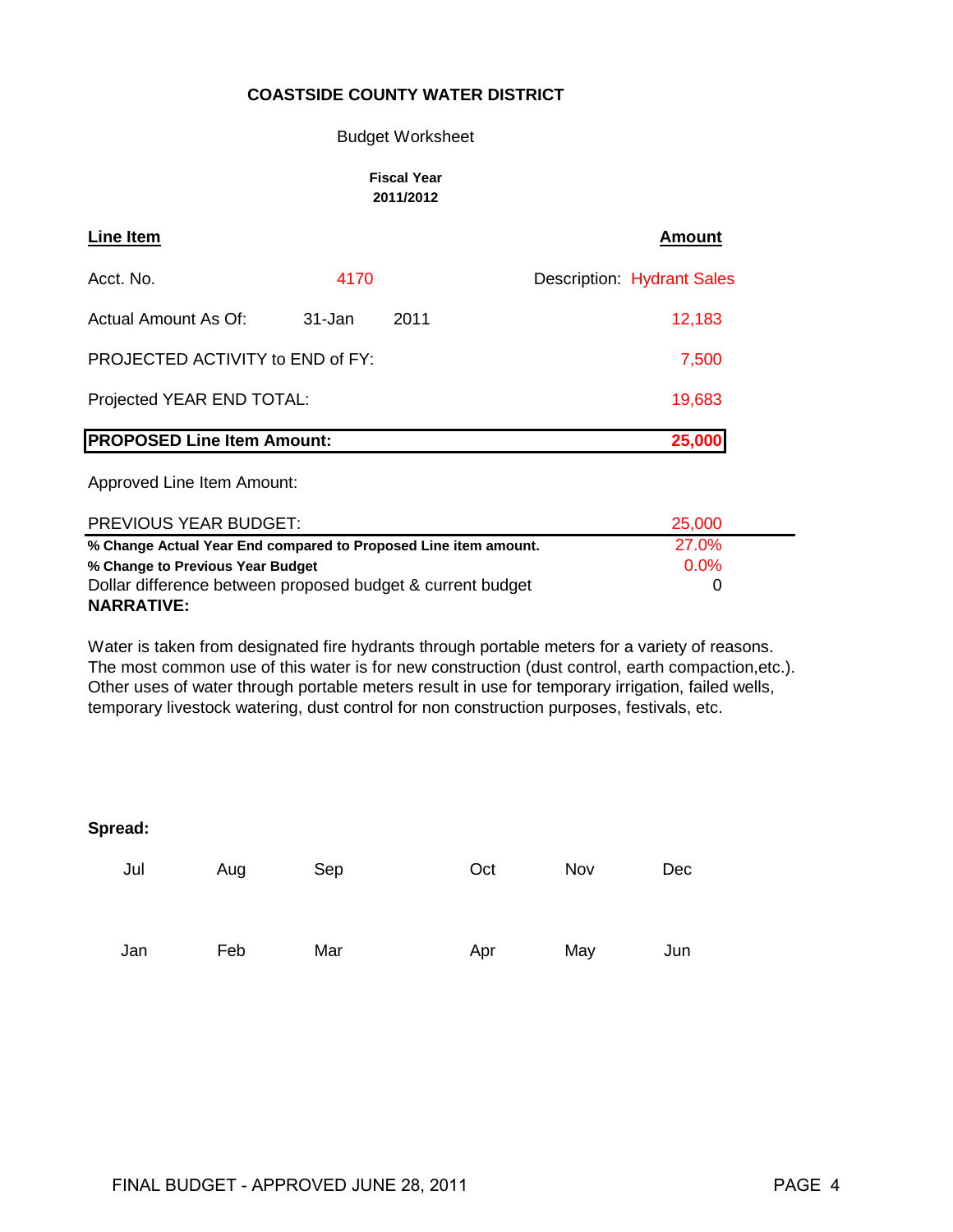# Budget Worksheet

# **Fiscal Year 2011/2012**

| Line Item                                                       |        |      | <b>Amount</b>                    |
|-----------------------------------------------------------------|--------|------|----------------------------------|
| Acct. No.                                                       | 4180   |      | <b>Description: Late Penalty</b> |
| Actual Amount As Of:                                            | 31-Jan | 2011 | 33,584                           |
| PROJECTED ACTIVITY to END of FY:                                |        |      | 20,000                           |
| Projected YEAR END TOTAL:                                       |        |      | 53,584                           |
| <b>PROPOSED Line Item Amount:</b>                               |        |      | 50,000                           |
| Approved Line Item Amount:                                      |        |      |                                  |
| <b>PREVIOUS YEAR BUDGET:</b>                                    |        |      | 50,000                           |
| % Change Actual Year End compared to Proposed Line item amount. |        |      | $(6.7\%)$                        |
| % Change to Previous Year Budget                                |        |      | 100.0%                           |
| Dollar difference between proposed budget & current budget      |        |      | $\Omega$                         |
| <b>NARRATIVE:</b>                                               |        |      |                                  |

| Jul | Aug | Sep | Oct | Nov | Dec |
|-----|-----|-----|-----|-----|-----|
| Jan | Feb | Mar | Apr | May | Jun |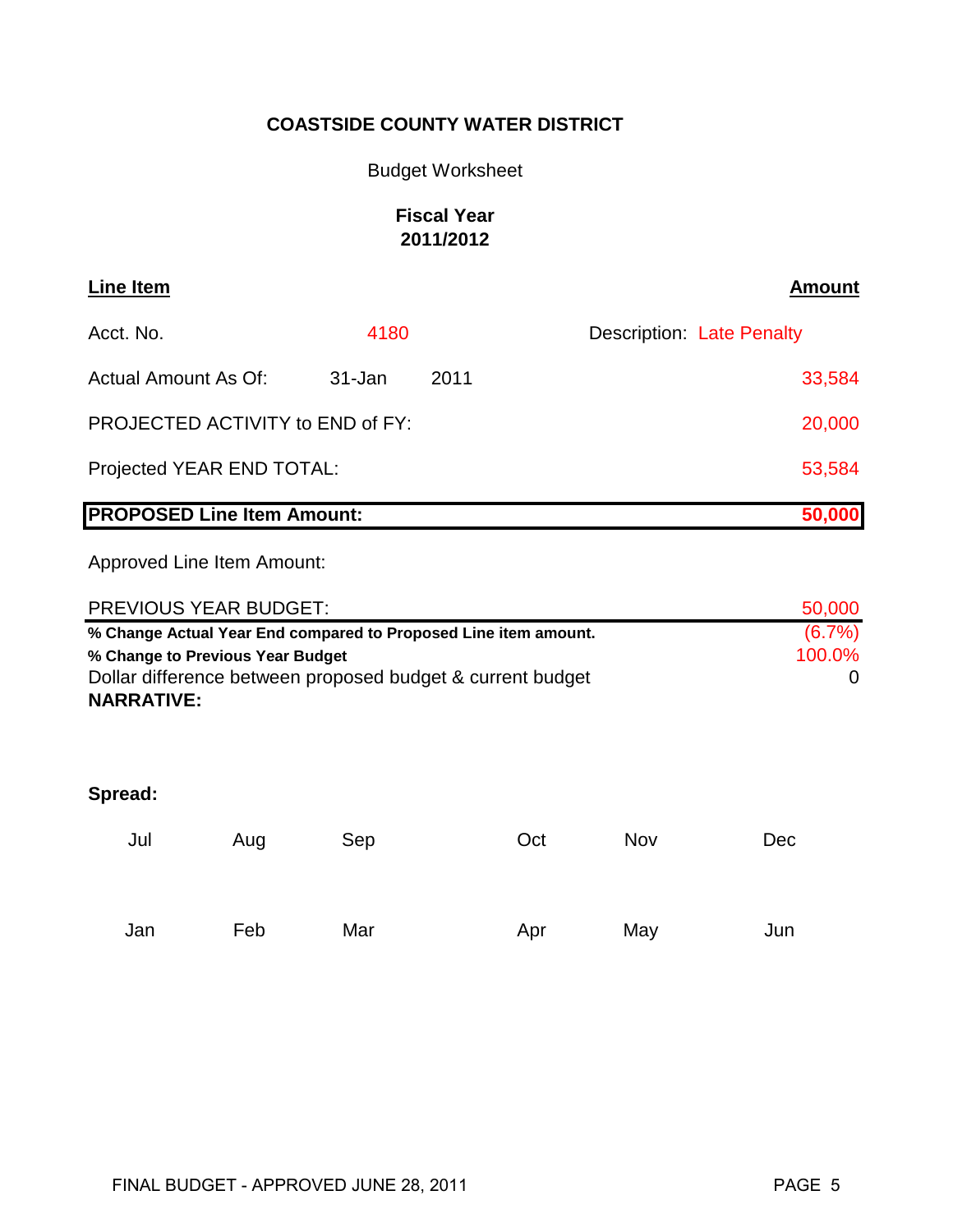#### Budget Worksheet

### **Fiscal Year 2011/2012**

| <b>Line Item</b>                        |        |      | <b>Amount</b>                           |
|-----------------------------------------|--------|------|-----------------------------------------|
| Acct. No.                               | 4230   |      | <b>Description: Service Connections</b> |
| Actual Amount As Of:                    | 31-Jan | 2011 | 5,006                                   |
| <b>PROJECTED ACTIVITY to END of FY:</b> |        |      | 2,500                                   |
| Projected YEAR END TOTAL:               |        |      | 7,506                                   |
| <b>PROPOSED Line Item Amount:</b>       |        |      | 8,000                                   |

Approved Line Item Amount:

| PREVIOUS YEAR BUDGET:                                           | 8,000 |  |
|-----------------------------------------------------------------|-------|--|
| % Change Actual Year End compared to Proposed Line item amount. | 6.6%  |  |
| % Change to Previous Year Budget                                | 0.0%  |  |
| Dollar difference between proposed budget & current budget      |       |  |

### **NARRATIVE:**

The amounts in the account show the labor cost charged to a customer for the installation of a new water service connection. The costs vary with each new installation depending upon the size of the service and how far it is from the distribution pipeline under the street. Cost of materials are not included in this category.

| Labor   |              | \$8,000 |     |     |            |
|---------|--------------|---------|-----|-----|------------|
|         | <b>TOTAL</b> | \$8,000 |     |     |            |
| Spread: |              |         |     |     |            |
| Jul     | Aug          | Sep     | Oct | Nov | <b>Dec</b> |
|         |              |         |     |     |            |
| Jan     | Feb          | Mar     | Apr | May | Jun        |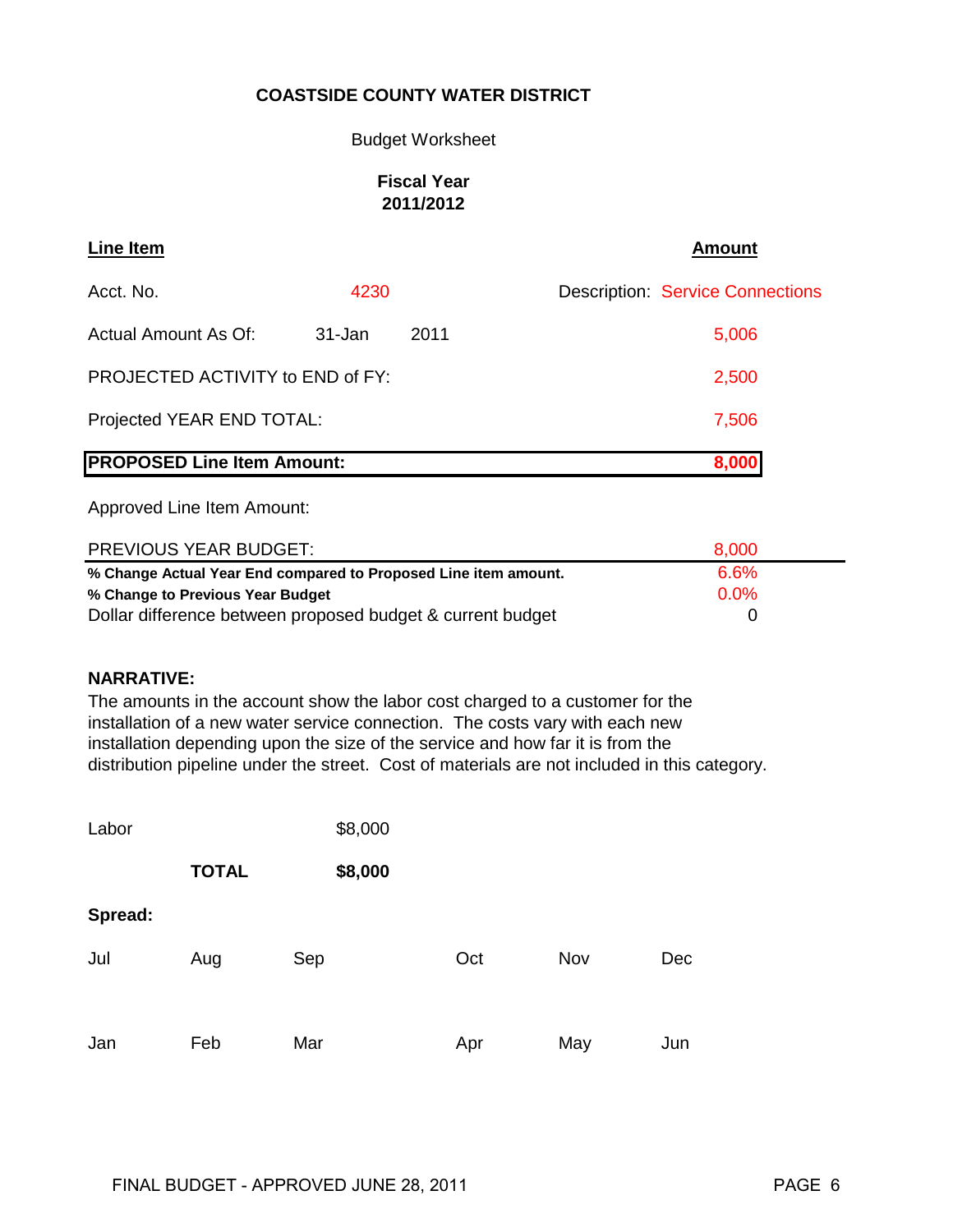## Budget Worksheet

### **Fiscal Year 2011/2012**

| <b>Line Item</b>                                                                                                                                                                       |                       |           |     |              |                        | <b>Amount</b>                  |       |
|----------------------------------------------------------------------------------------------------------------------------------------------------------------------------------------|-----------------------|-----------|-----|--------------|------------------------|--------------------------------|-------|
| Acct. No.                                                                                                                                                                              | 4920                  |           |     | Description: | <b>Interest Earned</b> |                                |       |
| <b>Actual Amount As Of:</b>                                                                                                                                                            | 31-Jan                | 2011      |     |              |                        | 5,413                          |       |
| PROJECTED ACTIVITY to END of FY:                                                                                                                                                       |                       |           |     |              |                        | 2,500                          |       |
| Projected YEAR END TOTAL:<br>7,913                                                                                                                                                     |                       |           |     |              |                        |                                |       |
| <b>PROPOSED Line Item Amount:</b>                                                                                                                                                      |                       |           |     |              | \$                     | 7,423                          |       |
| Approved Line Item Amount:                                                                                                                                                             |                       |           |     |              |                        |                                |       |
| PREVIOUS YEAR BUDGET:                                                                                                                                                                  |                       |           |     |              |                        | 26,418                         |       |
| % Change Actual Year End compared to Proposed Line item amount.<br>% Change to Previous Year Budget<br>Dollar difference between proposed budget & current budget<br><b>NARRATIVE:</b> |                       |           |     |              |                        | (6.2%)<br>(71.9%)<br>$-18,995$ |       |
| Interest income is derived from cash on deposit with LAIF. The interest<br>income is calculated on funds that are not restricted to the CSP Project.                                   |                       |           |     |              |                        |                                |       |
| <b>Balance</b><br>Cash on<br>1,505,465<br>Deposit                                                                                                                                      | Less CSP \$<br>20,948 | 1,484,516 | X   | 0.50%        | $=$                    | \$                             | 7,423 |
| Spread:                                                                                                                                                                                |                       |           |     |              |                        |                                |       |
| Jul<br>Aug                                                                                                                                                                             | Sep                   |           | Oct | Nov          | Dec                    |                                |       |
|                                                                                                                                                                                        |                       |           |     |              |                        |                                |       |

Jan Feb Mar Apr May Jun

ä,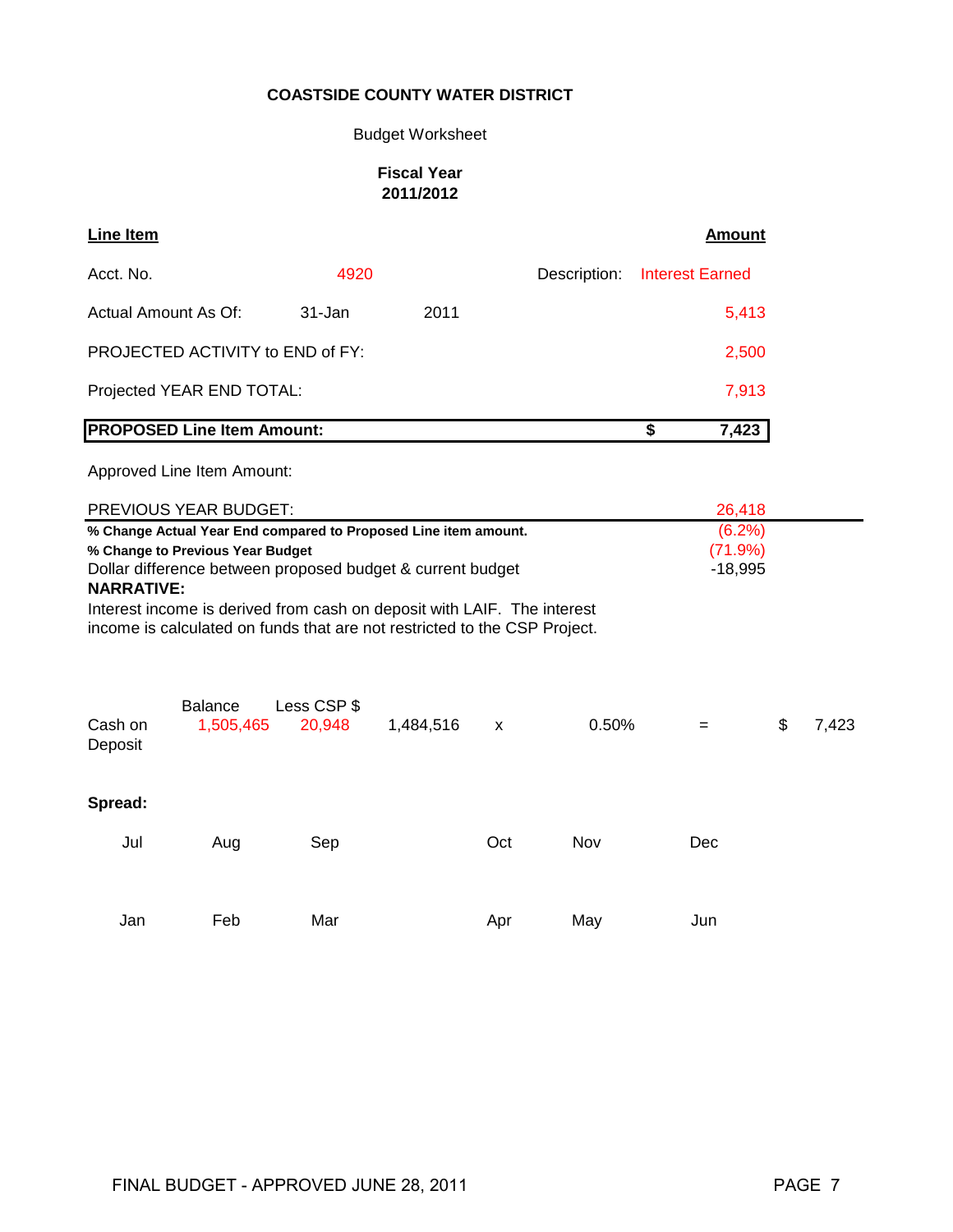## Budget Worksheet

## **Fiscal Year 2011/2012**

| <b>Line Item</b>                                                                               |        |      |              | <b>Amount</b>         |  |  |
|------------------------------------------------------------------------------------------------|--------|------|--------------|-----------------------|--|--|
| Acct. No.                                                                                      | 4930   |      | Description: | <b>Property Taxes</b> |  |  |
| Actual Amount As Of:                                                                           | 31-Jan | 2011 |              | 364,843               |  |  |
| PROJECTED ACTIVITY to END of FY:                                                               |        |      |              | 275,000               |  |  |
| Projected YEAR END TOTAL:                                                                      |        |      |              | 639,843               |  |  |
| <b>PROPOSED Line Item Amount:</b>                                                              |        |      |              | 600,000               |  |  |
| Approved Line Item Amount:                                                                     |        |      |              |                       |  |  |
| <b>PREVIOUS YEAR BUDGET:</b>                                                                   |        |      |              | 600,000               |  |  |
| % Change Actual Year End compared to Proposed Line item amount.                                |        |      |              | (6.2%)<br>0.0%        |  |  |
| % Change to Previous Year Budget<br>Dollar difference between proposed budget & current budget | 0      |      |              |                       |  |  |
|                                                                                                |        |      |              |                       |  |  |
| <b>NARRATIVE:</b>                                                                              |        |      |              |                       |  |  |
| Projected CCWD portion of unsecured/secured Property Tax<br>\$600,000                          |        |      |              |                       |  |  |
|                                                                                                |        |      |              |                       |  |  |
| <b>TOTAL</b>                                                                                   |        |      |              | \$600,000             |  |  |
|                                                                                                |        |      |              |                       |  |  |
|                                                                                                |        |      |              |                       |  |  |

| Jul | Aug | Sep | Oct | Nov | Dec |
|-----|-----|-----|-----|-----|-----|
| Jan | Feb | Mar | Apr | May | Jun |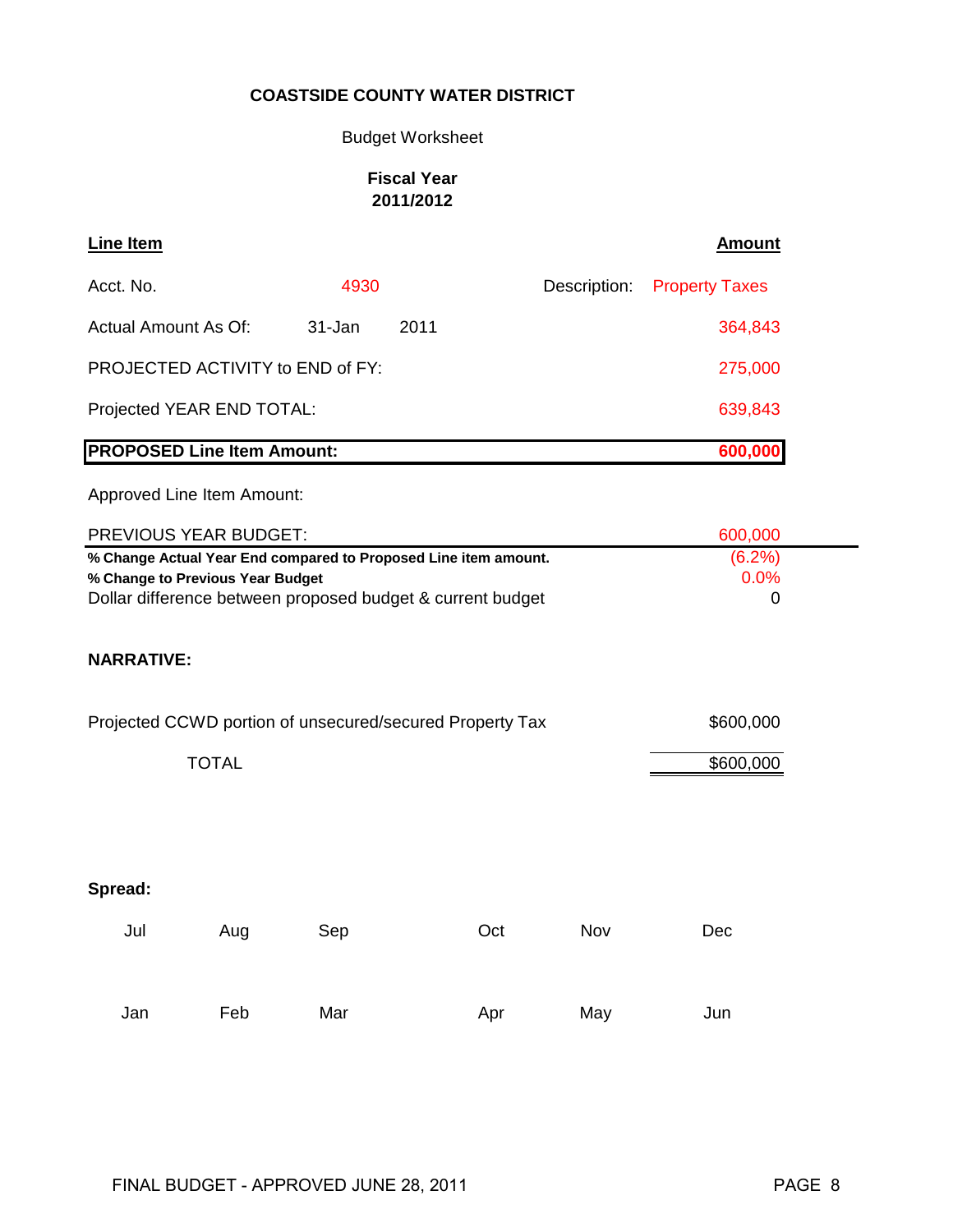#### Budget Worksheet

#### **Fiscal Year 2011/2012**

| <b>Line Item</b>                  |        |      | <b>Amount</b>              |
|-----------------------------------|--------|------|----------------------------|
| Acct. No.                         | 4950   |      | Description: Miscellaneous |
| Actual Amount As Of:              | 31-Jan | 2011 | 44,677                     |
| PROJECTED ACTIVITY to END of FY:  |        |      | 10,000                     |
| Projected YEAR END TOTAL:         |        |      | 54,677                     |
| <b>PROPOSED Line Item Amount:</b> |        |      | 37,000                     |

Approved Line Item Amount:

| PREVIOUS YEAR BUDGET:                                           | 37.000       |
|-----------------------------------------------------------------|--------------|
| % Change Actual Year End compared to Proposed Line item amount. | (32.3%)      |
| % Change to Previous Year Budget                                | $0.0\%$      |
| Dollar difference between proposed budget & current budget      | $\mathbf{U}$ |
|                                                                 |              |

#### **NARRATIVE:**

Revenue from disposal of excess equipment, vehicles and reimbursement of expense line items, in addition to the identified sources, are entered into the Miscellaneous Sales account line item, such as: returned check fees, re-connect fees, copies of documents, reimbursement of repairs., etc…)

Skylawn Memorial Park reimburses the District for pumping when the District is not operating the Crystal Springs Pump Station for benefit of the District.

|         |     |               |     | FY 10/11 | FY 11/12 |
|---------|-----|---------------|-----|----------|----------|
|         |     | Skylawn       |     | 25,000   | 25,000   |
|         |     | Miscellaneous |     | 12,000   | 12,000   |
|         |     |               |     | 37,000   | 37,000   |
| Spread: |     |               |     |          |          |
| Jul     | Aug | Sep           | Oct | Nov      | Dec      |
| Jan     | Feb | Mar           | Apr | May      | Jun      |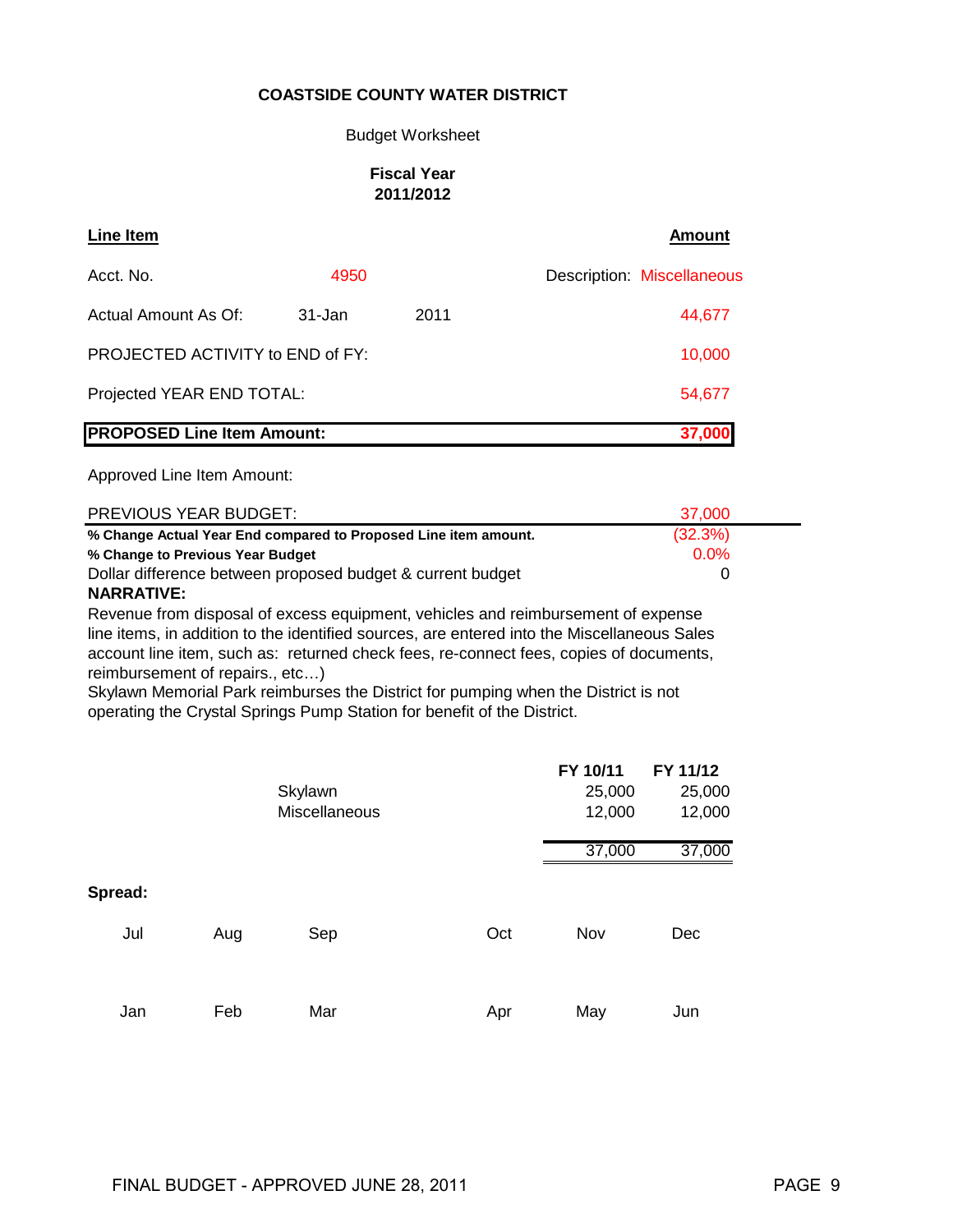## Budget Worksheet

#### **Fiscal Year 2011/2012**

| Line Item                                                                               |     |                                                                                                                               |      |                                                                       | <b>Amount</b>         |  |
|-----------------------------------------------------------------------------------------|-----|-------------------------------------------------------------------------------------------------------------------------------|------|-----------------------------------------------------------------------|-----------------------|--|
| Acct. No.                                                                               |     | 4955                                                                                                                          |      | Description: Cell Site Lease Income                                   |                       |  |
| Actual Amount As Of:                                                                    |     | 31-Jan                                                                                                                        | 2011 |                                                                       | 66,136                |  |
| PROJECTED ACTIVITY to END of FY:                                                        |     |                                                                                                                               |      |                                                                       | 45,000                |  |
| Projected YEAR END TOTAL:                                                               |     |                                                                                                                               |      |                                                                       | 111,136               |  |
| <b>PROPOSED Line Item Amount:</b>                                                       |     |                                                                                                                               |      |                                                                       | 113,892               |  |
| Approved Line Item Amount:                                                              |     |                                                                                                                               |      |                                                                       |                       |  |
| PREVIOUS YEAR BUDGET:                                                                   |     |                                                                                                                               |      |                                                                       | 111,312               |  |
| % Change to Previous Year Budget<br><b>NARRATIVE:</b><br>Revenue from Cell Site Leasing |     | % Change Actual Year End compared to Proposed Line item amount.<br>Dollar difference between proposed budget & current budget |      |                                                                       | 2.5%<br>2.3%<br>2,580 |  |
| Sub-Account                                                                             |     | Sprint Spectrum Lease<br>Sprint Spectrum Lease<br>Metro PCS<br>Metro PCS<br>Verizon                                           |      | FY 11/12<br>22,424<br>20,022<br>23,363<br>23,363<br>24,720<br>113,892 |                       |  |
| Spread:                                                                                 |     |                                                                                                                               |      |                                                                       |                       |  |
| Jul                                                                                     | Aug | Sep                                                                                                                           | Oct  | Nov                                                                   | Dec                   |  |
| Jan                                                                                     | Feb | Mar                                                                                                                           | Apr  | May                                                                   | Jun                   |  |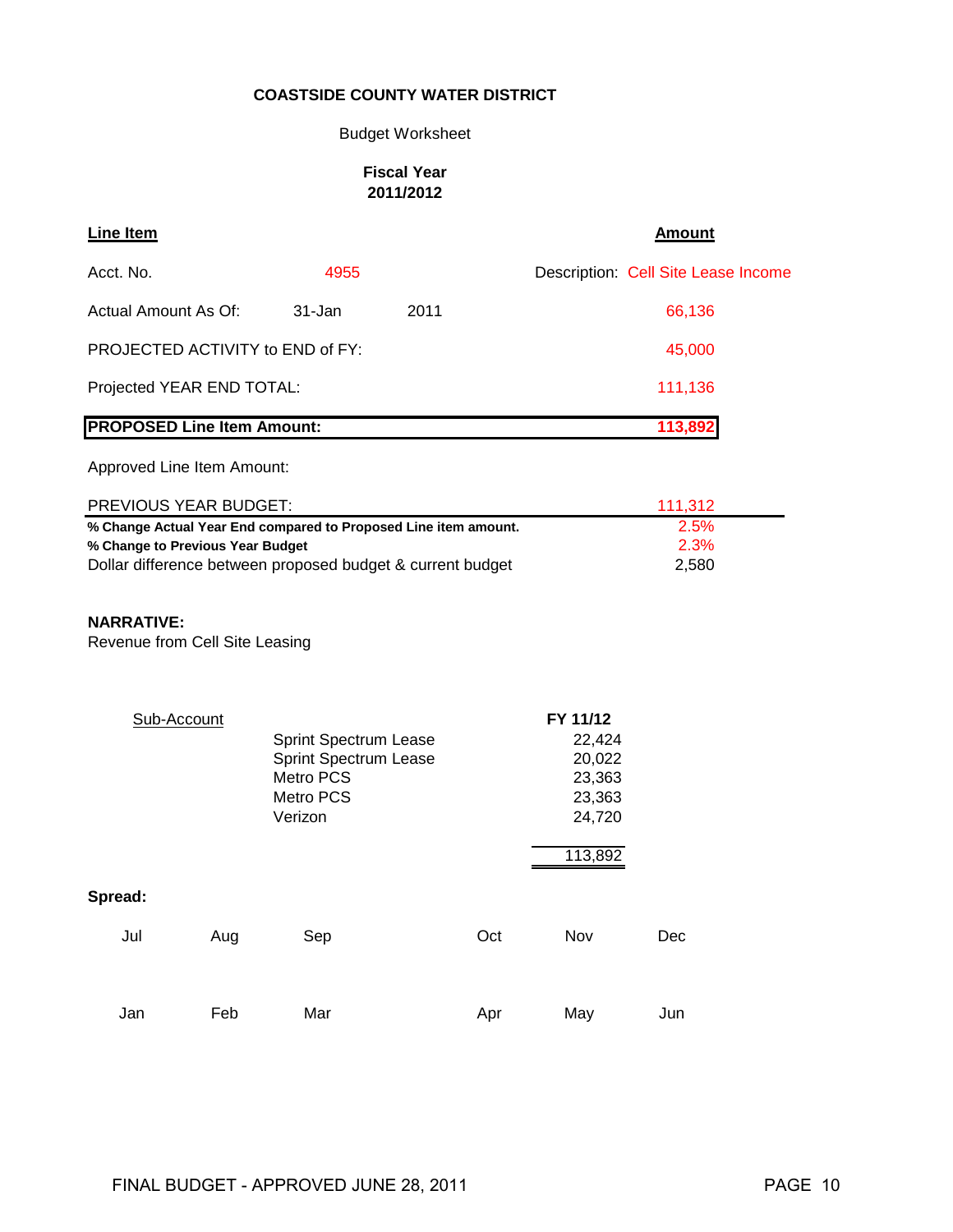#### Budget Worksheet

#### **Fiscal Year 2011/2012**

| <b>Line Item</b>                  |        |      |              | Amount             |
|-----------------------------------|--------|------|--------------|--------------------|
| Acct. No.                         | 4965   |      | Description: | <b>ERAF Refund</b> |
| Actual Amount As Of:              | 31-Jan | 2011 |              | $\Omega$           |
| PROJECTED ACTIVITY to END of FY:  |        |      |              | 250,000            |
| Projected YEAR END TOTAL:         |        |      |              | 250,000            |
| <b>PROPOSED Line Item Amount:</b> |        |      |              | 100,000            |

Approved Line Item Amount:

| <b>PREVIOUS YEAR BUDGET:</b>                                    | 100.000    |
|-----------------------------------------------------------------|------------|
| % Change Actual Year End compared to Proposed Line item amount. | $(60.0\%)$ |
| % Change to Previous Year Budget                                | 0.0%       |
| Dollar difference between proposed budget & current budget      |            |

#### **NARRATIVE:**

Educational Revenue Augmentation Fund (ERAF). ERAF was established in 1992 to redirect property tax revenues from cities, counties and special districts to public education programs.

| Jul | Aug | Sep | Oct | Nov | Dec |
|-----|-----|-----|-----|-----|-----|
| Jan | Feb | Mar | Apr | May | Jun |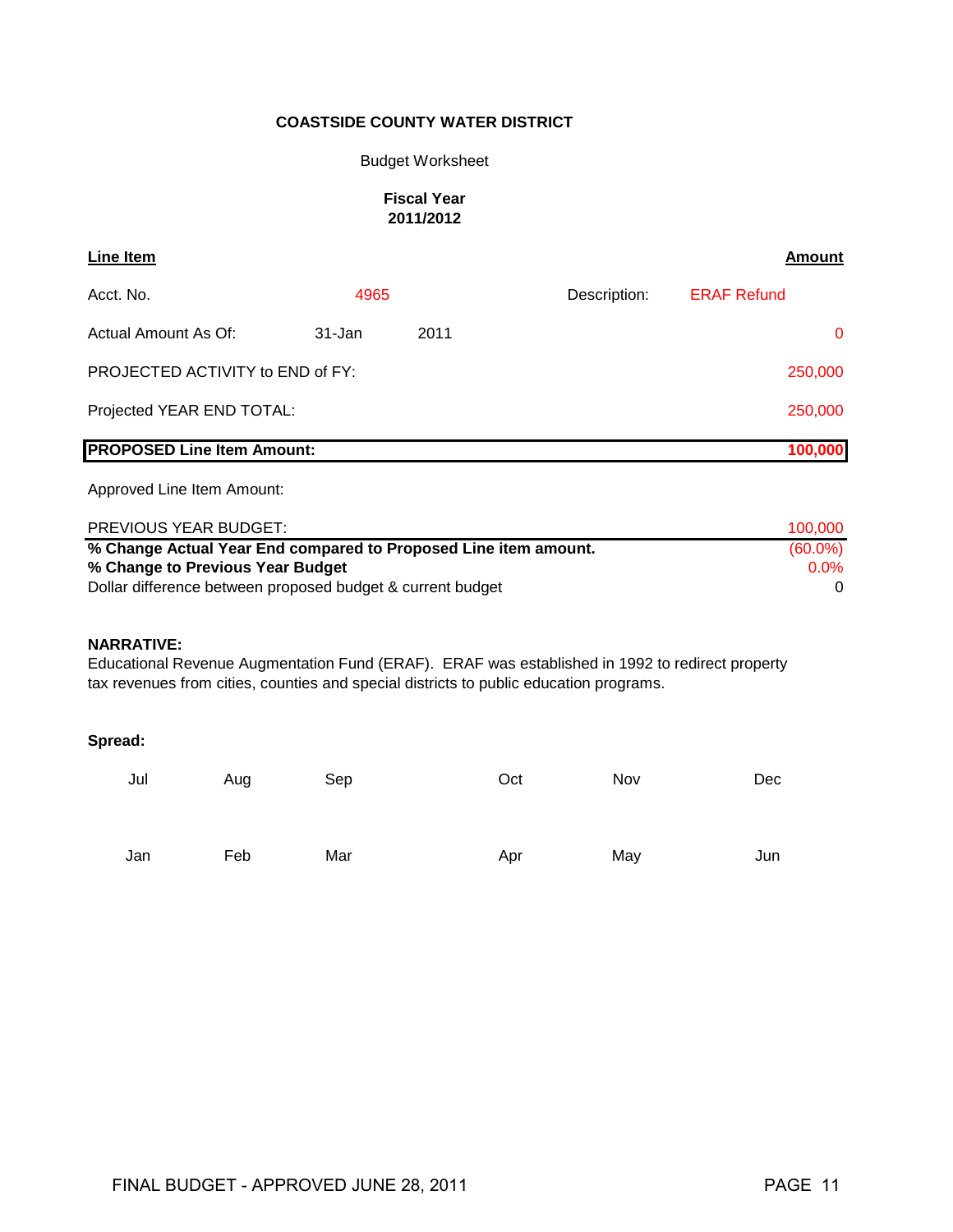#### Budget Worksheet

#### **Fiscal Year 2011/2012**

| Line Item                                                       |           |      |  | <b>Amount</b>                |
|-----------------------------------------------------------------|-----------|------|--|------------------------------|
| Acct. No.                                                       | 5130      |      |  | Description: Water Purchased |
| Actual Amount As Of:                                            | 31-Jan    | 2011 |  | 1,032,745                    |
| <b>PROJECTED ACTIVITY to END of FY:</b>                         | 483,900   |      |  |                              |
| Projected YEAR END TOTAL:                                       | 1,516,645 |      |  |                              |
| <b>PROPOSED Line Item Amount:</b>                               |           |      |  | 2,059,548                    |
| Approved Line Item Amount:                                      |           |      |  |                              |
| PREVIOUS YEAR BUDGET:<br>1,671,874                              |           |      |  |                              |
| % Change Actual Year End compared to Proposed Line item amount. | 35.8%     |      |  |                              |
| % Change to Previous Year Budget                                | 23.2%     |      |  |                              |
| Dollar difference between proposed budget & current budget      | 387,674   |      |  |                              |
| <b>NARRATIVE:</b>                                               |           |      |  |                              |
| See worksheet 5130 A                                            |           |      |  |                              |

The information on this sheet relates directly to Account 4120, water sales.

### **Water rates will increase approximately 38.4% from the SFWD this year. Cost per hcf \$2.63**

| Jul | Aug | Sep | Oct | Nov | Dec |
|-----|-----|-----|-----|-----|-----|
|     |     |     |     |     |     |
| Jan | Feb | Mar | Apr | May | Jun |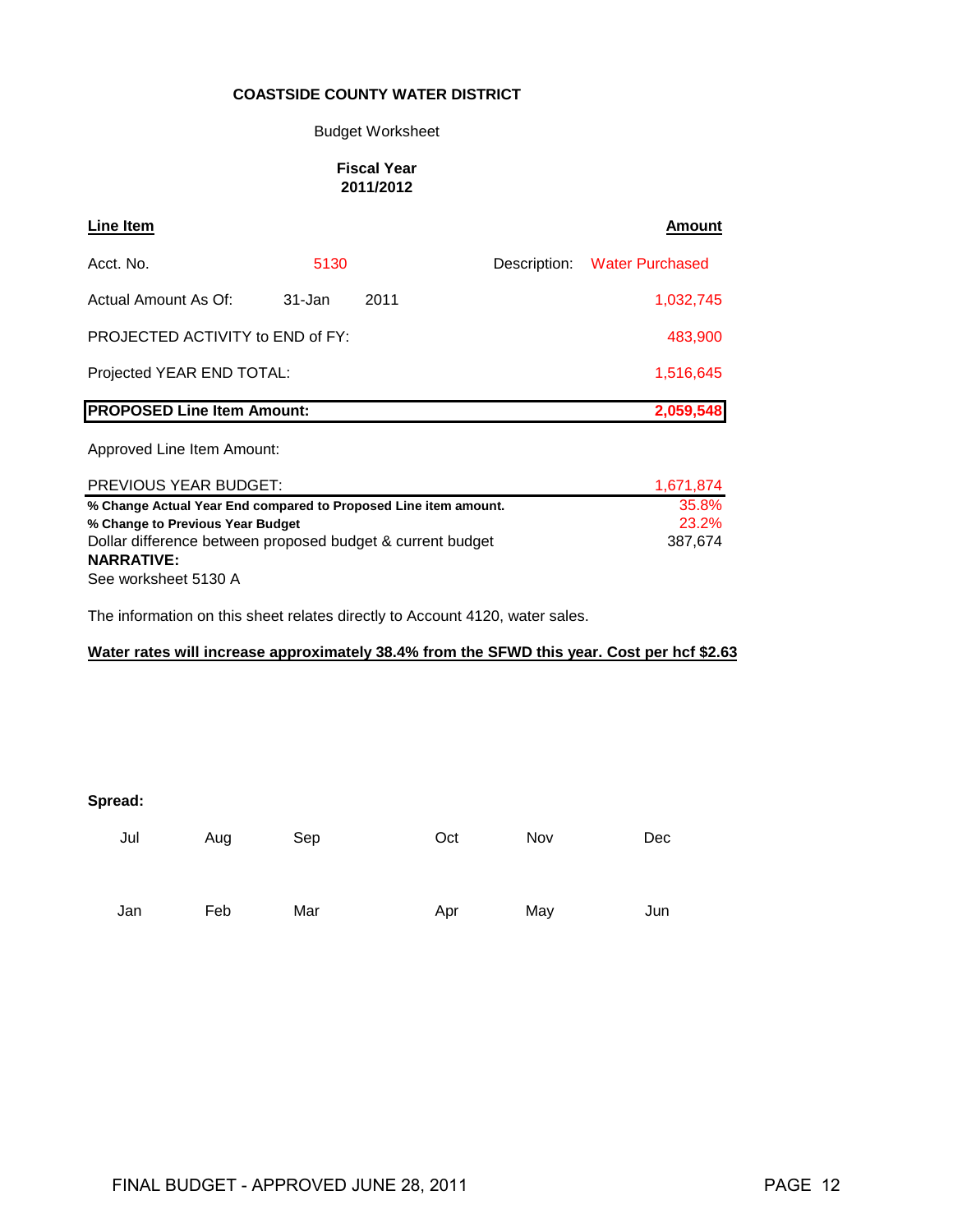#### PRODUCTION & PUMPING SCHEDULE FY 2011/2012

|                  |                  | Denniston      | Denniston |                |          | <b>Pilarcitos</b> |          |            | <b>SFWD</b>                |            | <b>SFWD Total</b> |          |          | <b>TOTAL</b>       | <b>SFWD</b> |
|------------------|------------------|----------------|-----------|----------------|----------|-------------------|----------|------------|----------------------------|------------|-------------------|----------|----------|--------------------|-------------|
|                  | Surface          |                | Wells     |                |          | Wells             |          |            | Pilarcitos-Crystal Springs |            |                   |          |          | <b>PRODUCTION</b>  | <b>COST</b> |
|                  |                  |                |           |                |          |                   |          | Pilarcitos |                            | <b>CSP</b> |                   |          | FY 10/11 | FY 11/12           | **2.40/hcf  |
|                  | FY 10/11         | FY 11/12       | FY 10/11  | FY 11/12       | FY 10/11 | FY 11/12          | FY 10/11 | FY 11/12   | FY 10/11                   | FY 11/12   | FY 10/11          | FY 11/12 | Actual   | Plan               | Plan        |
|                  | hcf              | hcf            | hcf       | hcf            | hcf      | hcf               | hcf      | hcf        | hcf                        | hcf        |                   |          | hcf      |                    |             |
| <b>Jul-10</b>    | 2,767            | $\overline{0}$ | 1,390     | $\Omega$       | $\Omega$ | $\overline{0}$    | 76,939   | 81,096     | 20,213                     | 20,213     | 97,152            | 101,309  | 101,309  | 101,309            | \$243,142   |
| Aug-10           | 4,051            | $\overline{0}$ | 1,070     | $\Omega$       |          |                   | 55,345   | 60,466     | 24,291                     | 24,291     | 79,636            | 84,757   | 84,757   | 84,757             | \$203,417   |
| Sep-10           | 4,853            |                | 1,818     |                |          |                   | 29,639   | 36,310     | 46,310                     | 46,310     | 75,949            | 82,620   | 82,620   | 82,620             | \$198,288   |
| Oct-10           |                  |                |           | $\overline{0}$ |          |                   | 50,976   | 50,976     | 31,671                     | 31,671     | 82,647            | 82,647   | 82,647   | 82,647             | \$198,353   |
| <b>Nov-10</b>    |                  |                |           | $\Omega$       | 10,802   | 13,000            | 55,321   | 53,123     |                            |            | 55,321            | 53,123   | 66,123   | 66,123             | \$127,495   |
| <b>Dec-10</b>    |                  |                |           |                | 10,281   | 13,000            | 47,407   | 44,688     |                            |            | 47,407            | 44,688   | 57,688   | 57,688             | \$107,251   |
| Jan-11           |                  |                |           | $\Omega$       | 12,955   | 14,000            | 42,100   | 41,055     |                            |            | 42,100            | 41,055   | 55,055   | 55,055             | \$98,532    |
| Feb-11           | 0                | 0              |           | 0              | 14,397   | 15,000            | 41,432   | 40,829     | o                          |            | 41,432            | 40,829   | 55,829   | 55,829             | \$97,990    |
| Mar-11           |                  | 0              |           | 0              | 15,576   | 15,000            | 50,382   | 50,958     |                            |            | 50,382            | 50,958   | 65,958   | 65,958             | \$122,299   |
| Apr-11           |                  | 0              |           | 0              |          | 0                 | 70,000   | 70,000     | o                          |            | 70,000            | 70,000   | 70,000   | 70,000             | \$168,000   |
| May-11           | 18,000           | 0              | 3,249     | 0              |          | 0                 | 65,000   | 86,249     |                            |            | 65,000            | 86,249   | 86,249   | 86,249             | \$206,998   |
| <b>Jun-11</b>    | $\boldsymbol{0}$ | 0              |           | 0              | 0        | ΩI                | 66,000   | 66,000     | 20,000                     | 20,000     | 86,000            | 86,000   | 86,000   | 86,000             | \$206,400   |
|                  |                  |                |           |                |          |                   |          |            |                            |            |                   |          |          |                    |             |
| hcf Totals       | 29,671           |                | 7,527     | $\Omega$       | 64,011   | 70,000            | 650,541  | 681,750    | 142,485                    | 142,485    | 793,026           | 824,235  | 894,235  | 894,235            | \$1,978,164 |
| <b>MG Totals</b> | 22.19            | 0.00           | 5.63      | 0.00           | 47.88    | 52.36             | 486.60   | 509.95     | 106.58                     | 106.58     | 593.18            | 616.53   | 668.89   | 668.89             |             |
|                  |                  |                |           |                |          |                   |          |            |                            |            |                   |          |          | <b>Base Charge</b> | \$81,384    |

Grand Total **\$2,059,548**

Note: Bold numbers in actual columns are estimates

Expect 72,608 hcf of estimated unmetered water (leaks, plant use, flow tests, etc…)for FY 10/11 7.4% unaccountable water

\*\* - The San Francisco Wholesale rate is the total of \$2.40 less the untreated water of \$.23.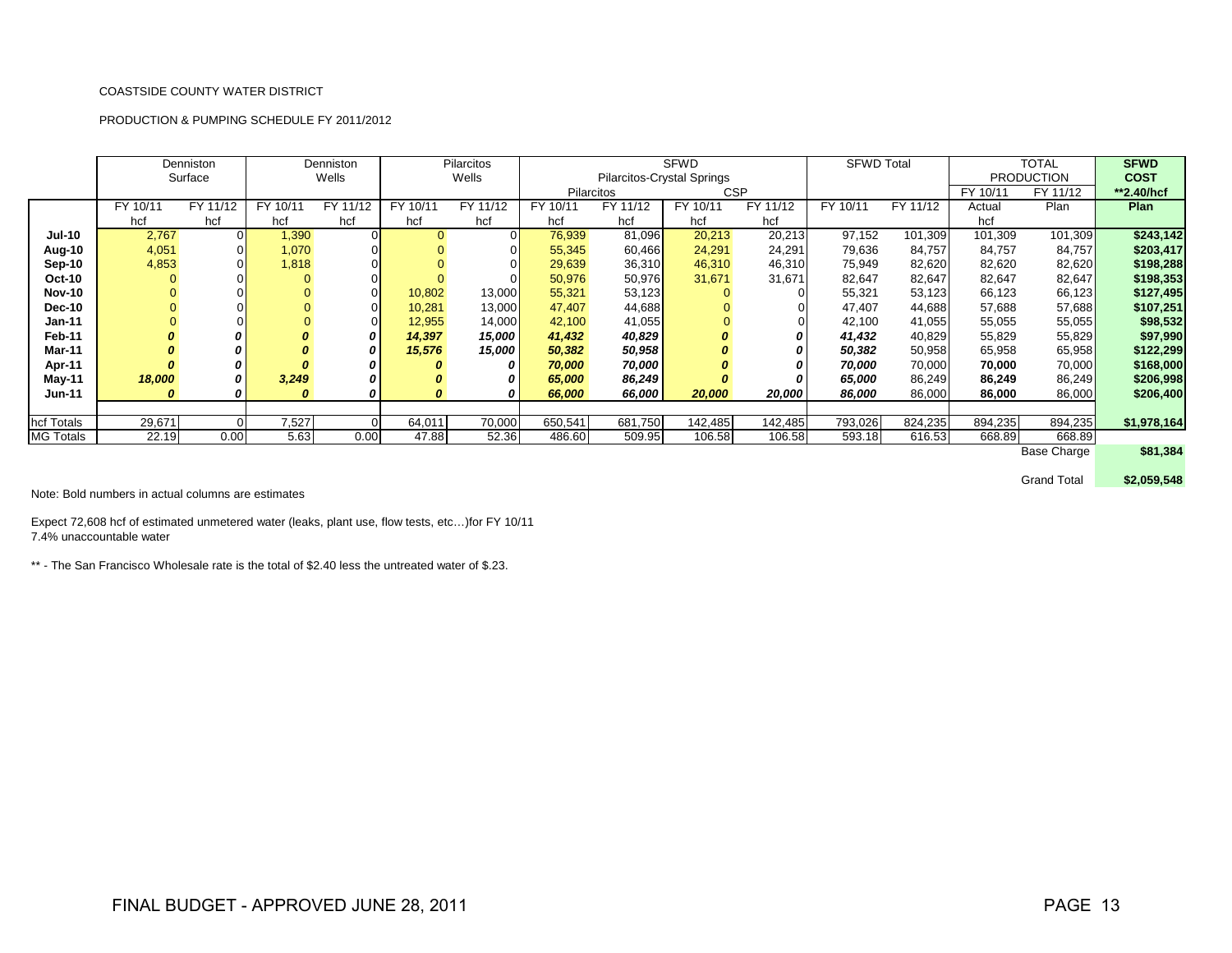Budget Worksheet

# **Fiscal Year 2011/2012**

| <b>Line Item</b>                                                                               |     |        |          |     |              | <b>Amount</b>                    |                |
|------------------------------------------------------------------------------------------------|-----|--------|----------|-----|--------------|----------------------------------|----------------|
| Acct. No.                                                                                      |     | 5230   |          |     | Description: | <b>Electrical Exp. Nunes WTP</b> |                |
| <b>Actual Amount As Of:</b>                                                                    |     | 31-Jan | 2011     |     |              |                                  | 11,890         |
| PROJECTED ACTIVITY to END of FY:                                                               |     |        |          |     |              |                                  | 11,999         |
| Projected YEAR END TOTAL:                                                                      |     |        |          |     |              | 23,889                           |                |
| <b>PROPOSED Line Item Amount:</b>                                                              |     |        |          |     |              |                                  | 25,000         |
| Approved Line Item Amount:                                                                     |     |        |          |     |              |                                  |                |
| PREVIOUS YEAR BUDGET:                                                                          |     |        |          |     |              |                                  | 19,000         |
| % Change Actual Year End compared to Proposed Line item amount.                                |     |        |          |     |              |                                  | 4.7%           |
| % Change to Previous Year Budget<br>Dollar difference between proposed budget & current budget |     |        |          |     |              |                                  | 31.6%<br>6,000 |
| <b>NARRATIVE:</b>                                                                              |     |        |          |     |              |                                  |                |
| The costs shown for this line item are for electrical costs for operating the water            |     |        |          |     |              |                                  |                |
| treatment plant.                                                                               |     |        |          |     |              |                                  |                |
|                                                                                                |     |        | FY 11/12 |     |              |                                  |                |
|                                                                                                |     |        |          |     |              |                                  |                |
| PG&E                                                                                           |     |        | \$25,000 |     |              |                                  |                |
|                                                                                                |     |        |          |     |              |                                  |                |
|                                                                                                |     |        |          |     |              |                                  |                |
|                                                                                                |     |        |          |     |              |                                  |                |
| Spread:                                                                                        |     |        |          |     |              |                                  |                |
|                                                                                                |     |        |          |     |              |                                  |                |
| Jul                                                                                            | Aug | Sep    | Oct      | Nov | Dec          |                                  |                |
|                                                                                                |     |        |          |     |              |                                  |                |
| Jan                                                                                            | Feb | Mar    | Apr      | May | Jun          |                                  |                |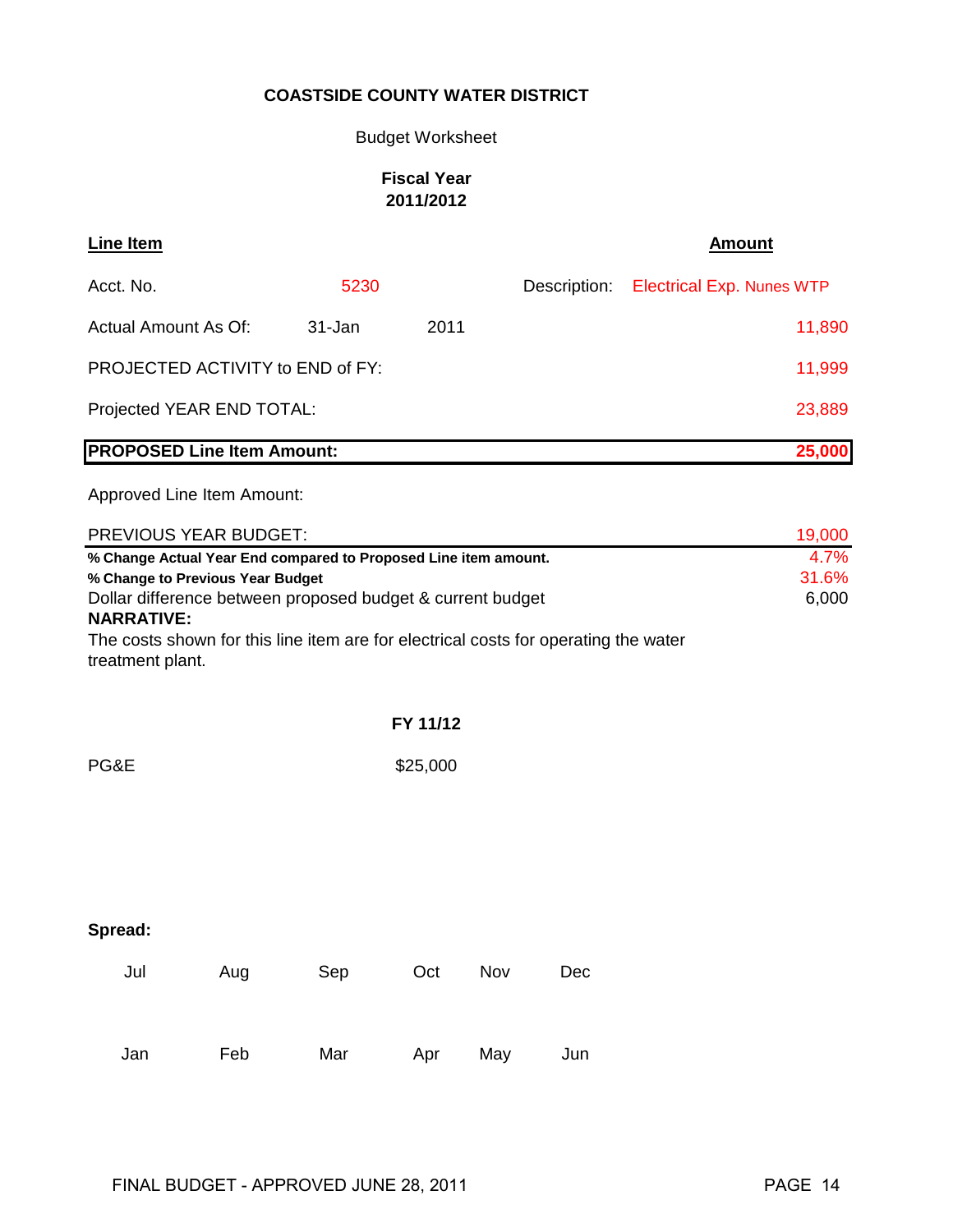#### Budget Worksheet

#### **Fiscal Year 2011/2012**

| Line Item                               |        |      | Amount                                |
|-----------------------------------------|--------|------|---------------------------------------|
| Acct. No.                               | 5231   |      | Description: Electrical Expenses, CSP |
| Actual Amount As Of:                    | 31-Jan | 2011 | 94,882                                |
| <b>PROJECTED ACTIVITY to END of FY:</b> |        |      | 7,275                                 |
| Projected YEAR END TOTAL:               |        |      | 102,157                               |
| <b>PROPOSED Line Item Amount:</b>       |        |      | 127,434                               |

Approved Line Item Amount:

| <b>PREVIOUS YEAR BUDGET:</b>                                    | 243,836    |
|-----------------------------------------------------------------|------------|
| % Change Actual Year End compared to Proposed Line item amount. | 24.7%      |
| % Change to Previous Year Budget                                | $(47.7\%)$ |
| Dollar difference between proposed budget & current budget      | -116.402   |
| <b>NARRATIVE:</b>                                               |            |

Skylawn is estimated to purchase 7.5 million gallons.

Anticpated more usage at Crystal Springs FY 11/12 since Denniston WTP will be off-line more in FY 11/12.

|                                 | hcf     |       | rate to pump 1 unit of water |    |         |
|---------------------------------|---------|-------|------------------------------|----|---------|
| Pumping charges - electrical    | 142.485 | 0.770 | $=$                          |    | 109.713 |
| Non-pumping electrical          |         |       |                              | .S | 10.000  |
| <b>Skylawn Pumping Expenses</b> | 10.027  | 0.770 | $=$                          |    | 7.721   |
| <b>TOTAL</b>                    |         |       |                              |    | 127.434 |

| Jul | Aug | Sep | Oct | Nov | Dec |
|-----|-----|-----|-----|-----|-----|
| Jan | Feb | Mar | Apr | May | Jun |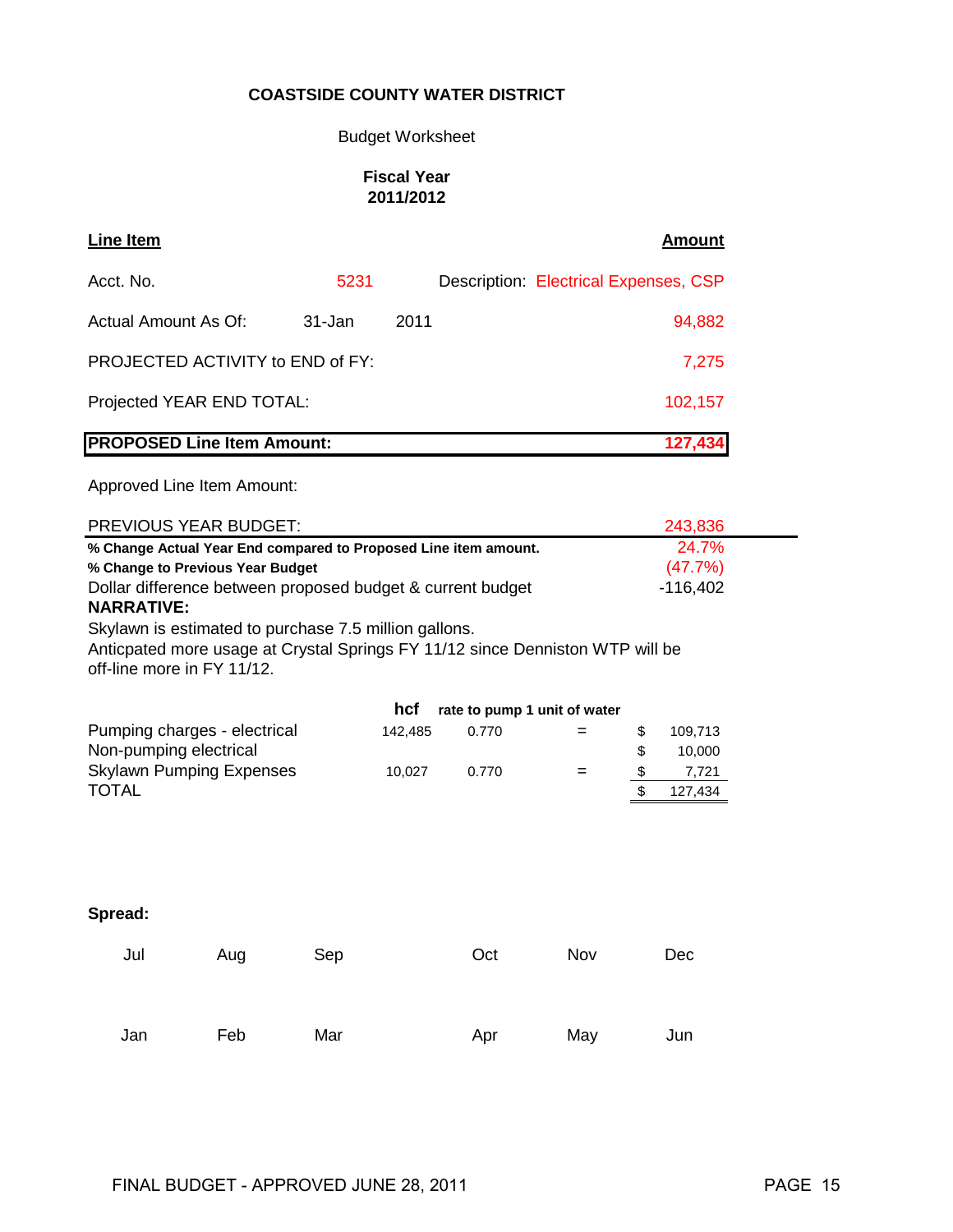## Budget Worksheet

### **Fiscal Year 2011/2012**

| Line Item                               |            |      | <b>Amount</b>                                   |
|-----------------------------------------|------------|------|-------------------------------------------------|
| Acct. No.                               | 5232       |      | Description: Electrical Expenses/Trans. & Dist. |
| Actual Amount As Of:                    | $31 - Jan$ | 2011 | 6,624                                           |
| <b>PROJECTED ACTIVITY to END of FY:</b> |            |      | 5,299                                           |
| Projected YEAR END TOTAL:               |            |      | 11,923                                          |
| <b>PROPOSED Line Item Amount:</b>       | 14,000     |      |                                                 |

Approved Line Item Amount:

| <b>PREVIOUS YEAR BUDGET:</b>                                    | 15,000    |  |
|-----------------------------------------------------------------|-----------|--|
| % Change Actual Year End compared to Proposed Line item amount. | 17.4%     |  |
| % Change to Previous Year Budget                                | $(6.7\%)$ |  |
| Dollar difference between proposed budget & current budget      | $-1.000$  |  |

# **NARRATIVE:**

|                           | FY 11/12 |
|---------------------------|----------|
| Granada #1                | \$5,000  |
| Granada #2                | \$3,000  |
| Granada #3                | \$1,500  |
| <b>Alves Pump Station</b> | \$4,000  |
| <b>Miramontes Tank</b>    | \$500    |
| <b>TOTAL</b>              | \$14,000 |

| Jul | Aug | Sep | Oct | Nov | Dec |
|-----|-----|-----|-----|-----|-----|
| Jan | Feb | Mar | Apr | May | Jun |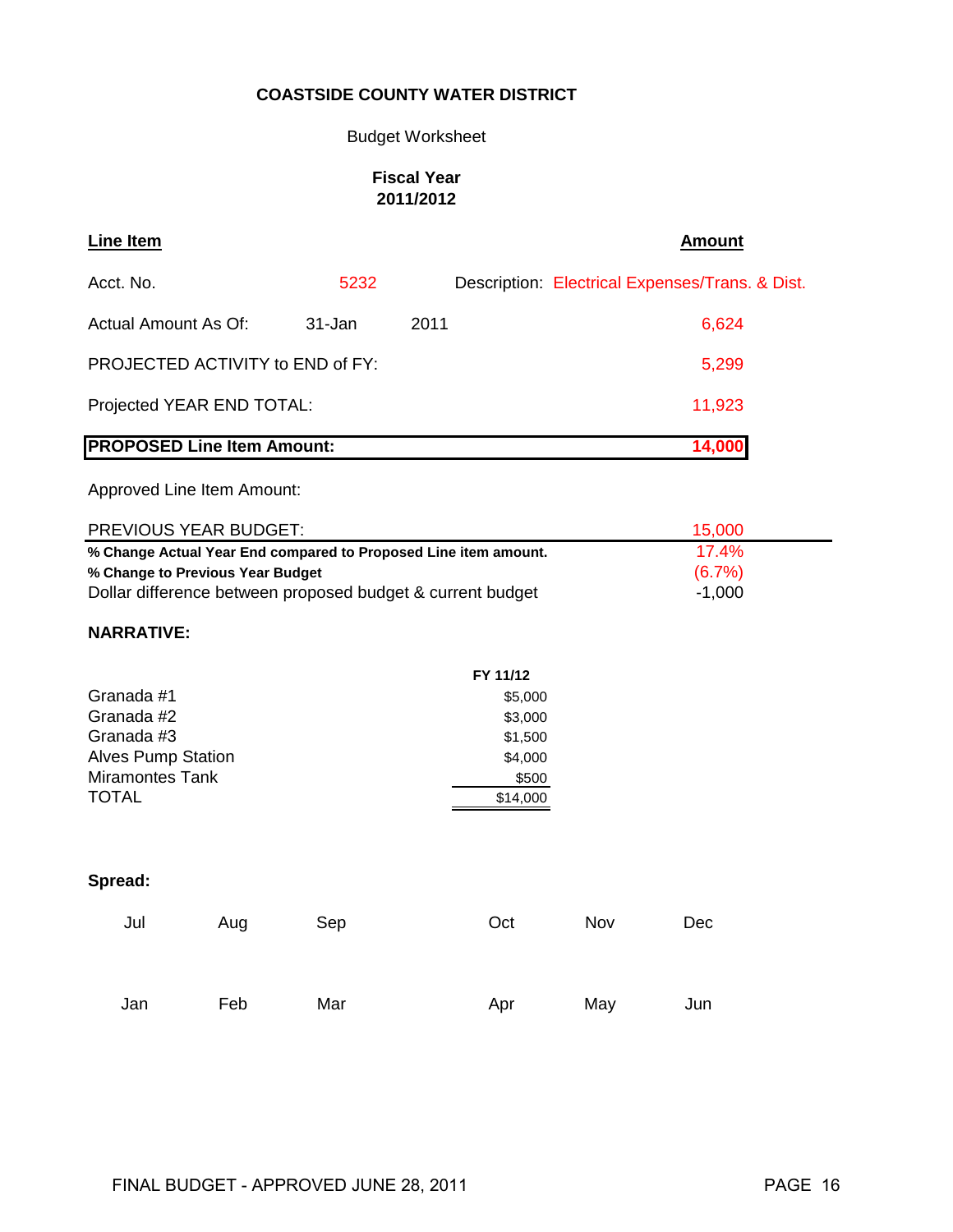## Budget Worksheet

### **Fiscal Year 2011/2012**

| <b>Line Item</b>                                                                                                                                                                                                                                                                                                                                                              |                |                                     |                                                             |                                                                                                        | <u>Amount</u>                        |  |
|-------------------------------------------------------------------------------------------------------------------------------------------------------------------------------------------------------------------------------------------------------------------------------------------------------------------------------------------------------------------------------|----------------|-------------------------------------|-------------------------------------------------------------|--------------------------------------------------------------------------------------------------------|--------------------------------------|--|
| Acct. No.                                                                                                                                                                                                                                                                                                                                                                     |                | 5233                                |                                                             |                                                                                                        | Description: Elec Exp/Pilarcitos Cyn |  |
| Actual Amount As Of:                                                                                                                                                                                                                                                                                                                                                          |                | 31-Jan                              | 2011                                                        |                                                                                                        | 6,326                                |  |
| PROJECTED ACTIVITY to END of FY:                                                                                                                                                                                                                                                                                                                                              |                |                                     |                                                             |                                                                                                        | 8,191                                |  |
| Projected YEAR END TOTAL:                                                                                                                                                                                                                                                                                                                                                     |                |                                     |                                                             |                                                                                                        | 14,517                               |  |
| <b>PROPOSED Line Item Amount:</b>                                                                                                                                                                                                                                                                                                                                             |                |                                     |                                                             |                                                                                                        | 16,162                               |  |
| Approved Line Item Amount:                                                                                                                                                                                                                                                                                                                                                    |                |                                     |                                                             |                                                                                                        |                                      |  |
| PREVIOUS YEAR BUDGET:                                                                                                                                                                                                                                                                                                                                                         |                |                                     |                                                             |                                                                                                        | 10,016                               |  |
| 11.3%<br>% Change Actual Year End compared to Proposed Line item amount.<br>61.4%<br>% Change to Previous Year Budget<br>Dollar difference between proposed budget & current budget<br>6,146<br><b>NARRATIVE:</b><br>Assumes sufficient rain in October to pump Pilarcitos Wells<br>in November.<br>Assumes 70,000 units of production, at an energy cost of \$0.29 per unit. |                |                                     |                                                             |                                                                                                        |                                      |  |
| Wells #1 & 3<br>Well #2<br>Well #3A<br><b>Carter Hill</b><br><b>TOTAL</b>                                                                                                                                                                                                                                                                                                     | \$<br>\$<br>\$ | 5,215<br>255<br>255<br>256<br>5,981 | Well #4<br>Well #4A<br>Well #5<br>Telemeter<br><b>Total</b> | \$<br>3,500<br>\$<br>3,500<br>\$<br>2,981<br>$\frac{1}{2}$<br>200<br>$\overline{\mathbf{s}}$<br>10,181 | Total<br>16,162<br>S                 |  |
| Spread:                                                                                                                                                                                                                                                                                                                                                                       |                |                                     |                                                             |                                                                                                        |                                      |  |
| Jul                                                                                                                                                                                                                                                                                                                                                                           | Aug            | Sep                                 | Oct                                                         | Nov                                                                                                    | Dec                                  |  |
| Jan                                                                                                                                                                                                                                                                                                                                                                           | Feb            | Mar                                 | Apr                                                         | May                                                                                                    | Jun                                  |  |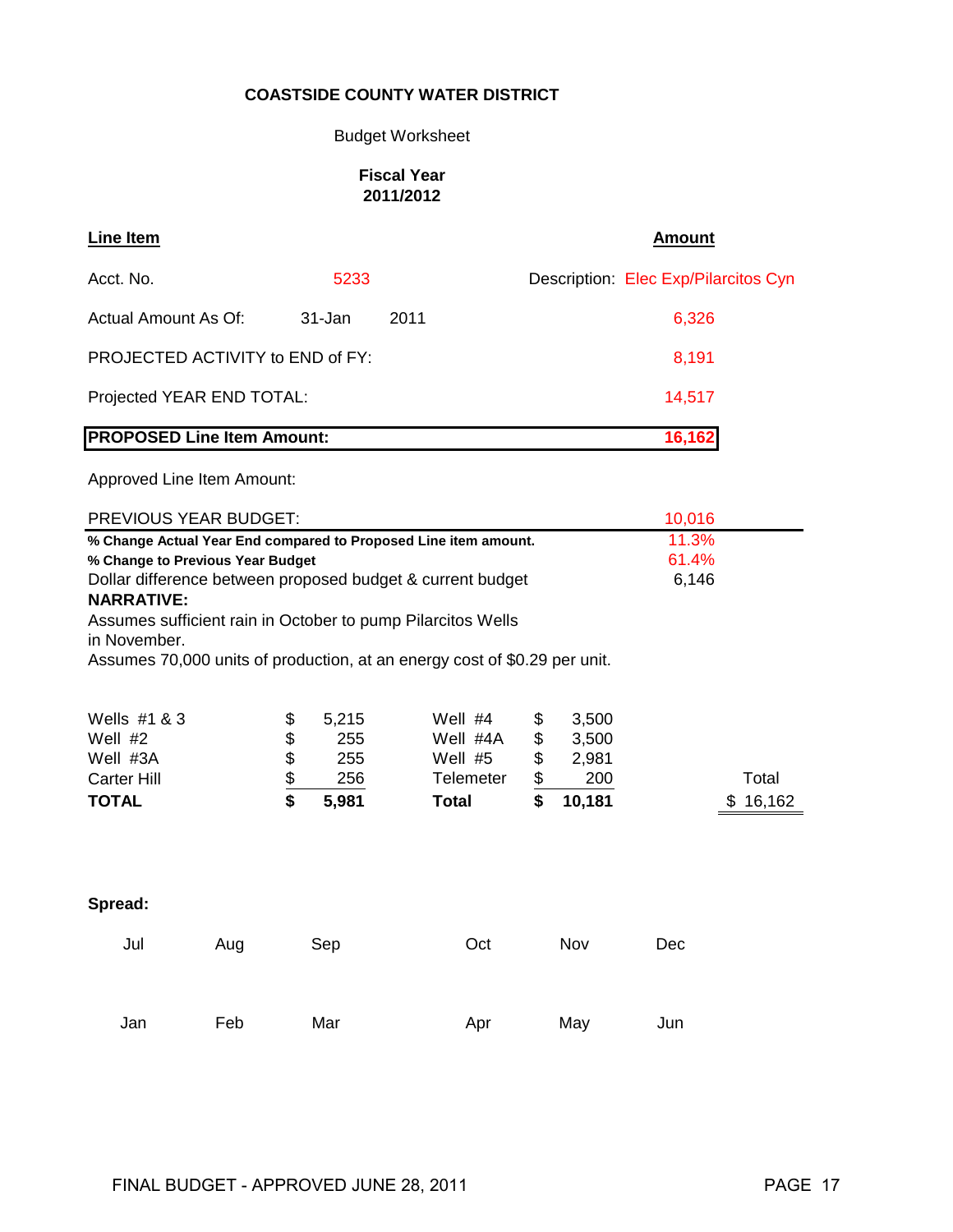### Budget Worksheet

#### **Fiscal Year 2011/2012**

| Line Item                         |        |      | Amount                             |
|-----------------------------------|--------|------|------------------------------------|
| Acct. No.                         | 5234   |      | Description: Electrical Exp., Denn |
| Actual Amount As Of:              | 31-Jan | 2011 | 16,629                             |
| PROJECTED ACTIVITY to END of FY:  |        |      | 14,367                             |
| Projected YEAR END TOTAL:         |        |      | 30,996                             |
| <b>PROPOSED Line Item Amount:</b> |        |      | 5,940                              |

Approved Line Item Amount:

| PREVIOUS YEAR BUDGET:                                           | 53.176     |
|-----------------------------------------------------------------|------------|
| % Change Actual Year End compared to Proposed Line item amount. | $(80.8\%)$ |
| % Change to Previous Year Budget                                | $(88.8\%)$ |
| Dollar difference between proposed budget & current budget      | -47.236    |
| <b>NARRATIVE:</b>                                               |            |

Projected year end low due to inoperation of plant for all of FY 11/12.

|                            |     |     | FY 11/12 |     |     |
|----------------------------|-----|-----|----------|-----|-----|
| Denn Pump Station          |     |     | \$2,040  |     |     |
| Denn Well #1               |     |     | \$300    |     |     |
| Denn Well #2,3,4           |     |     | \$300    |     |     |
| Denn Well #5               |     |     | \$300    |     |     |
| Denn Well #9               |     |     | \$300    |     |     |
| Denn WTP                   |     |     | \$2,400  |     |     |
| <b>Filter Recycle Pump</b> |     |     | \$300    |     |     |
| TOTAL                      |     |     | \$5,940  |     |     |
| Spread:                    |     |     |          |     |     |
| Jul                        | Aug | Sep | Oct      | Nov | Dec |
|                            |     |     |          |     |     |
| Jan                        | Feb | Mar | Apr      | May | Jun |
|                            |     |     |          |     |     |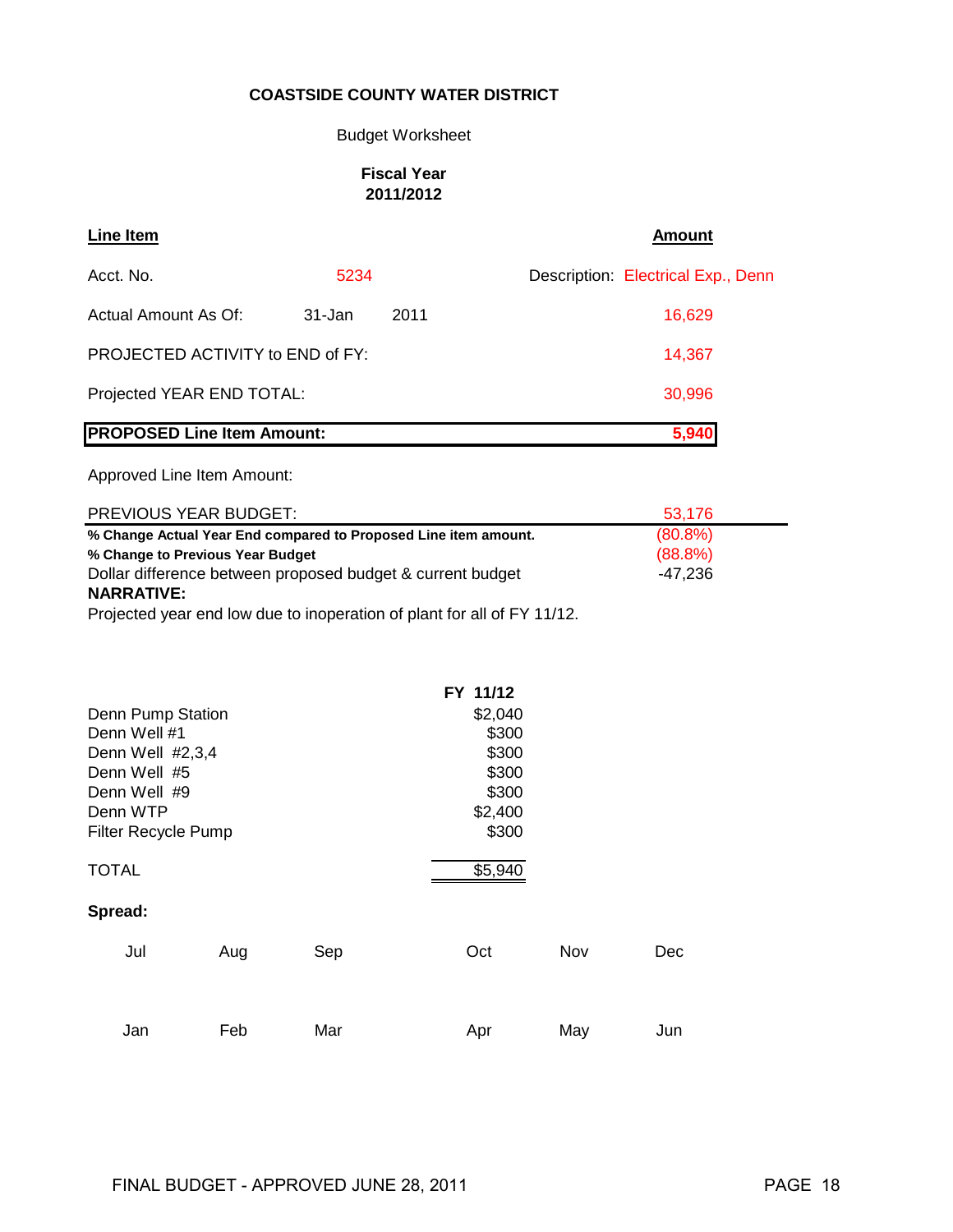## Budget Worksheet

### **Fiscal Year 2011/2012**

| Line Item                               |            |      | Amount                       |
|-----------------------------------------|------------|------|------------------------------|
| Acct. No.                               | 5235       |      | Description: Denn. WTP Oper. |
| Actual Amount As Of:                    | $31 - Jan$ | 2011 | 6,383                        |
| <b>PROJECTED ACTIVITY to END of FY:</b> |            |      | 5,909                        |
| Projected YEAR END TOTAL:               |            |      | 12,292                       |
| <b>PROPOSED Line Item Amount:</b>       |            |      | 3,000                        |

Approved Line Item Amount:

| PREVIOUS YEAR BUDGET:                                           | 25,600    |  |
|-----------------------------------------------------------------|-----------|--|
| % Change Actual Year End compared to Proposed Line item amount. | (75.6%)   |  |
| % Change to Previous Year Budget                                | (88.3%)   |  |
| Dollar difference between proposed budget & current budget      | $-22,600$ |  |

# **NARRATIVE:**

| <b>ADMIN</b><br>Telephone/DSL<br>Alarm System |     | <b>CHEMICALS</b><br>\$1,000<br>\$2,000 Chemicals<br>\$3,000 |              | \$0     |     |  |
|-----------------------------------------------|-----|-------------------------------------------------------------|--------------|---------|-----|--|
|                                               |     |                                                             | <b>TOTAL</b> | \$3,000 |     |  |
| Spread:<br>Jul                                | Aug | Sep                                                         | Oct          | Nov     | Dec |  |
| Jan                                           | Feb | Mar                                                         | Apr          | May     | Jun |  |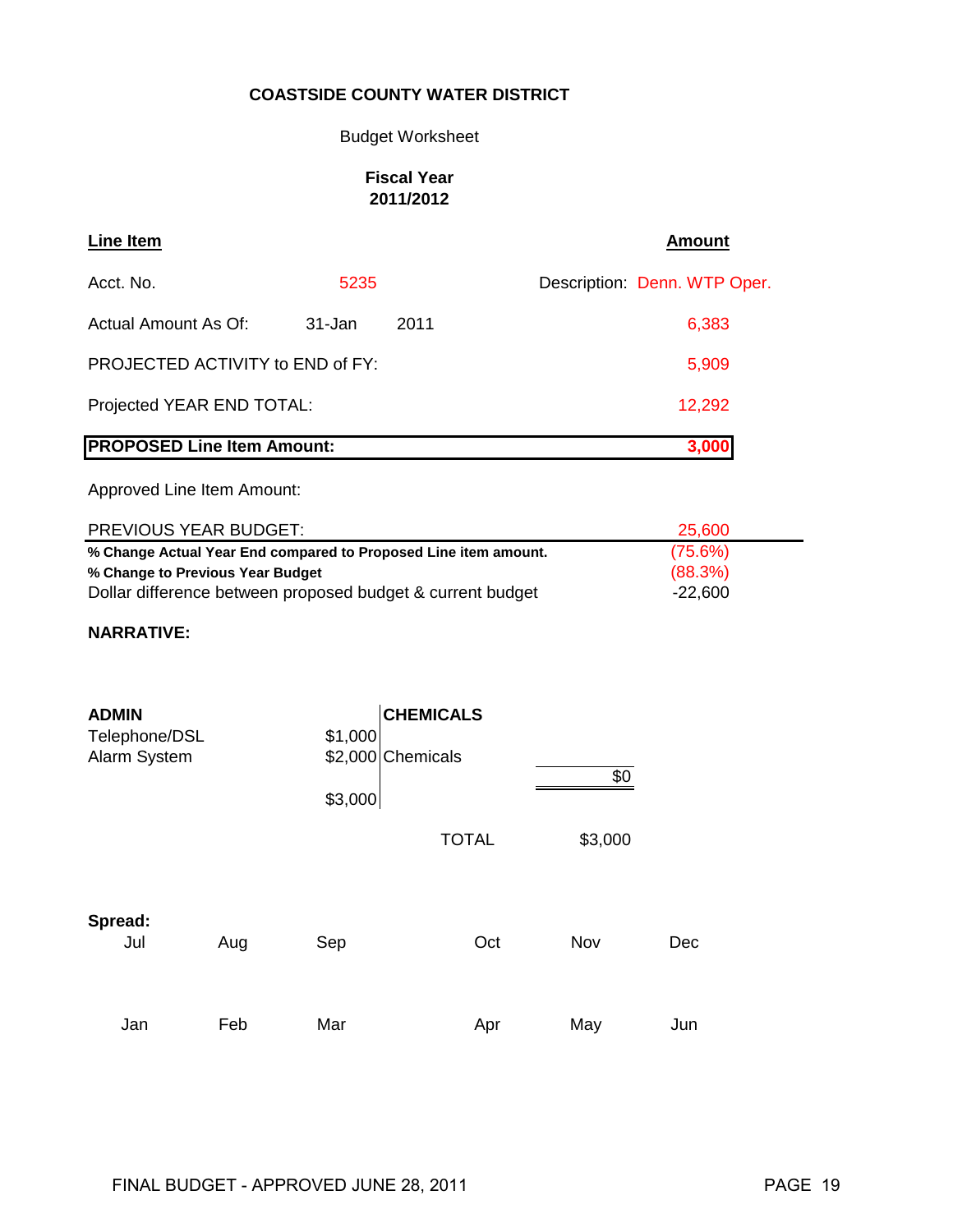### Budget Worksheet

### **Fiscal Year 2011/2012**

| Line Item                         |        |      | <b>Amount</b>               |
|-----------------------------------|--------|------|-----------------------------|
| Acct. No.                         | 5236   |      | Description: Denn WTP Maint |
| Actual Amount As Of:              | 31-Jan | 2011 | 24,078                      |
| PROJECTED ACTIVITY to END of FY:  |        |      | 14,008                      |
| Projected YEAR END TOTAL:         |        |      | 38,086                      |
|                                   |        |      |                             |
| <b>PROPOSED Line Item Amount:</b> |        |      | 5,000                       |

| PREVIOUS YEAR BUDGET:                                                           | 38,000     |
|---------------------------------------------------------------------------------|------------|
| % Change Actual Year End compared to Proposed Line item amount.                 | $(86.9\%)$ |
| % Change to Previous Year Budget                                                | $(86.8\%)$ |
| Dollar difference between proposed budget & current budget                      | $-33.000$  |
| <b>NARRATIVE:</b>                                                               |            |
| Little or no activity during construction of Dennistion Treatment Plant Upgrade |            |

|                        | FY 11/12 |
|------------------------|----------|
| Telemetry              | \$3,000  |
| Misc. Plumbing & Parts | \$2,000  |

| <b>TOTAL</b> |     |     | $\sqrt{$5,000}$ |     |     |
|--------------|-----|-----|-----------------|-----|-----|
|              |     |     |                 |     |     |
| Spread:      |     |     |                 |     |     |
| Jul          | Aug | Sep | Oct             | Nov | Dec |
|              |     |     |                 |     |     |
| Jan          | Feb | Mar | Apr             | May | Jun |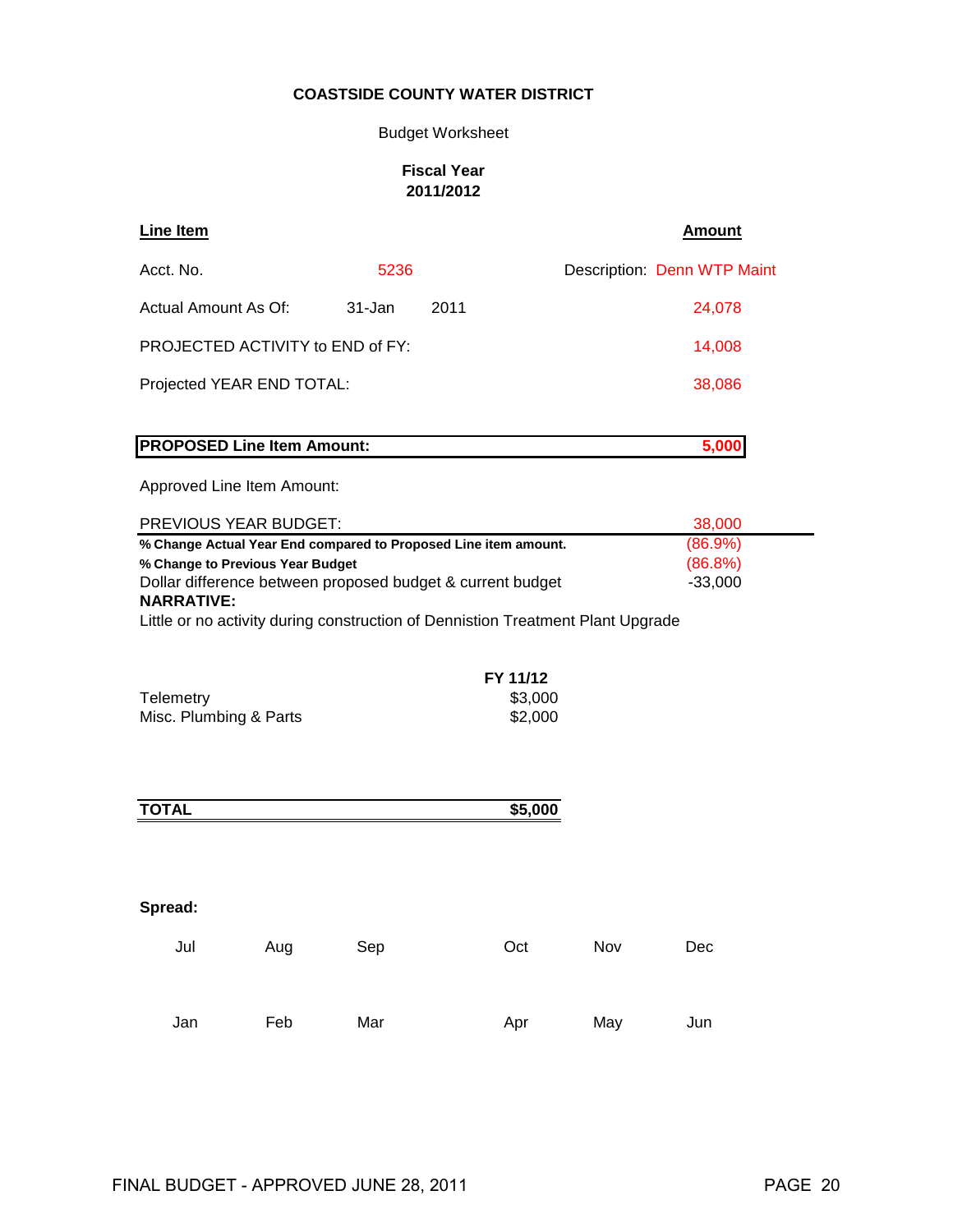## Budget Worksheet

### **Fiscal Year 2011/2012**

| <b>Line Item</b>                                                                                    |     |        |      |                                                                                     |                                                                 | <b>Amount</b>   |
|-----------------------------------------------------------------------------------------------------|-----|--------|------|-------------------------------------------------------------------------------------|-----------------------------------------------------------------|-----------------|
| Acct. No.                                                                                           |     | 5240   |      |                                                                                     | Description: Nunes WTP Oper                                     |                 |
| <b>Actual Amount As Of:</b>                                                                         |     | 31-Jan | 2011 |                                                                                     |                                                                 | 54,024          |
| PROJECTED ACTIVITY to END of FY:                                                                    |     |        |      |                                                                                     |                                                                 | 26,282          |
| Projected YEAR END TOTAL:                                                                           |     |        |      |                                                                                     |                                                                 | 80,306          |
| <b>PROPOSED Line Item Amount:</b>                                                                   |     |        |      |                                                                                     |                                                                 | 70,908          |
| Approved Line Item Amount:                                                                          |     |        |      |                                                                                     |                                                                 |                 |
| PREVIOUS YEAR BUDGET:                                                                               |     |        |      |                                                                                     |                                                                 | 64,820          |
| % Change Actual Year End compared to Proposed Line item amount.<br>% Change to Previous Year Budget |     |        |      |                                                                                     |                                                                 | (11.7%)<br>9.4% |
| Dollar difference between proposed budget & current budget                                          |     |        |      |                                                                                     |                                                                 | 6,088           |
| <b>NARRATIVE:</b><br>Chemical costs = $$87/MG$ .<br>Expect to treat 617 MG.                         |     |        |      |                                                                                     |                                                                 |                 |
| \$2,120<br>Telephone/DSL<br>Alarm System<br>\$1,000<br>Sub total<br>\$3,120                         |     |        |      | <b>Chemicals</b><br>Caustic<br>Polymer<br>Alum<br>Salt<br>Sub Total<br><b>TOTAL</b> | \$24,859<br>\$2,011<br>\$33,318<br>7600<br>\$67,788<br>\$70,908 |                 |
| Spread:                                                                                             |     |        |      |                                                                                     |                                                                 |                 |
| Jul                                                                                                 | Aug | Sep    |      | Oct                                                                                 | Nov                                                             | <b>Dec</b>      |
| Jan                                                                                                 | Feb | Mar    |      | Apr                                                                                 | May                                                             | Jun             |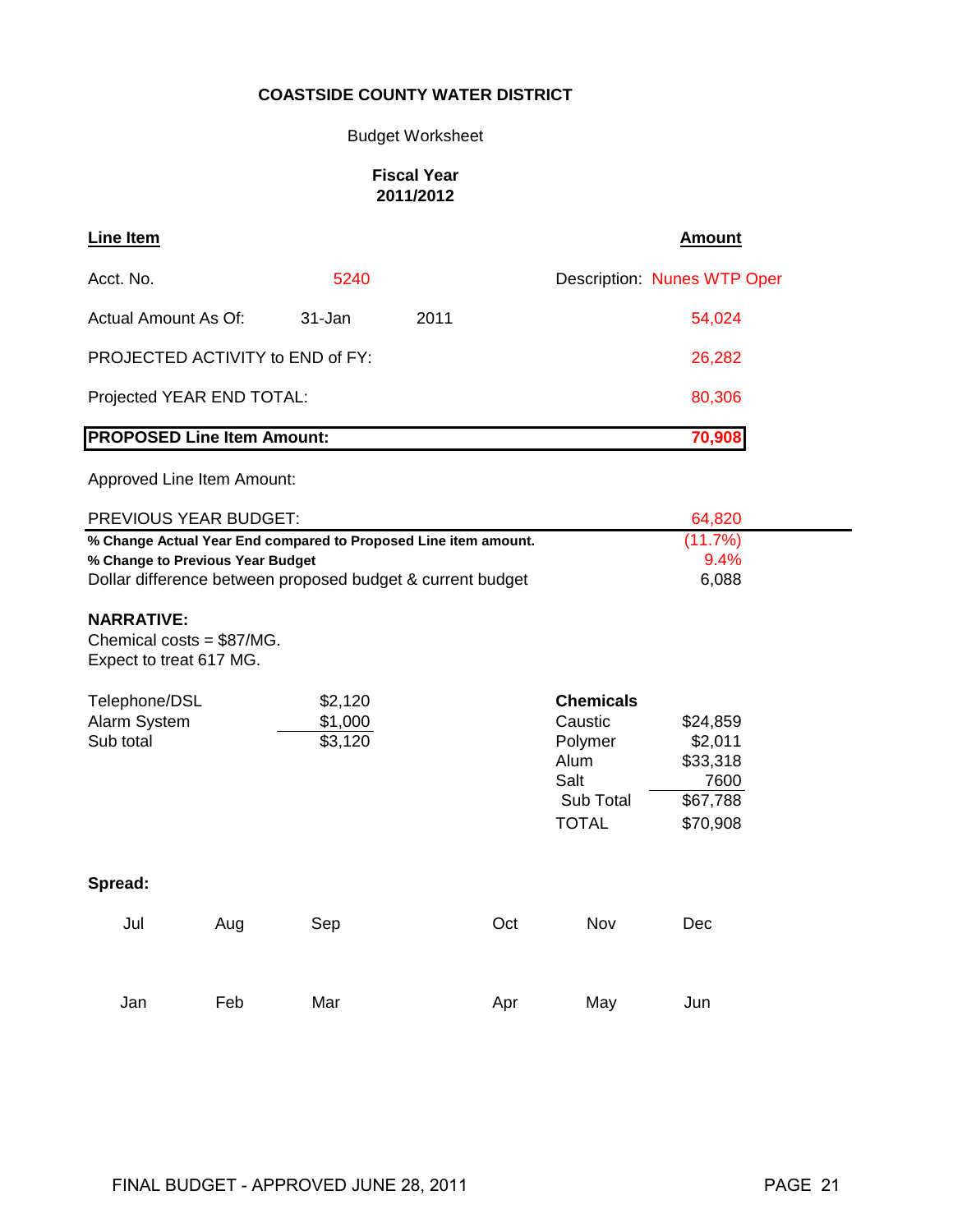## Budget Worksheet

#### **Fiscal Year 2011/2012**

| Line Item                                                       |     |        |      |          |     | <b>Amount</b>                |
|-----------------------------------------------------------------|-----|--------|------|----------|-----|------------------------------|
| Acct. No.                                                       |     | 5241   |      |          |     | Description: Nunes WTP Maint |
| Actual Amount As Of:                                            |     | 31-Jan | 2011 |          |     | 19,564                       |
| PROJECTED ACTIVITY to END of FY:                                |     |        |      |          |     | 17,493                       |
| Projected YEAR END TOTAL:                                       |     |        |      |          |     | 37,057                       |
| <b>PROPOSED Line Item Amount:</b>                               |     |        |      |          |     | 38,000                       |
| Approved Line Item Amount:                                      |     |        |      |          |     |                              |
| PREVIOUS YEAR BUDGET:                                           |     |        |      |          |     | 38,000                       |
| % Change Actual Year End compared to Proposed Line item amount. |     |        |      |          |     | 2.5%                         |
| % Change to Previous Year Budget                                |     |        |      |          |     | 0.0%                         |
| Dollar difference between proposed budget & current budget      |     |        |      |          |     | 0                            |
| <b>NARRATIVE:</b>                                               |     |        |      |          |     |                              |
| No change in maintenance costs expected.                        |     |        |      |          |     |                              |
|                                                                 |     |        |      |          |     |                              |
|                                                                 |     |        |      | FY 11/12 |     |                              |
| <b>Generator Service Contract</b>                               |     |        |      | \$1,000  |     |                              |
| Sludge Removal                                                  |     |        |      | \$6,000  |     |                              |
| Electrical                                                      |     |        |      | \$6,000  |     |                              |
| Instrumentation/Controls                                        |     |        |      | \$7,000  |     |                              |
| Motor & Pump Replacement                                        |     |        |      | \$7,000  |     |                              |
| <b>Filter Inspection</b>                                        |     |        |      | \$4,000  |     |                              |
| <b>Annual Electrical PM</b>                                     |     |        |      | \$5,000  |     |                              |
| Misc.                                                           |     |        |      | \$2,000  |     |                              |
|                                                                 |     |        |      | \$38,000 |     |                              |
| Spread:                                                         |     |        |      |          |     |                              |
| Jul                                                             | Aug | Sep    |      | Oct      | Nov | Dec                          |
|                                                                 |     |        |      |          |     |                              |
| Jan                                                             | Feb | Mar    |      | Apr      | May | Jun                          |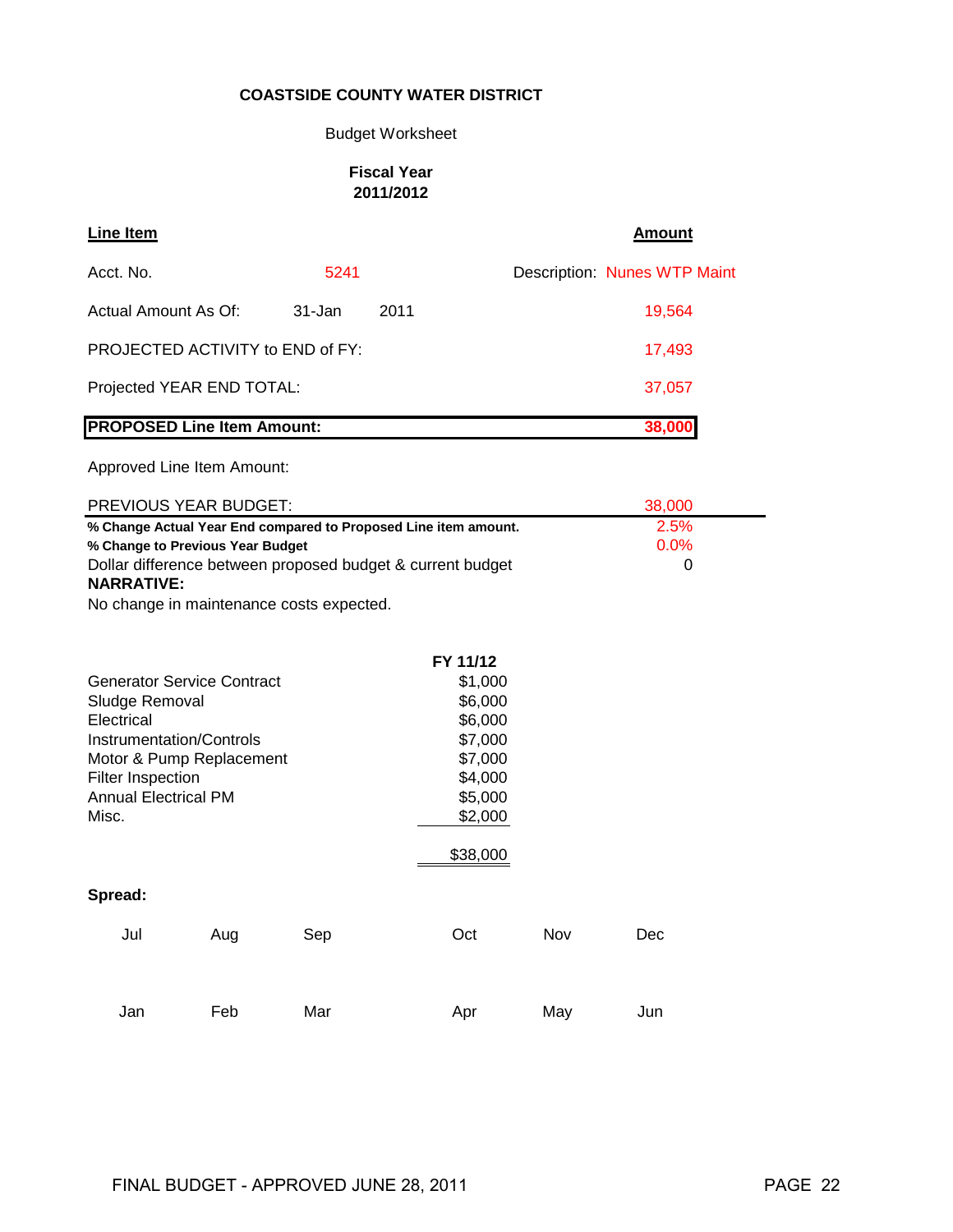## Budget Worksheet

### **Fiscal Year 2011/2012**

| Line Item                         |            |      | Amount                       |
|-----------------------------------|------------|------|------------------------------|
| Acct. No.                         | 5242       |      | Description: CSP - Operation |
| Actual Amount As Of:              | $31 - Jan$ | 2011 | 4,219                        |
| PROJECTED ACTIVITY to END of FY:  |            |      | 3,421                        |
| Projected YEAR END TOTAL:         |            |      | 7,640                        |
| <b>PROPOSED Line Item Amount:</b> |            |      | 8,500                        |

|                                                                                  | <b>PREVIOUS YEAR BUDGET:</b>                                                                                                                                      |     |                               |     | 8,500 |  |
|----------------------------------------------------------------------------------|-------------------------------------------------------------------------------------------------------------------------------------------------------------------|-----|-------------------------------|-----|-------|--|
|                                                                                  | % Change Actual Year End compared to Proposed Line item amount.<br>% Change to Previous Year Budget<br>Dollar difference between proposed budget & current budget |     | 11.3%<br>0.0%<br>$\Omega$     |     |       |  |
| <b>NARRATIVE:</b>                                                                |                                                                                                                                                                   |     | FY 11/12                      |     |       |  |
| Telephone & Telemetry<br>Alarm Co. (Bay Alarm / HMB Alarm)<br>Fire System Maint. |                                                                                                                                                                   |     | \$6,300<br>\$1,200<br>\$1,000 |     |       |  |
| <b>TOTAL</b>                                                                     |                                                                                                                                                                   |     | \$8,500                       |     |       |  |
|                                                                                  |                                                                                                                                                                   |     |                               |     |       |  |
|                                                                                  |                                                                                                                                                                   |     |                               |     |       |  |
| Spread:                                                                          |                                                                                                                                                                   |     |                               |     |       |  |
| Jul                                                                              | Aug                                                                                                                                                               | Sep | Oct                           | Nov | Dec   |  |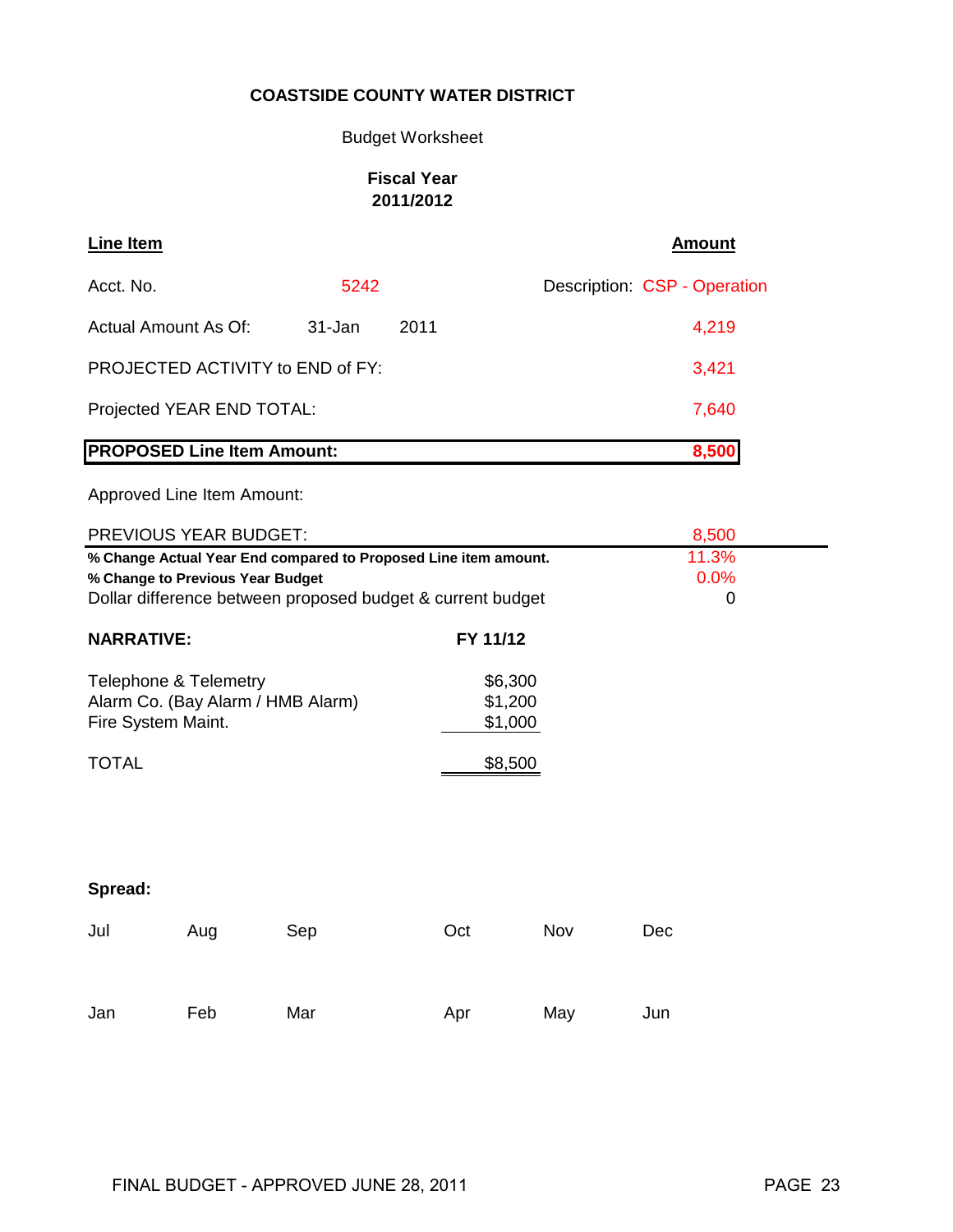#### Budget Worksheet

#### **Fiscal Year 2011/2012**

| Line Item                         |        |      | <b>Amount</b>                 |
|-----------------------------------|--------|------|-------------------------------|
| Acct. No.                         | 5243   |      | Description CSP - Maintenance |
| Actual Amount As Of:              | 31-Jan | 2011 | 40,654                        |
| PROJECTED ACTIVITY to END of FY:  |        |      | 10,304                        |
| Projected YEAR END TOTAL:         |        |      | 50,958                        |
| <b>PROPOSED Line Item Amount:</b> |        |      | 50,000                        |

#### Approved Line Item Amount:

| <b>PREVIOUS YEAR BUDGET:</b>                                    | 53.500    |
|-----------------------------------------------------------------|-----------|
| % Change Actual Year End compared to Proposed Line item amount. | $(1.9\%)$ |
| % Change to Previous Year Budget                                | (6.5%)    |
| Dollar difference between proposed budget & current budget      | $-3.500$  |

#### **NARRATIVE:**

Will not be cleaning tunnel in FY 10/11. Anticipate needing more work on instrumentation and controls in FY 10/11.

|                                 | FY 11/12 |
|---------------------------------|----------|
| Electrical Testing (ETI)        | \$5,000  |
| <b>Electrical Repair</b>        | \$7,000  |
| Equipment /Valve Maintenance    | \$12,000 |
| <b>Pressure Reducing Valves</b> | \$1,000  |
| Misc. Equip/Air Vent            | \$1,000  |
| Telemetry & Alarms              | \$4,000  |
| <b>Pump Maintenance</b>         | \$10,000 |
| <b>Confined Space Team</b>      | \$10,000 |
|                                 | \$50,000 |

| Jul | Aug | Sep | Oct | <b>Nov</b> | <b>Dec</b> |
|-----|-----|-----|-----|------------|------------|
| Jan | Feb | Mar | Apr | May        | Jun        |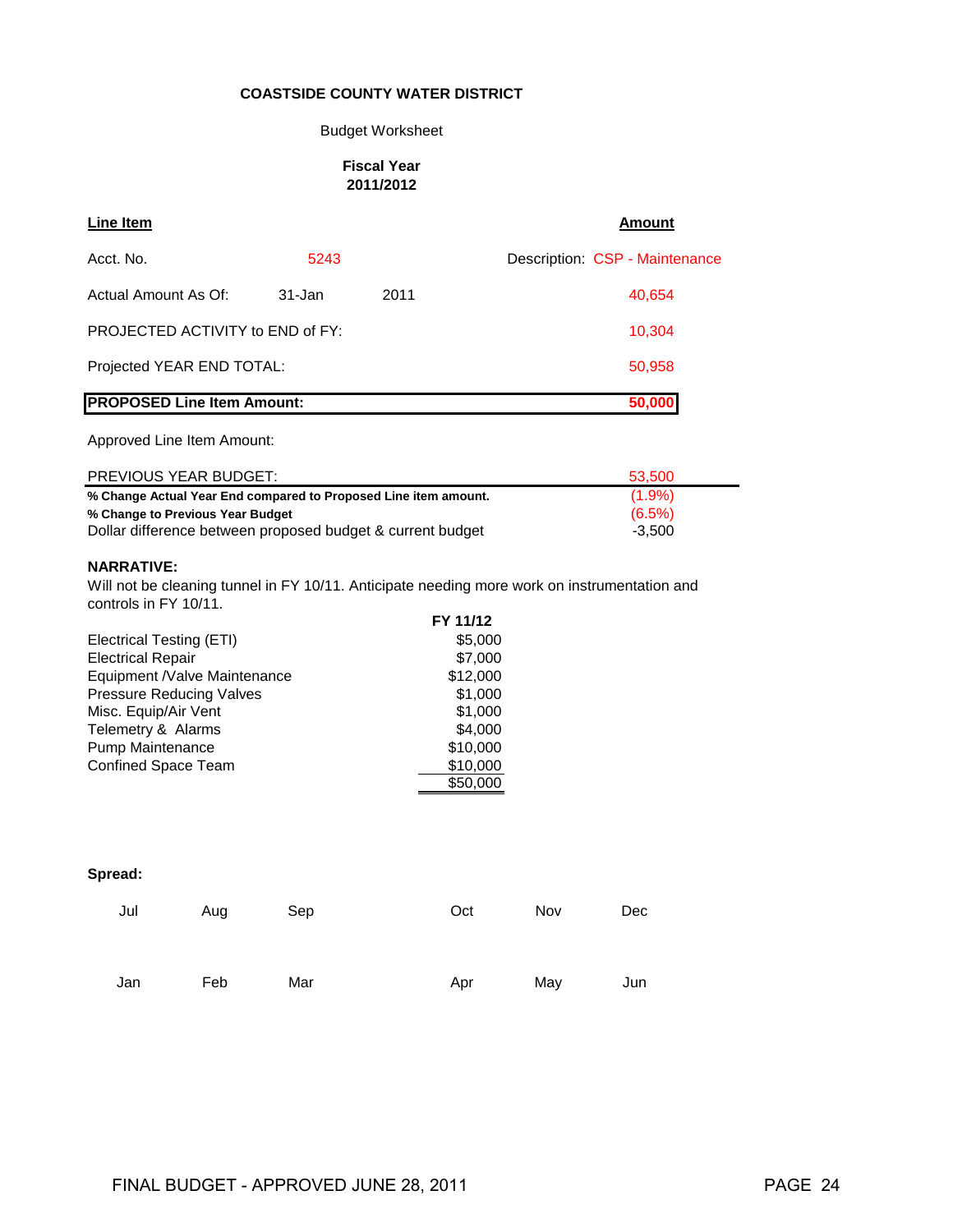#### Budget Worksheet

#### **Fiscal Year 2011/2012**

| <b>Line Item</b>                        |        |      | <b>Amount</b>                           |
|-----------------------------------------|--------|------|-----------------------------------------|
| Acct. No.                               | 5250   |      | <b>Description: Laboratory Expenses</b> |
| Actual Amount As Of:                    | 31-Jan | 2011 | 15,427                                  |
| <b>PROJECTED ACTIVITY to END of FY:</b> |        |      | 16,021                                  |
| Projected YEAR END TOTAL:               |        |      | 31,448                                  |
| <b>PROPOSED Line Item Amount:</b>       |        |      | 35,000                                  |

Approved Line Item Amount:

| PREVIOUS YEAR BUDGET:                                           | 60.000    |
|-----------------------------------------------------------------|-----------|
| % Change Actual Year End compared to Proposed Line item amount. | 11.3%     |
| % Change to Previous Year Budget                                | (41.7%)   |
| Dollar difference between proposed budget & current budget      | $-25.000$ |

#### **NARRATIVE:**

Laboratory Costs associated with water sampling throughout distribution system, source waters and Treatment Plants.

|                      |     | FY 11/12 |     |     |            |
|----------------------|-----|----------|-----|-----|------------|
| <b>Nunes WTP</b>     |     | \$20,000 |     |     |            |
| <b>Denniston WTP</b> |     | \$15,000 |     |     |            |
|                      |     | \$35,000 |     |     |            |
| Spread:              |     |          |     |     |            |
| Jul                  | Aug | Sep      | Oct | Nov | <b>Dec</b> |
| Jan                  | Feb | Mar      | Apr | May | Jun        |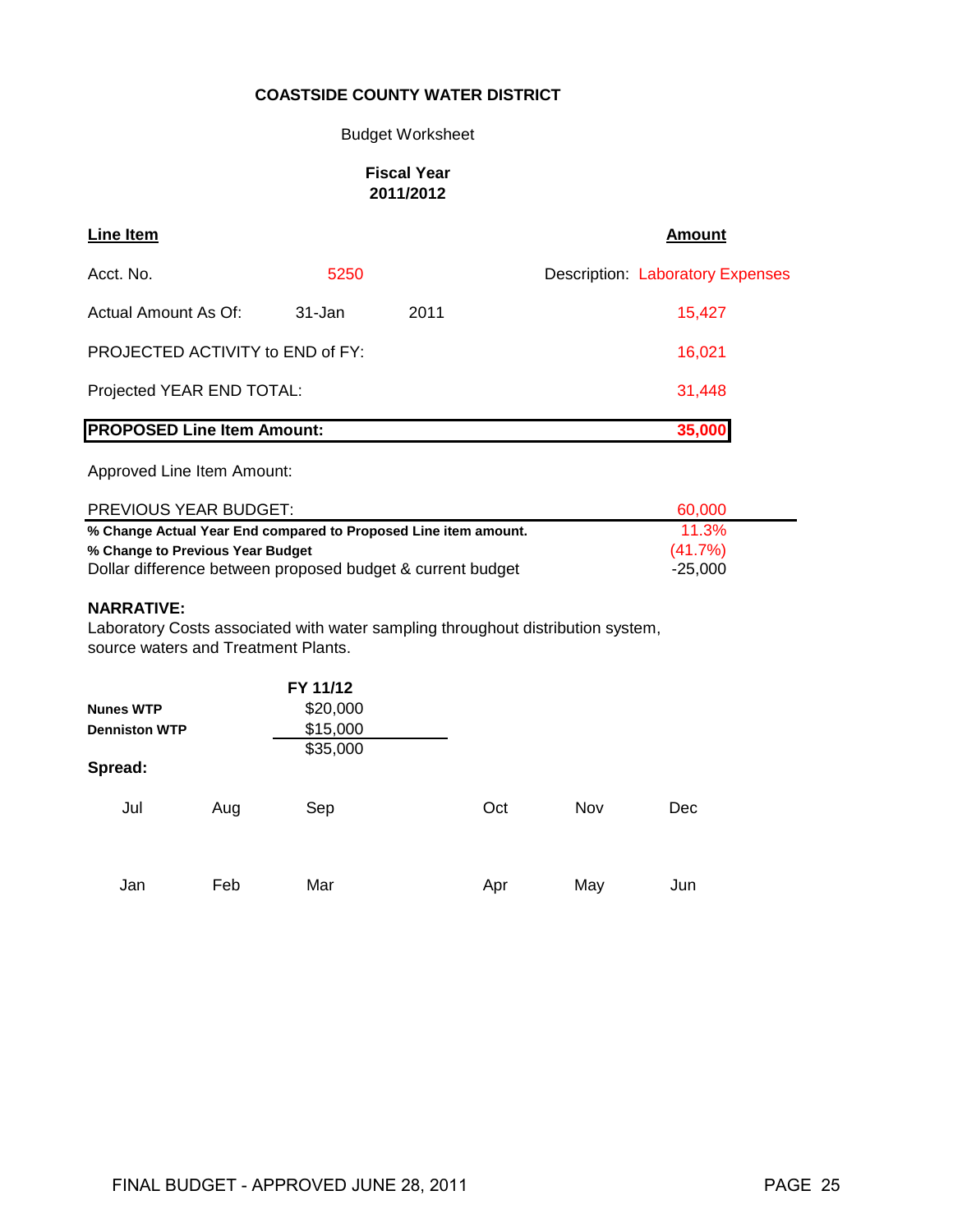### Budget Worksheet

#### **Fiscal Year 2011/2012**

| Line Item                               |            |      | <b>Amount</b>                           |
|-----------------------------------------|------------|------|-----------------------------------------|
| Acct. No.                               | 5318       |      | Description: Studies/Surveys/Consulting |
| Actual Amount As Of:                    | $31 - Jan$ | 2011 | 19,171                                  |
| <b>PROJECTED ACTIVITY to END of FY:</b> |            |      | 5,000                                   |
| Projected YEAR END TOTAL:               |            |      | 24,171                                  |
| <b>PROPOSED Line Item Amount:</b>       |            |      | \$45,000                                |
| Approved Line Home Amounty              |            |      |                                         |

|                                                                                                                                                                         | <b>PREVIOUS YEAR BUDGET:</b>     |     |                                                                    |     | 22,000     |
|-------------------------------------------------------------------------------------------------------------------------------------------------------------------------|----------------------------------|-----|--------------------------------------------------------------------|-----|------------|
| % Change Actual Year End compared to Proposed Line item amount.                                                                                                         | 86.2%                            |     |                                                                    |     |            |
|                                                                                                                                                                         | % Change to Previous Year Budget |     |                                                                    |     | 104.5%     |
|                                                                                                                                                                         |                                  |     | Dollar difference between proposed budget & current budget         |     | 23,000     |
| Narrative:                                                                                                                                                              | account 4955                     |     | Lease consultant agreement offset by Cell Site Lease Agreements in |     |            |
| Communication Lease Consultant (Til FY 10/11)<br>\$5,000.00<br>\$30,000.00<br>Groundwater Monitoring Plan (SBx6)<br>\$10,000.00<br>Misc. Studies/Surveys<br>\$45,000.00 |                                  |     |                                                                    |     |            |
| Spread:                                                                                                                                                                 |                                  |     |                                                                    |     |            |
| Jul                                                                                                                                                                     | Aug                              | Sep | Oct                                                                | Nov | <b>Dec</b> |
| Jan                                                                                                                                                                     | Feb                              | Mar | Apr                                                                | May | Jun        |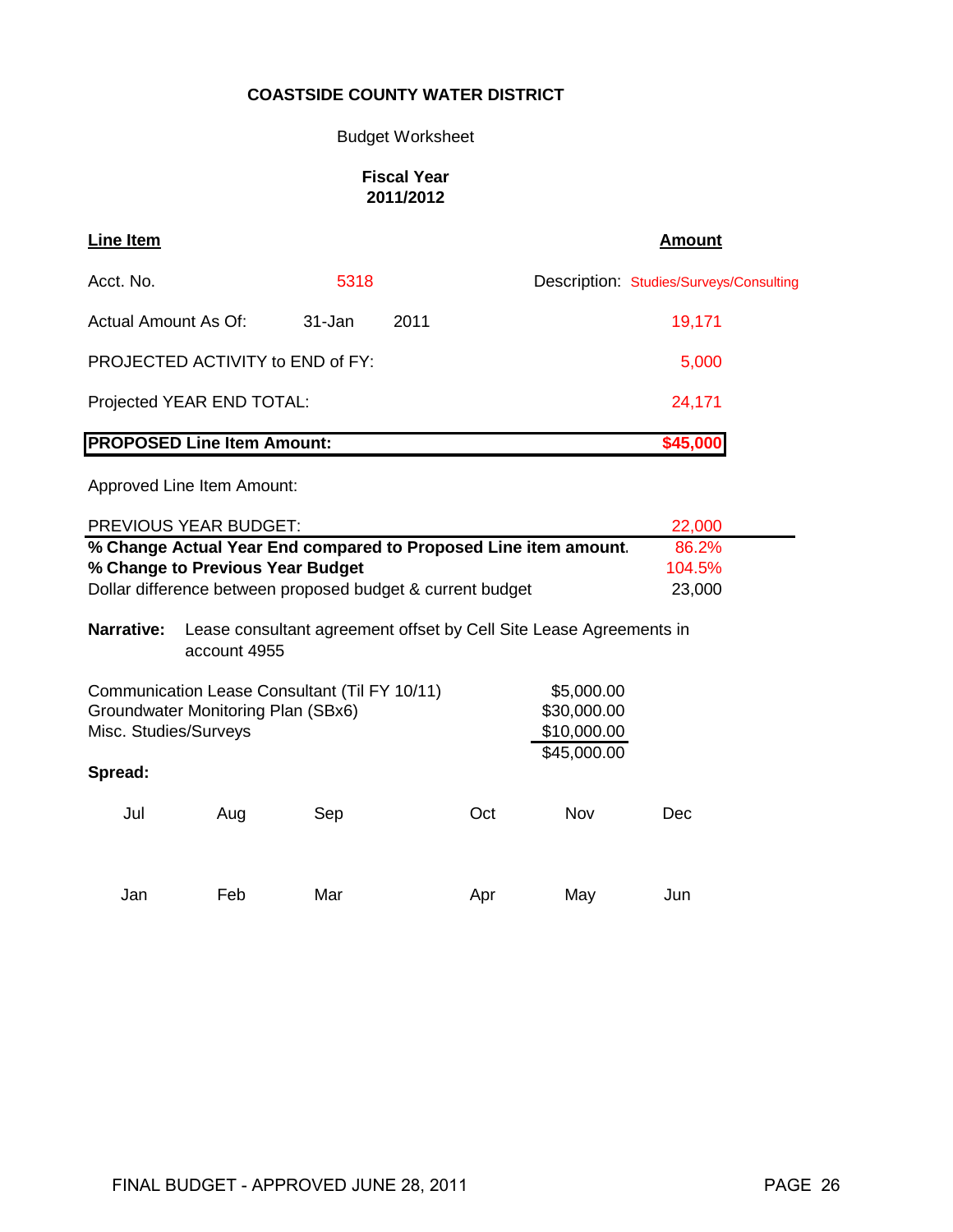#### Budget Worksheet

#### **Fiscal Year 2011/2012**

| <b>Line Item</b>                        |        |      | <b>Amount</b>                          |
|-----------------------------------------|--------|------|----------------------------------------|
| Acct. No.                               | 5321   |      | <b>Description: Water Conservation</b> |
| Actual Amount As Of:                    | 31-Jan | 2011 | 40,515                                 |
| <b>PROJECTED ACTIVITY to END of FY:</b> |        |      | 48,000                                 |
| Projected YEAR END TOTAL:               |        |      | 88,515                                 |
| <b>PROPOSED Line Item Amount:</b>       |        |      | 62,350                                 |

#### Approved Line Item Amount:

| <b>PREVIOUS YEAR BUDGET:</b>                                    | 92.500  |
|-----------------------------------------------------------------|---------|
| % Change Actual Year End compared to Proposed Line item amount. | (29.6%) |
| % Change to Previous Year Budget                                | (32.6%) |
| Dollar difference between proposed budget & current budget      | -30.150 |

#### **NARRATIVE:**

Increase funding due to:

1. Funding included for new lawn replacement program.

#### *Legend:*

 *BAWSCA* - Bay Area Water Supply and Conservation Agency **BMP** - Best Management Practices **CASGEM**: California Statewide Groundwater Elevation Monitoring  *CUWCC* - California Urban Water Conservation Council **IRWMP** - Integrated Regional Watershed Management Plan  *UWMP* - Urban Water Management Plan  *WCIP* - Water Conservation Implementation Plan

| Jul | Aug | Sep | Oct | Nov | Dec |
|-----|-----|-----|-----|-----|-----|
| Jan | Feb | Mar | Apr | May | Jun |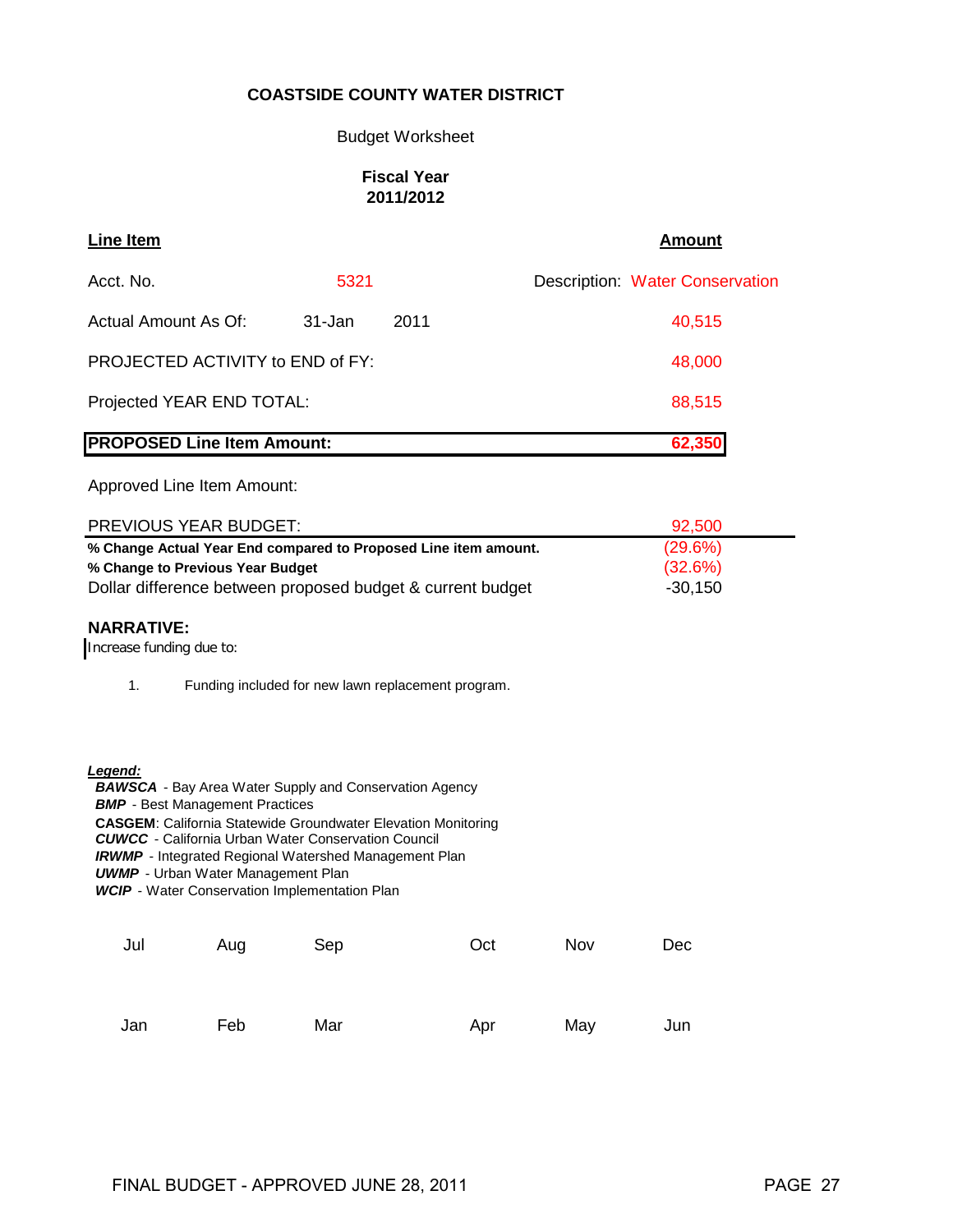| <b>DRAFT Budget Worksheet</b>                                  |               |
|----------------------------------------------------------------|---------------|
| <b>Fiscal Year</b>                                             |               |
| 2011-2012                                                      |               |
| Worksheet 5321 A - Water Resources                             | FY 2012       |
| <b>Description</b>                                             | <b>Amount</b> |
| Foundational                                                   |               |
| 1.0 Utility Operations Programs                                |               |
| 1.1 Operations                                                 | \$0           |
| Subtotal                                                       | \$0           |
| 2.0 Education Programs                                         |               |
| 2.1 Public Information Programs                                |               |
| Events                                                         | \$1,000       |
| <b>Bill Stuffers</b>                                           | \$2,000       |
| <b>Rebate Materials</b>                                        | \$500         |
| Landscape Workshops                                            | \$2,000       |
| Media                                                          | \$2,000       |
| California Water Awareness Camapaign                           | \$2,000       |
| Materials (Conservation)                                       | \$2,000       |
| 2.2 School Education Programs                                  |               |
| <b>Curriculum Materials</b>                                    | \$1,000       |
| <b>Assembly Program</b>                                        | \$4,000       |
| Subtotal                                                       | \$16,500      |
| Programmatic                                                   |               |
| 3.0 Residential                                                |               |
| 3.1 High Efficiency Fixture Devices (Q=900)                    | \$3,000       |
| 3.2 High Efficiency Toilet Rebates (Q=100)                     | \$15,000      |
| 3.3 High Efficiency Clothes Washer Rebates (Q=200)             | \$15,000      |
| 3.4 Residential Assistance                                     | \$0           |
| Subtotal                                                       | \$33,000      |
| 4.0 Commercial, Industrial and Institutional                   |               |
| 4.1 Rebates                                                    |               |
| High Efficiency Tank Toilets (Q=1)                             | \$150         |
| High Efficiency Urinals $(Q=1)$                                | \$300         |
| High Efficiency and Ultra Low Flow Flush Valve Toilets $(Q=1)$ | \$300         |
| Restaurant Spray Valves $(Q=1)$                                | \$100         |
| Subtotal                                                       | \$850         |
| 5.0 Landscape (Large)                                          |               |
| 5.1 Dedicated Irrigation Account Water Budget Reports          | \$2,500       |
| 5.2 Surveys for Dedicated Irrigation Meters Accounts (Q=1)     | \$1,500       |
| 5.3 Outreach to CII Mixed Use Meters                           | \$0           |
| Subtotal                                                       | \$4,000       |
| <b>Flex Track</b>                                              |               |
| Lawn Replacement                                               | \$5,000       |
| Subtotal                                                       | \$5,000       |
| <b>Water Resources</b>                                         |               |
| California Urban Water Conservation Council Dues               | \$3,000       |
| Subtotal                                                       | \$3,000       |
| <b>Total</b>                                                   | \$62,350      |
|                                                                |               |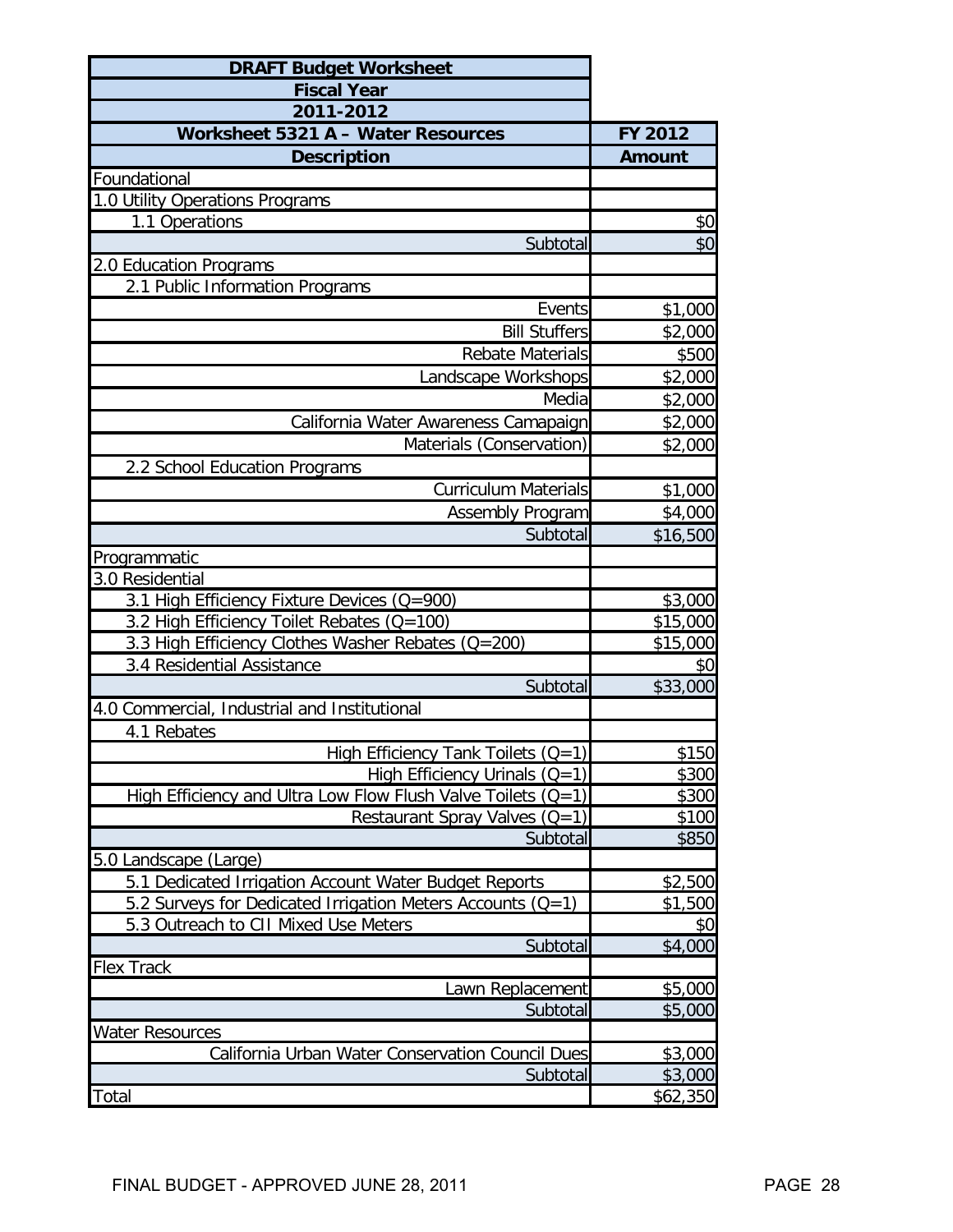#### Budget Worksheet

#### **Fiscal Year 2011/2012**

| Line Item                         |        |      | <b>Amount</b>                   |
|-----------------------------------|--------|------|---------------------------------|
| Acct. No.                         | 5322   |      | Description. Community Outreach |
| Actual Amount As Of:              | 31-Jan | 2011 | 5,900                           |
| PROJECTED ACTIVITY to END of FY:  |        |      | 17,000                          |
| Projected YEAR END TOTAL:         |        |      | 22,900                          |
| <b>PROPOSED Line Item Amount:</b> |        |      | 26,200                          |

#### Approved Line Item Amount:

| PREVIOUS YEAR BUDGET:                                           | 26,200  |  |
|-----------------------------------------------------------------|---------|--|
| % Change Actual Year End compared to Proposed Line item amount. | 14.4%   |  |
| % Change to Previous Year Budget                                | $0.0\%$ |  |
| Dollar difference between proposed budget & current budget      |         |  |

#### **NARRATIVE:**

Created new account per Finance Committee to accommodate new community outreach between CCWD and Customers. Increase due to additional printing of annual reports and postage. Decrease in MCTV services.

| MCTV-Recording meetings (14 @ \$375)                 | \$5.000 |
|------------------------------------------------------|---------|
| Montara Fog (14 @ \$300)                             | \$4,200 |
| Materials/Publications/Public Information            | \$5,000 |
| Postage for Public Outreach                          | \$6,000 |
| Printing Annual Reports (Consumer Confidence Report/ | \$6,000 |
| Water Supply Evaluation, etc)                        |         |

| Spread: |     |     |     | <b>TOTAL</b> | 26,200 |
|---------|-----|-----|-----|--------------|--------|
| Jul     | Aug | Sep | Oct | Nov          | Dec    |
| Jan     | Feb | Mar | Apr | May          | Jun    |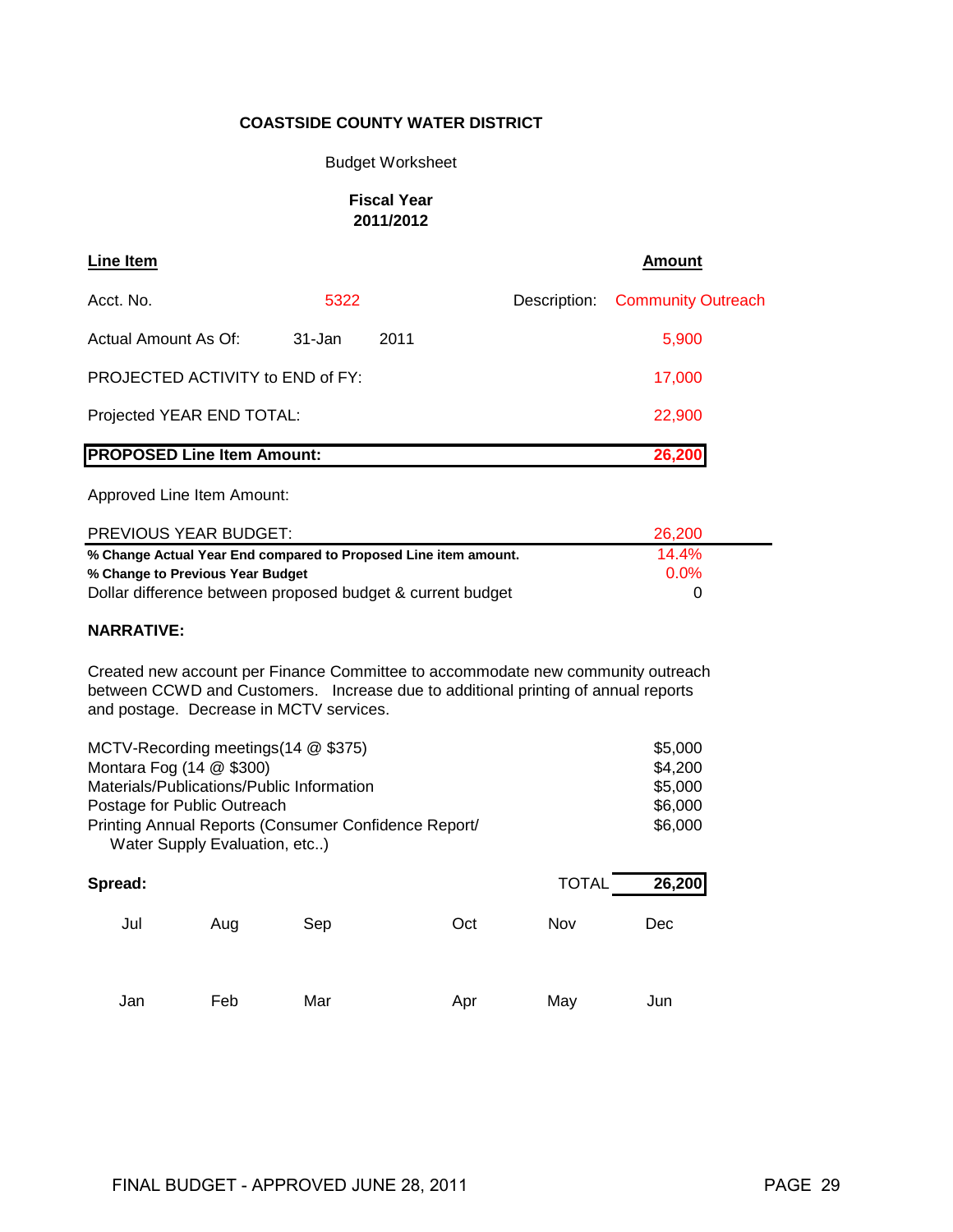Budget Worksheet

### **Fiscal Year 2011/2012**

| <b>PROPOSED Line Item Amount:</b> |        |      |  | 958,326                       |
|-----------------------------------|--------|------|--|-------------------------------|
| Projected YEAR END TOTAL:         |        |      |  | 944,144                       |
| PROJECTED ACTIVITY to END of FY:  |        |      |  | 400,000                       |
| Actual Amount As Of:              | 31-Jan | 2011 |  | 544,144                       |
| Acct. No.                         | 5411   |      |  | Description: Salaries - Field |
| <b>Line Item</b>                  |        |      |  | <b>Amount</b>                 |

Approved Line Item Amount:

| <b>PREVIOUS YEAR BUDGET:</b>                                    | 930,278 |  |
|-----------------------------------------------------------------|---------|--|
| % Change Actual Year End compared to Proposed Line item amount. | 1.5%    |  |
| % Change to Previous Year Budget                                | 3.0%    |  |
| Dollar difference between proposed budget & current budget      | 28,048  |  |

#### **NARRATIVE:**

A COLA of 1.5% was used as a place holder based upon the Memorandum of Understanding between the CCWD and Teamsters Local 856.

| Jul | Aug | Sep | Oct | Nov | Dec |
|-----|-----|-----|-----|-----|-----|
| Jan | Feb | Mar | Apr | May | Jun |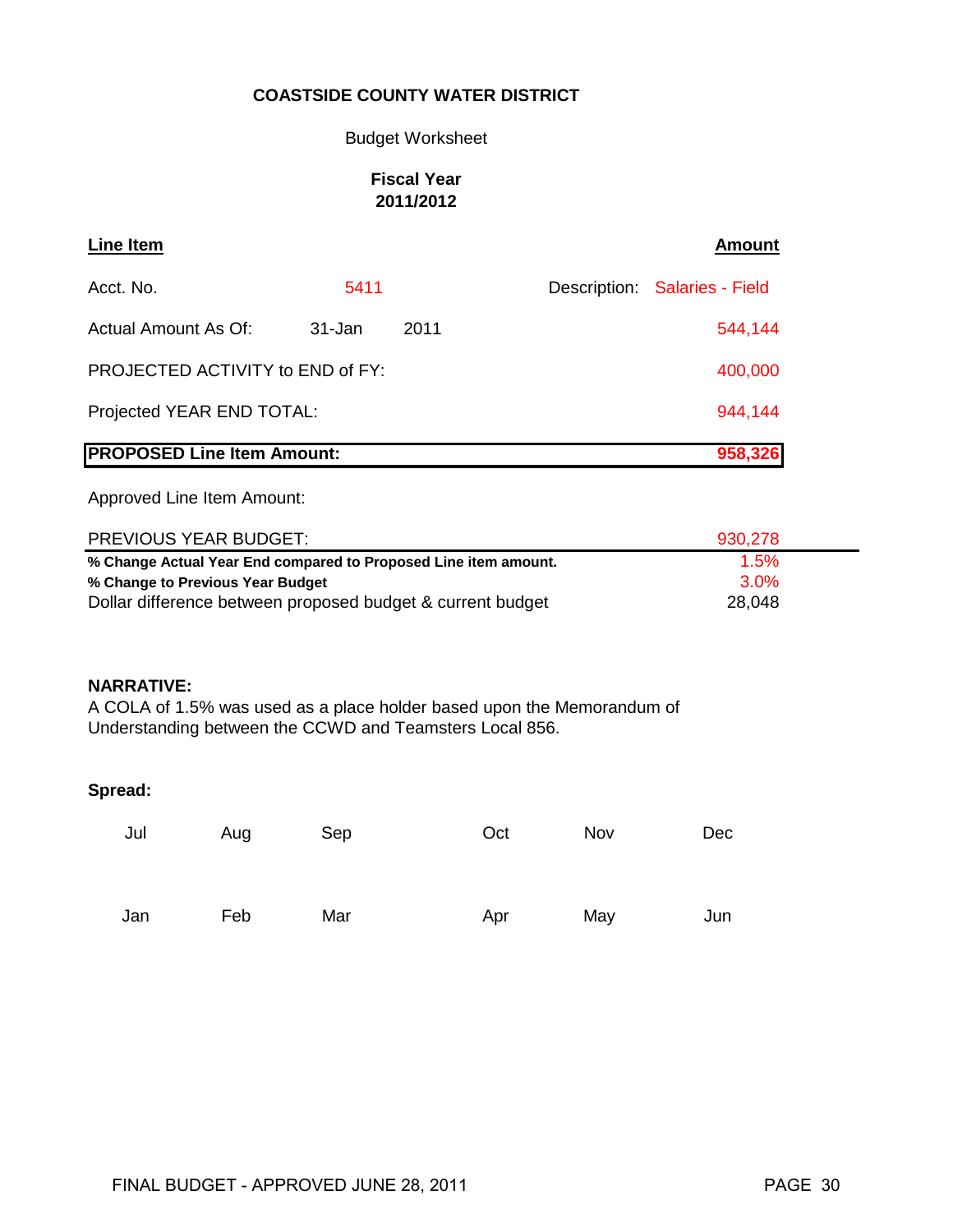#### **COASTSIDE COUNTY WATER DISTRICT FY 2011/2012 BUDGET WORKSHEET (5411 A)** 7/7/2011

**SALARIES - Accounts 5411 & 5610**

|                                        | <b>Current</b>   | <b>COLA</b> | Annual    | O T             | O T    | Cert.  |              |
|----------------------------------------|------------------|-------------|-----------|-----------------|--------|--------|--------------|
| <b>EMPLOYEE</b>                        | <b>Hrly Rate</b> | 1.5%        | Pay       | <b>Hours</b>    | Pay    | Pay    | <b>TOTAL</b> |
|                                        |                  |             |           |                 |        |        |              |
| <b>FIELD #5411</b>                     |                  |             |           |                 |        |        |              |
| Superintendent                         | 57.58            | 58.44       | 121,552   |                 |        | 10,800 | 132,352      |
| <b>Field Supervisor</b>                | 46.10            | 46.79       | 97,326    | 120             | 8,422  | 7,200  | 112,949      |
| <b>WTP Supervisor</b>                  | 50.89            | 51.65       | 107,434   | 120             | 9,297  | 7,200  | 123,931      |
| Sr. WTP Oper.                          | 43.88            | 44.53       | 92,629    | 120             | 8,016  | 7,200  | 107,845      |
| Treat/Dist Op                          | 29.56            | 30.01       | 62,412    | 120             | 5,401  | 4,800  | 72,613       |
| Treat/Dist Op                          | 28.84            | 29.27       | 60,882    | 120             | 5,269  | 6,000  | 72,150       |
| Treat/Dist Op                          | 28.84            | 29.27       | 61.787    | 80              | 3,512  | 6.000  | 70,151       |
| Treat/Dist Op                          | 30.30            | 30.75       | 63,969    | 80              | 3,691  | 7,200  | 74,860       |
| <b>Maint Worker</b>                    | 26.81            | 27.21       | 56,607    | 80              | 3,266  | 3,600  | 63,472       |
| <b>Maint Worker</b>                    | 24.90            | 25.27       | 52,569    | 80              | 3,033  | 2,400  | 58,002       |
| Part-Time Help                         | 15.00            |             | 15,000    |                 |        |        | 15,000       |
| Part-Time Help                         | 15.00            |             | 15,000    |                 |        |        | 15,000       |
| <b>Estimated Annual Merit Increase</b> |                  |             | 20,000    |                 |        |        | 20,000       |
| Standby Pay for On-Call Employees      |                  |             | 20,000    |                 |        |        | 20,000       |
| <b>Sub total. Field</b>                |                  |             | 847,167   |                 | 49,907 | 62,400 | 958,326      |
|                                        |                  |             |           |                 |        |        |              |
| <b>ADMIN #5610</b>                     |                  |             |           |                 |        |        |              |
| Gen Manager                            | 88.00            | 89.32       | 185,786   |                 |        |        | 185,786      |
| Water Conser.                          | 35.05            | 35.58       | 73,998    | 80              | 4,269  |        | 78,267       |
| Pri Coord. PT                          | 60.00            |             | 15.000    |                 |        |        | 15,000       |
| Office Mgr                             | 38.76            | 39.34       | 81,835    | 80              | 4.721  |        | 86,557       |
| Admin Assist.                          | 35.13            | 35.65       | 74,156    | 80              | 4,278  | 7,046  | 85,480       |
| <b>Office Specist</b>                  | 26.81            | 27.21       | 56,607    |                 |        |        | 56,607       |
| <b>Office Specist</b>                  | 24.90            | 25.27       | 52,569    | $\overline{80}$ | 3,033  |        | 55,602       |
| <b>Office Specist</b>                  | 26.81            | 27.21       | 56,607    |                 |        |        | 56,607       |
| <b>Directors</b>                       |                  |             | 20,000    |                 |        |        | 20,000       |
| <b>Estimated Annual Merit Increase</b> |                  |             | 5,000     |                 |        |        | 5,000        |
| Sub total, Admin                       |                  |             | 621,556   |                 | 16,301 | 7.046  | \$644,904    |
|                                        |                  |             |           |                 |        |        |              |
| <b>TOTAL</b>                           |                  |             | 1,468,724 |                 |        |        | \$1,603,229  |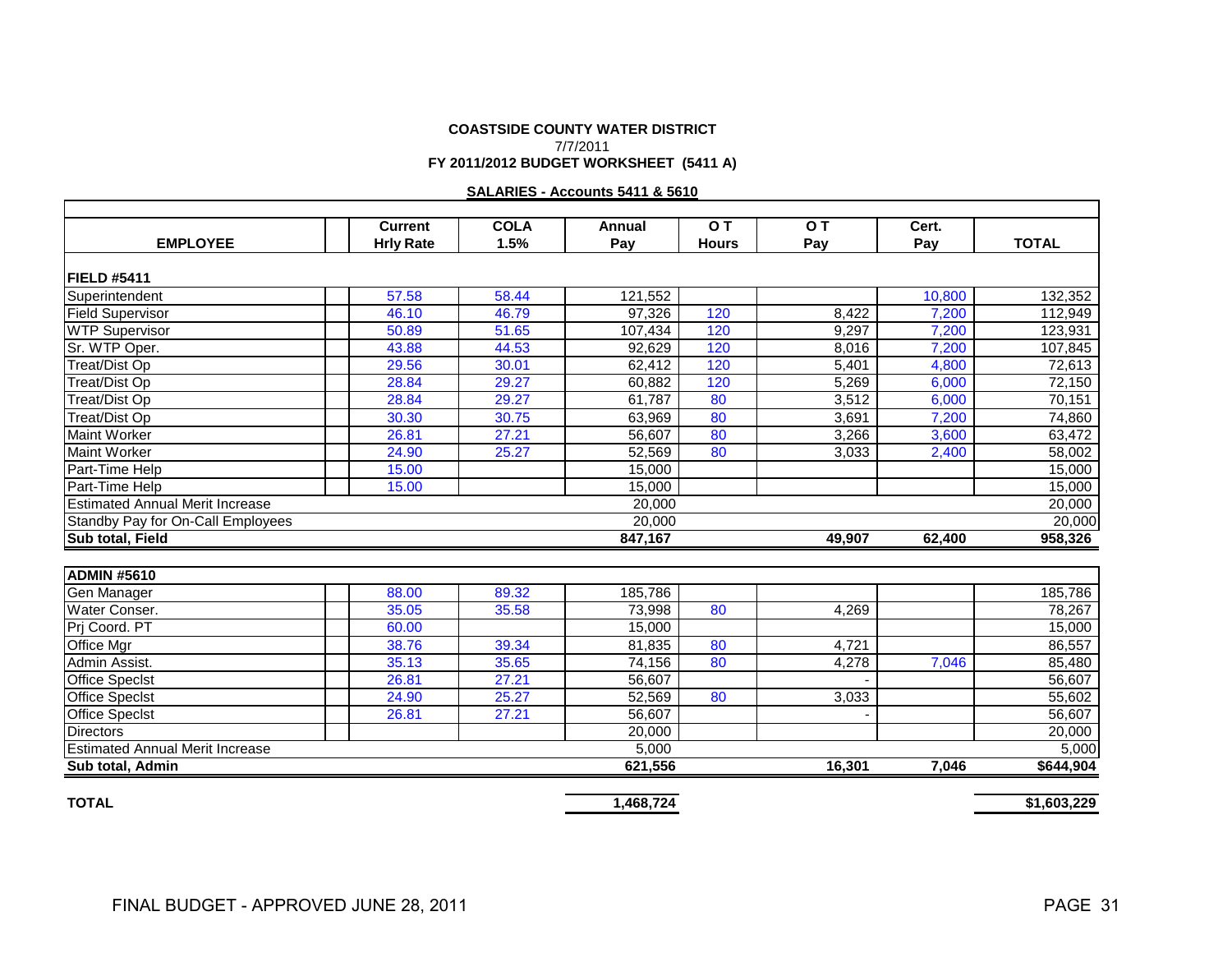## Budget Worksheet

### **Fiscal Year 2011/2012**

| Line Item                               |        |      | Amount                                   |
|-----------------------------------------|--------|------|------------------------------------------|
| Acct. No.                               | 5412   |      | <b>Description: Maintenance Expenses</b> |
| Actual Amount As Of:                    | 31-Jan | 2011 | 85,805                                   |
| <b>PROJECTED ACTIVITY to END of FY:</b> |        |      | 107,758                                  |
| Projected YEAR END TOTAL:               |        |      | 193,563                                  |
| <b>PROPOSED Line Item Amount:</b>       |        |      | 192,500                                  |

| <b>PREVIOUS YEAR BUDGET:</b>                                    | 192.500   |
|-----------------------------------------------------------------|-----------|
| % Change Actual Year End compared to Proposed Line item amount. | $(0.5\%)$ |
| % Change to Previous Year Budget                                | $0.0\%$   |
| Dollar difference between proposed budget & current budget      |           |
| <b>NARRATIVE:</b>                                               |           |

| Laundry                     | \$1,000  | Tree Removal                    |                                                 | \$8,000  |
|-----------------------------|----------|---------------------------------|-------------------------------------------------|----------|
| <b>Service Products</b>     | \$3,000  | Paving                          |                                                 | \$25,000 |
| Pump Repair                 | \$5,000  | Inventory                       |                                                 | \$12,000 |
| Uniforms/Jackets/Shoes      | \$8,000  | <b>Materials</b>                |                                                 | \$9,000  |
| <b>USA</b>                  | \$500    | Equip. Rental                   |                                                 | \$2,000  |
| <b>Backfill</b>             | \$3,000  | Radio Repair/PM                 |                                                 | \$3,000  |
| Hydrant repair              | \$14,000 | Landscape Maint                 |                                                 | \$3,000  |
| Tank Inspection             | \$5,000  | Main Repairs/Sml Line Replacmnt |                                                 | \$26,000 |
| Generator services          | \$5,000  | <b>Cathodic Protection</b>      |                                                 | \$7,000  |
| <b>Safety Supplies</b>      | \$4,000  | Misc. tools, etc.               |                                                 | \$4,000  |
| DMV/Pre-employment Physical | \$1,000  |                                 | (Welder, Drill, Airtools, Sump Pump, Lrg tools) |          |
| Alves Alt Valve             | \$10,000 | <b>Waste Services</b>           |                                                 | \$4,000  |
| Alves Vault Valves          | \$5,000  | <b>Fence Repairs</b>            |                                                 | \$1,000  |
|                             |          | Raising Valve (City/County)     |                                                 | \$24,000 |
| \$192,500<br><b>TOTAL</b>   |          |                                 |                                                 |          |
| Spread:                     |          |                                 |                                                 |          |
|                             |          |                                 |                                                 |          |
| Jul<br>Aug                  | Sep      | Oct                             | Nov                                             | Dec      |
|                             |          |                                 |                                                 |          |
|                             |          |                                 |                                                 |          |
| Jan<br>Feb                  | Mar      | Apr                             | May                                             | Jun      |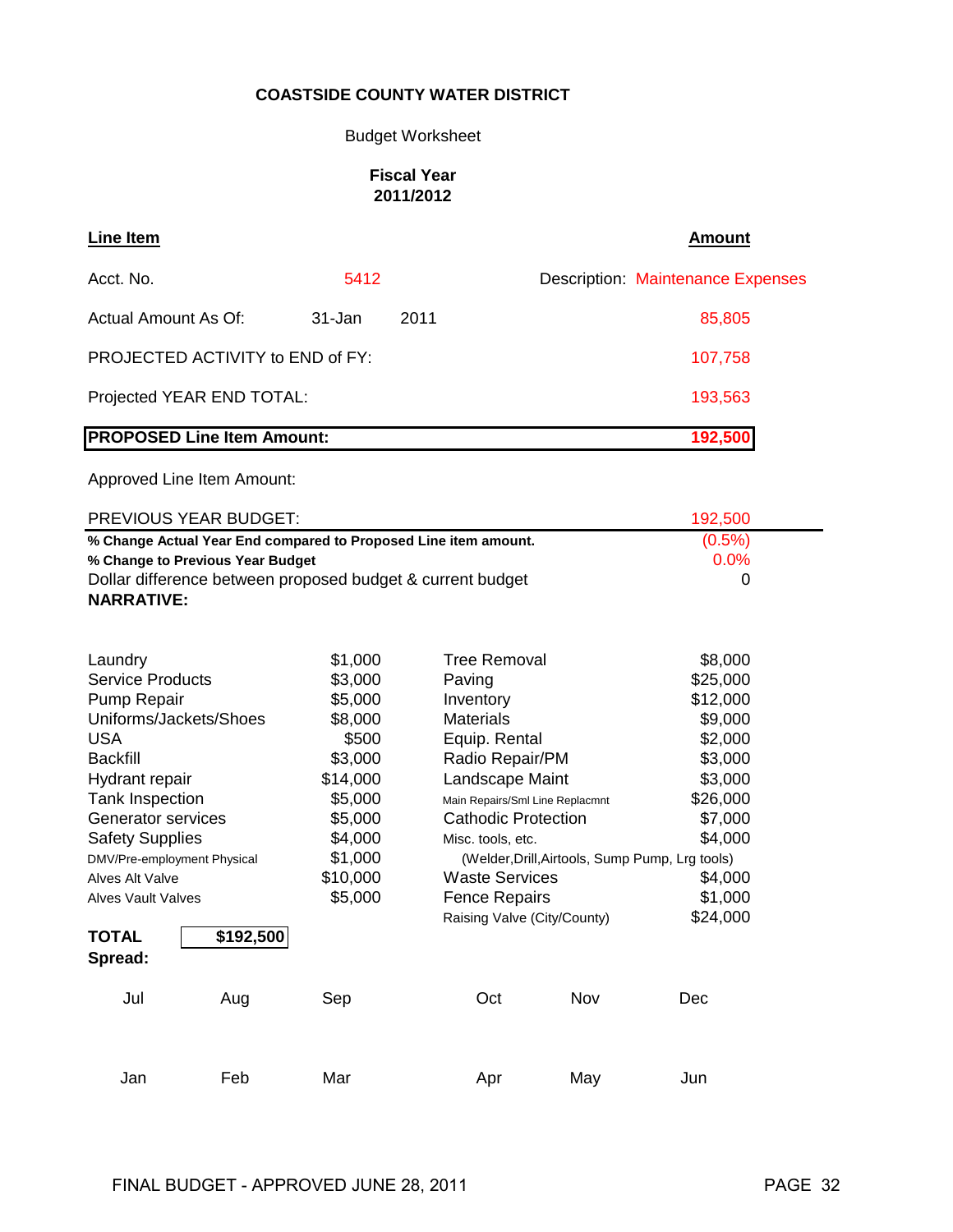Budget Worksheet

### **Fiscal Year 2011/2012**

| Line Item                         |            |      | <b>Amount</b>                   |
|-----------------------------------|------------|------|---------------------------------|
| Acct. No.                         | 5414       |      | Description: Motor Vehicle Exp. |
| Actual Amount As Of:              | $31 - Jan$ | 2011 | 30,043                          |
| PROJECTED ACTIVITY to END of FY:  |            |      | 14,457                          |
| Projected YEAR END TOTAL:         |            |      | 44,500                          |
| <b>PROPOSED Line Item Amount:</b> |            |      | 44,500                          |

Approved Line Item Amount:

| PREVIOUS YEAR BUDGET:                                           | 44.500    |  |
|-----------------------------------------------------------------|-----------|--|
| % Change Actual Year End compared to Proposed Line item amount. | $(0.0\%)$ |  |
| % Change to Previous Year Budget                                | $0.0\%$   |  |
| Dollar difference between proposed budget & current budget      |           |  |

# **NARRATIVE:**

|                   | FY 11/12    |
|-------------------|-------------|
| Gasoline          | \$29,000.00 |
| Mobile Phones     | \$7,500.00  |
| Service & Repairs | \$8,000.00  |
|                   | \$44,500.00 |

Total

| Jul | Aug | Sept | Oct | Nov | Dec |
|-----|-----|------|-----|-----|-----|
| Jan | Feb | Mar  | Apr | May | Jun |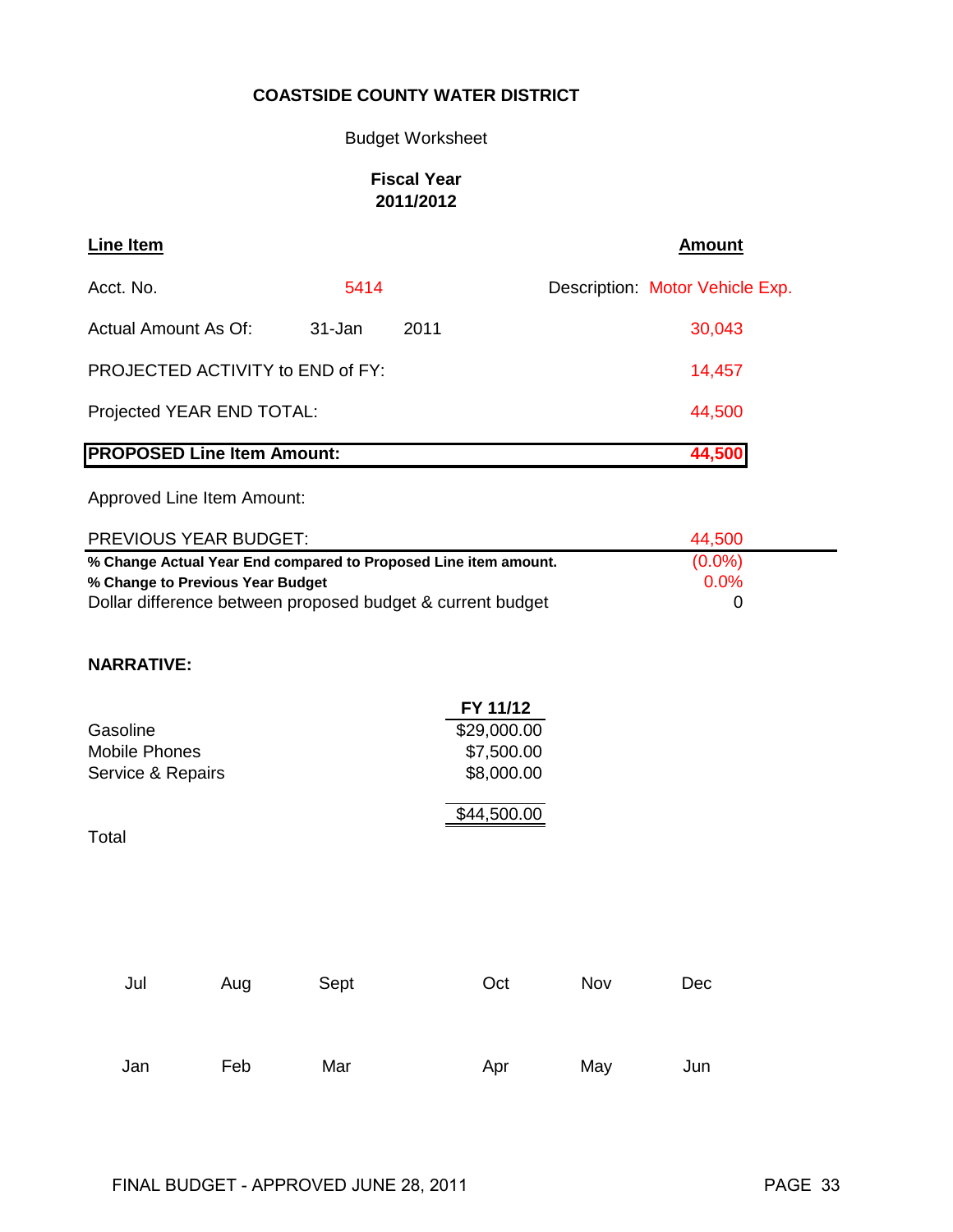### Budget Worksheet

### **Fiscal Year 2011/2012**

| <b>Line Item</b>                  |        |      | <b>Amount</b>                   |
|-----------------------------------|--------|------|---------------------------------|
| Acct. No.                         | 5415   |      | Description: Maintenance, Wells |
| Actual Amount As Of:              | 31-Jan | 2011 | 0                               |
| PROJECTED ACTIVITY to END of FY:  |        |      | 4,000                           |
| Projected YEAR END TOTAL:         |        |      | 4,000                           |
| <b>PROPOSED Line Item Amount:</b> |        |      | 6,000                           |

Approved Line Item Amount:

| PREVIOUS YEAR BUDGET:                                           | 6,000   |  |
|-----------------------------------------------------------------|---------|--|
| % Change Actual Year End compared to Proposed Line item amount. | 50.0%   |  |
| % Change to Previous Year Budget                                | $0.0\%$ |  |
| Dollar difference between proposed budget & current budget      |         |  |

### **NARRATIVE:**

FY 11/12 amounts same from past year due to not being able to rehabilitate wells and complete upgrades

|         |                      |     | FY 11/12 |     |     |
|---------|----------------------|-----|----------|-----|-----|
|         | <b>Electrical PM</b> |     | \$1,200  |     |     |
|         | Pumps                |     | \$3,000  |     |     |
|         | Electrical           |     | \$1,600  |     |     |
|         | Plumbing             |     | \$200    |     |     |
|         |                      |     | \$6,000  |     |     |
| Spread: |                      |     |          |     |     |
| Jul     | Aug                  | Sep | Oct      | Nov | Dec |
|         |                      |     |          |     |     |
|         |                      |     |          |     |     |
| Jan     | Feb                  | Mar | Apr      | May | Jun |
|         |                      |     |          |     |     |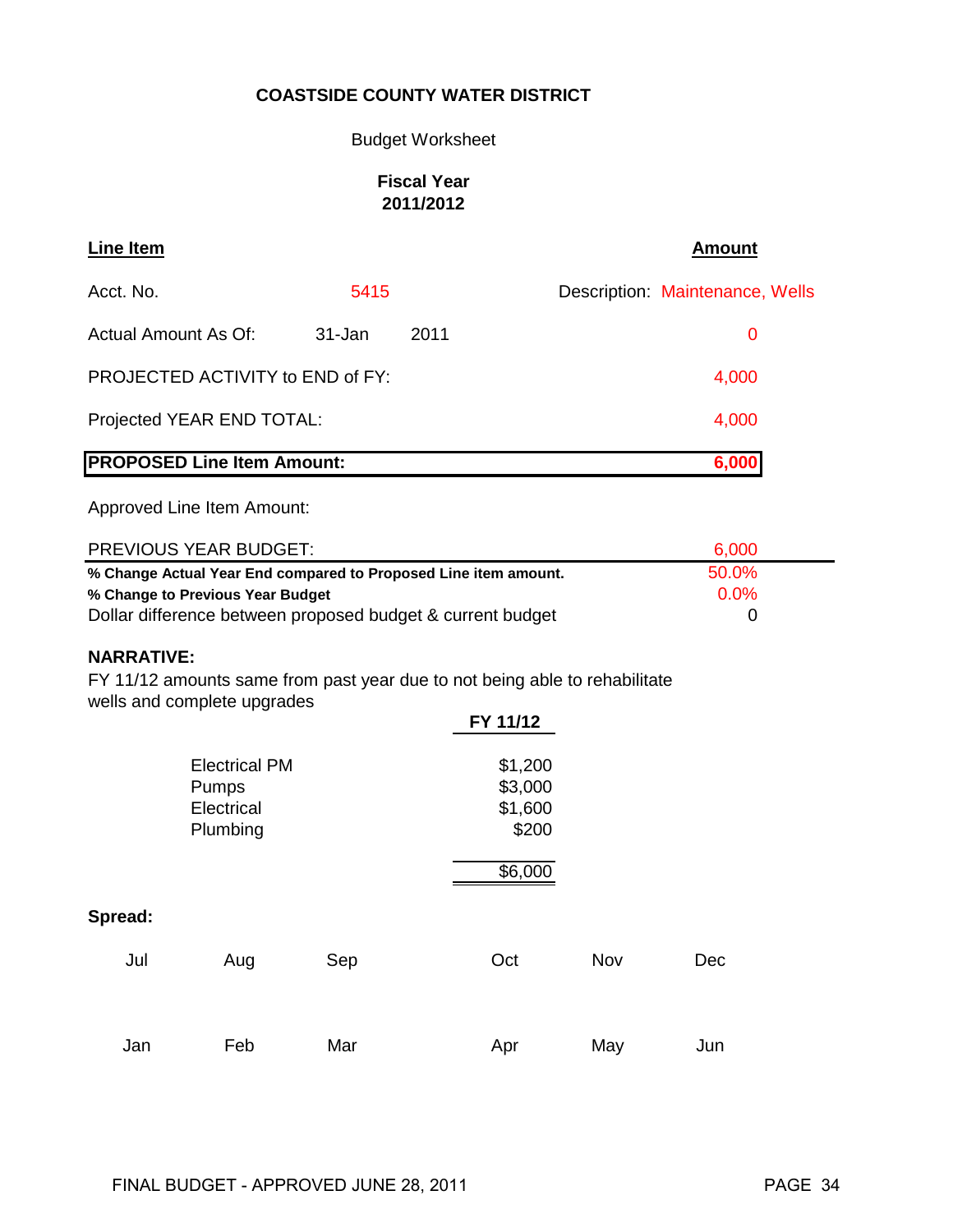### Budget Worksheet

### **Fiscal Year 2011/2012**

| Line Item                         |         |      | <b>Amount</b>                 |
|-----------------------------------|---------|------|-------------------------------|
| Acct. No.                         | 5610    |      | Description: Salaries, Admin. |
| Actual Amount As Of:              | 31-Jan  | 2011 | 356,994                       |
| PROJECTED ACTIVITY to END of FY:  | 265,000 |      |                               |
| Projected YEAR END TOTAL:         |         |      | 621,994                       |
| <b>PROPOSED Line Item Amount:</b> |         |      | 644,904                       |

Approved Line Item Amount:

| <b>PREVIOUS YEAR BUDGET:</b>                                    | 640.368      |
|-----------------------------------------------------------------|--------------|
| % Change Actual Year End compared to Proposed Line item amount. | $3.7\%$      |
| % Change to Previous Year Budget                                | <u>በ 7% </u> |
| Dollar difference between proposed budget & current budget      | 4,536        |

### **NARRATIVE:**

A COLA of 1.5% was used as a place holder based upon the Memorandum of Understanding between the CCWD and Teamsters Local 856.

| Jul | Aug | Sep | Oct | Nov | <b>Dec</b> |
|-----|-----|-----|-----|-----|------------|
| Jan | Feb | Mar | Apr | May | Jun        |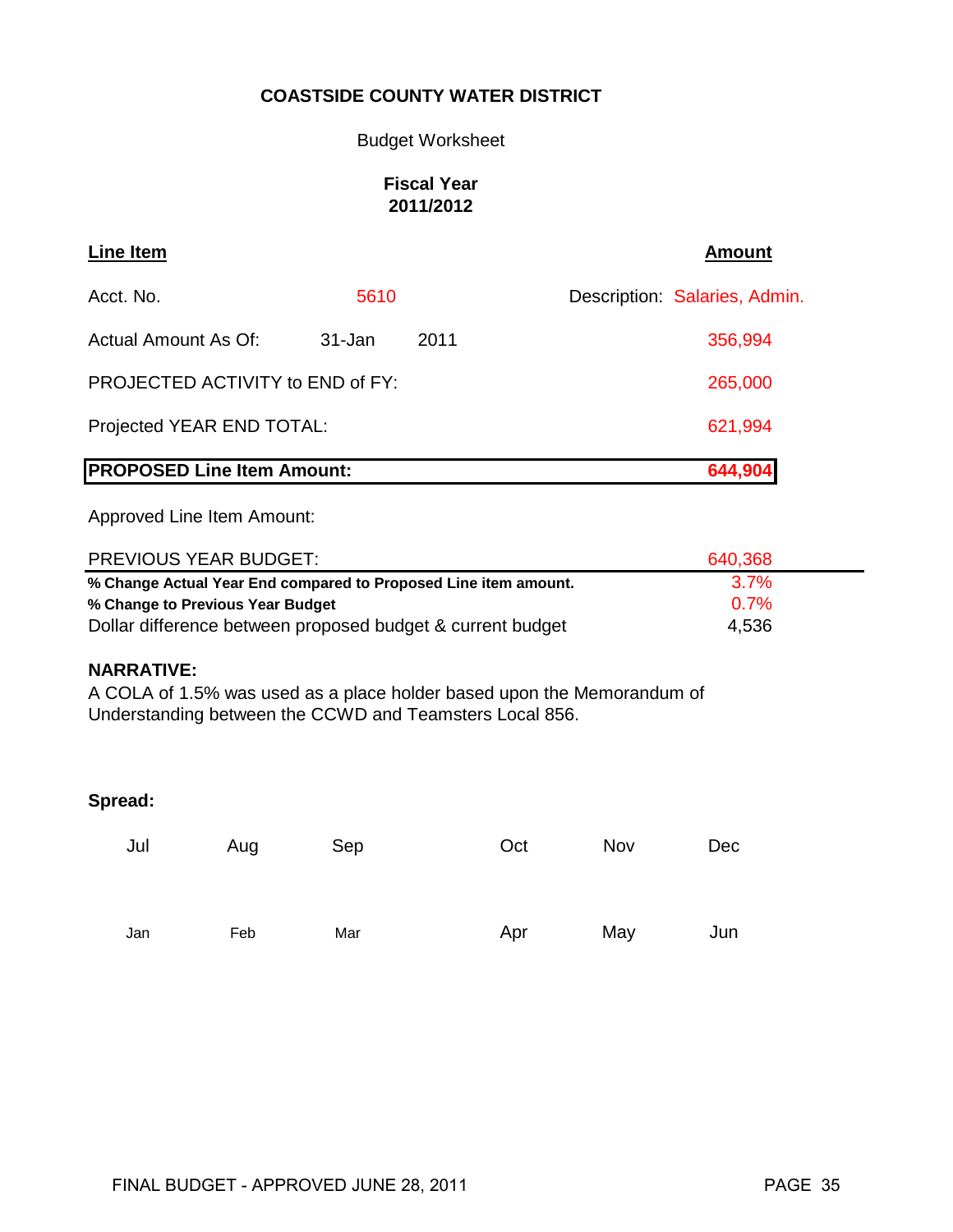#### **Budget Worksheet**

#### **Fiscal Year 2011/2012**

| Line Item                               |        |      | <b>Amount</b>                       |
|-----------------------------------------|--------|------|-------------------------------------|
| Acct. No.                               | 5620   |      | <b>Description: Office Expenses</b> |
| Actual Amount As Of:                    | 31-Jan | 2011 | 71,820                              |
| <b>PROJECTED ACTIVITY to END of FY:</b> |        |      | 50,000                              |
| Projected YEAR END TOTAL:               |        |      | 121,820                             |
| <b>PROPOSED Line Item Amount:</b>       |        |      | 119,375                             |
| Approved Line Item Amount:              |        |      |                                     |

| PREVIOUS YEAR BUDGET:                                           | 118.875   |
|-----------------------------------------------------------------|-----------|
| % Change Actual Year End compared to Proposed Line item amount. | $(2.0\%)$ |
| % Change to Previous Year Budget                                | $0.4\%$   |
| Dollar difference between proposed budget & current budget      | 500       |

#### **NARRATIVE:**

See Sheet 5620 A which details the cost items comprising this line item

| Jul | Aug | Sep | Oct | Nov | Dec |
|-----|-----|-----|-----|-----|-----|
| Jan | Feb | Mar | Apr | May | Jun |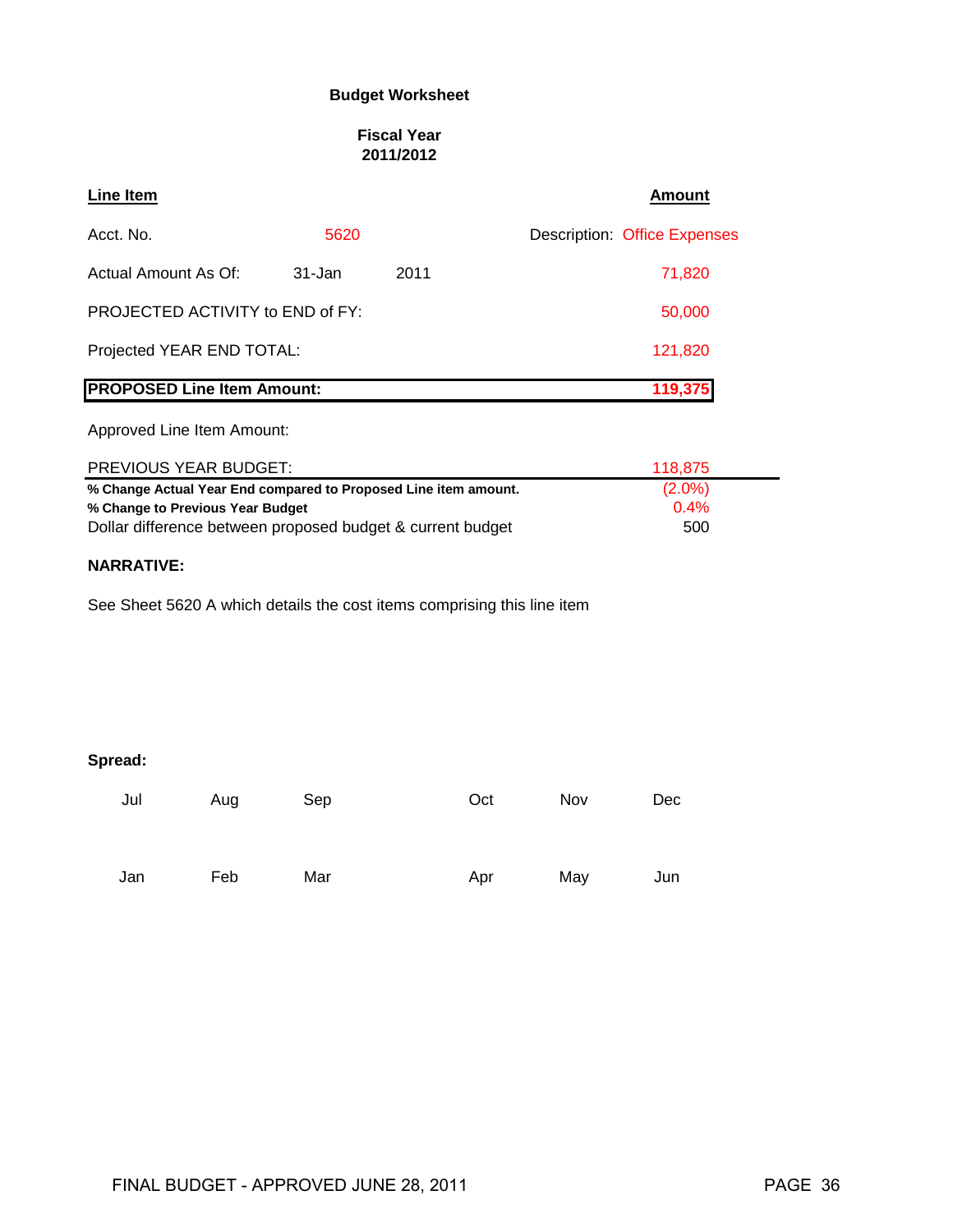# **Account 5620 - Detail of Account**

| <b>Account Name</b>    | <b>Description</b>                           | <b>Amount</b> |
|------------------------|----------------------------------------------|---------------|
| Postage                | <b>Mail Machine</b>                          | \$<br>2,000   |
|                        | <b>Bulk Mailing</b>                          | \$<br>5,000   |
|                        | <b>Pre-Stamped Envelopes</b>                 | \$<br>3,000   |
| <b>Phone Services</b>  | Monthly Service & Repairs                    | \$<br>4,000   |
| PG&E                   | Monthly Service (District Office)            | \$<br>8,000   |
| <b>Office Cleaning</b> | Janitorial Service/Carpet Cleaning           | \$<br>7,800   |
| <b>File Storage</b>    | Iron Mountain - Offsite Storage              | \$<br>5,000   |
|                        | Iron Mountain - Shredding Service            | \$<br>300     |
| Leases                 | Mail & Copier Machines                       | \$<br>13,000  |
|                        | <b>Office Alarms and Security Camera</b>     | \$<br>4,000   |
| Printing               | Checks, Forms, Statements                    | \$<br>1,500   |
| CSG Systems, Inc.      | <b>Fulfillment Center for Billing Stmnts</b> | \$<br>20,000  |
|                        | <b>NetBill (Online Payments)</b>             | \$<br>6,500   |
| Emergency              | <b>Supplies</b>                              | \$<br>1,000   |
|                        | <b>AED Certification</b>                     | \$<br>125     |
| Miscellaneous          | <b>Office Supplies</b>                       | \$<br>5,500   |
|                        | Credit Card / Bank Fees                      | \$<br>7,000   |
|                        | <b>Pre-Employment Physicals</b>              | \$<br>250     |
|                        | <b>Employee Recognition Program</b>          | \$<br>2,000   |
|                        | Petty Cash                                   | \$<br>2,500   |
|                        | Director recognition/framing                 | \$<br>300     |
|                        | <b>ORCC LockBox Services</b>                 | \$<br>600     |
|                        | Allowance for Bad Debt                       | \$<br>5,000   |
| Maintenance            | <b>Office Equipment/Repairs</b>              | \$<br>1,500   |
|                        | <b>Office Maintenance/Repairs</b>            | \$<br>5,000   |
| Payroll                | Payroll Processing with ADP                  | \$<br>8,500   |
|                        | <b>TOTAL \$</b>                              | 119,375       |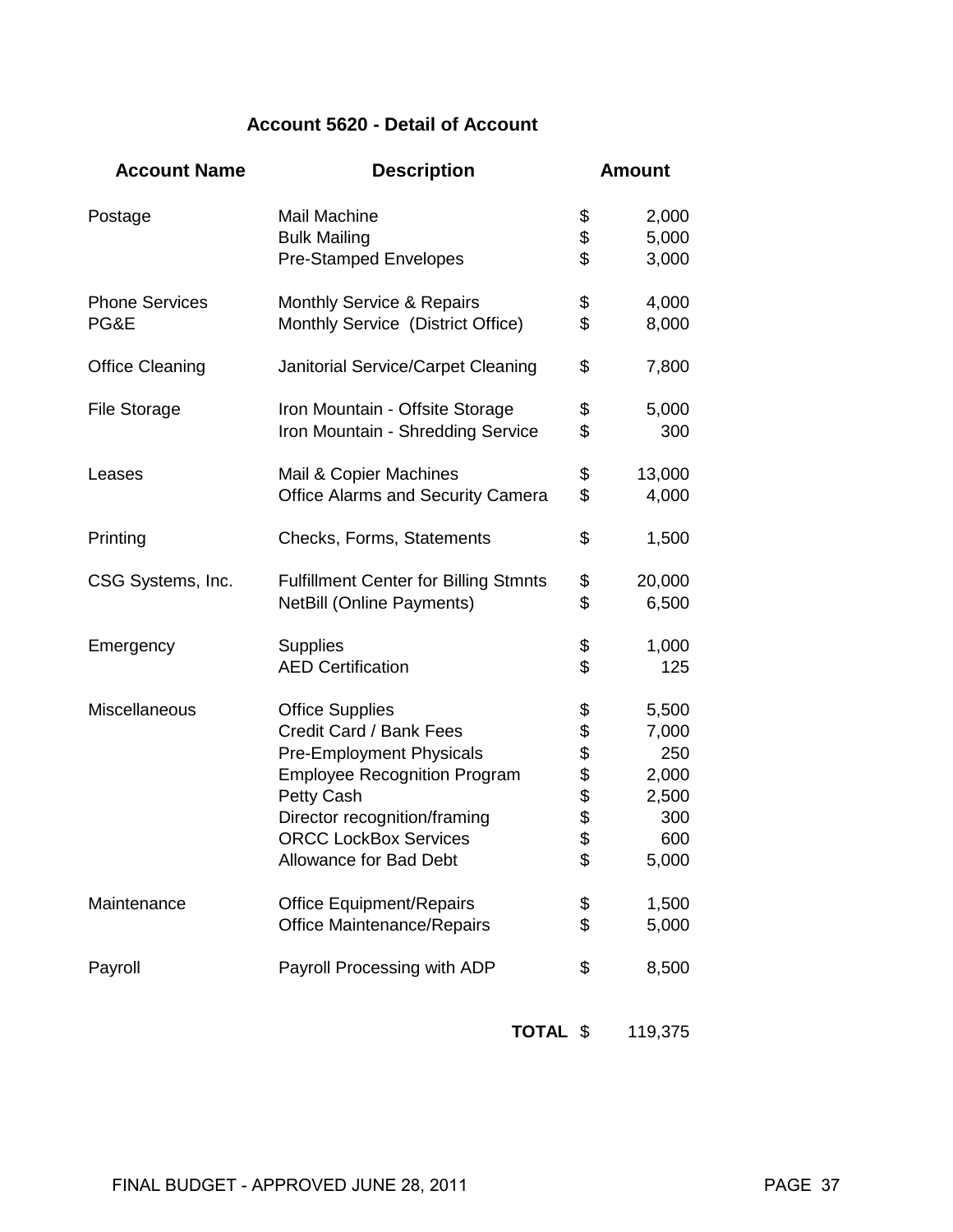### Budget Worksheet

#### **Fiscal Year 2011/2012**

| Line Item                               |            |      |              | Amount                   |
|-----------------------------------------|------------|------|--------------|--------------------------|
| Acct. No.                               | 5621       |      | Description: | <b>Computer Services</b> |
| Actual Amount As Of:                    | $31 - Jan$ | 2011 |              | 27,816                   |
| <b>PROJECTED ACTIVITY to END of FY:</b> |            |      |              | 30,000                   |
| Projected YEAR END TOTAL:               |            |      |              | 57,816                   |
| <b>PROPOSED Line Item Amount:</b>       |            |      |              | 67,650                   |

# Approved Line Item Amount:

| PREVIOUS YEAR BUDGET:                                           | 62.650  |  |
|-----------------------------------------------------------------|---------|--|
| % Change Actual Year End compared to Proposed Line item amount. | 17.0%   |  |
| % Change to previous year budget:                               | $8.0\%$ |  |
| Dollar difference between proposed budget & current budget      | 5.000   |  |

#### **NARRATIVE:**

| <b>Maintenance Agreements</b> |          |          | <b>Computer Services</b>           |                    |              |
|-------------------------------|----------|----------|------------------------------------|--------------------|--------------|
| Springbrook                   | \$12,000 |          |                                    |                    |              |
| Radix                         | \$3,000  |          | New/Upgrades to software/Cust Rpts |                    | \$<br>4,000  |
| <b>ICS</b>                    | \$15,000 |          | Services/Repairs/Parts             |                    | \$<br>15,000 |
| Hansen                        | \$2,500  |          | Coastside Net                      |                    | \$<br>1,000  |
| Badger                        | \$1,500  |          | Rogue Web Works (Website Maint.)   |                    | \$<br>5,000  |
| <b>XC2 Software</b>           | \$800    |          | Sonic.net                          |                    | \$<br>450    |
| <b>Check Scanner</b>          | \$1,500  |          | Spam Filtering                     |                    | \$<br>900    |
| <b>GIS License</b>            | \$5,000  |          |                                    |                    |              |
| Subtotal                      | \$41,300 | Subtotal |                                    |                    | \$<br>26,350 |
|                               |          |          |                                    | <b>Grand Total</b> | 67,650       |
| Spread:                       |          |          |                                    |                    |              |
| Jul                           | Aug      | Sep      | Oct                                | Nov                | Dec          |
| Jan                           | Feb      | Mar      | Apr                                | May                | Jun          |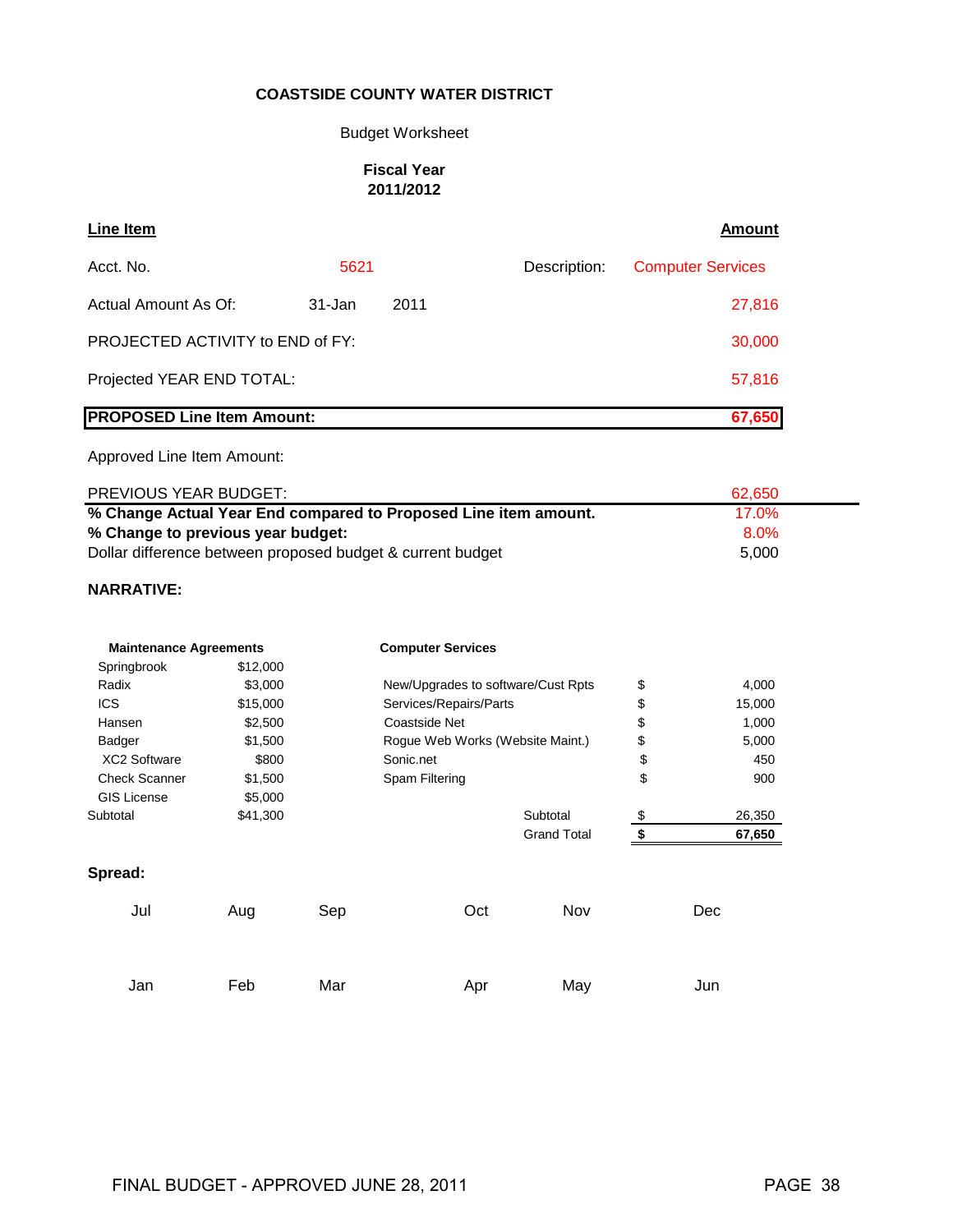## Budget Worksheet

#### **Fiscal Year 2011/2012**

| <b>Line Item</b>     |                                                                                                                                                                                               |        |      |                                                                    |                                                                      | <b>Amount</b>                           |
|----------------------|-----------------------------------------------------------------------------------------------------------------------------------------------------------------------------------------------|--------|------|--------------------------------------------------------------------|----------------------------------------------------------------------|-----------------------------------------|
| Acct. No.            |                                                                                                                                                                                               | 5625   |      |                                                                    |                                                                      | Description: Meetings/Training/Seminars |
| Actual Amount As Of: |                                                                                                                                                                                               | 31-Jan | 2011 |                                                                    |                                                                      | 9,752                                   |
|                      | PROJECTED ACTIVITY to END of FY:                                                                                                                                                              |        |      |                                                                    |                                                                      | 7,000                                   |
|                      | Projected YEAR END TOTAL:                                                                                                                                                                     |        |      |                                                                    |                                                                      | 16,752                                  |
|                      | <b>PROPOSED Line Item Amount:</b>                                                                                                                                                             |        |      |                                                                    |                                                                      | 18,000                                  |
|                      | Approved Line Item Amount:                                                                                                                                                                    |        |      |                                                                    |                                                                      |                                         |
|                      | PREVIOUS YEAR BUDGET:                                                                                                                                                                         |        |      |                                                                    |                                                                      | 20,000                                  |
| <b>NARRATIVE:</b>    | % Change Actual Year End compared to Proposed Line item amount.<br>% Change to Previous Year Budget<br>Dollar difference between proposed budget & current budget                             |        |      |                                                                    |                                                                      | $(10.0\%)$<br>$-2,000$                  |
| <b>TOTAL</b>         | Conferences (District Employees)<br>Conferences/Seminars (Board of Directors)<br>Staff Training/Seminars/Continuing Education<br>Safety Training (CINTAS)<br>WTO/WDO Renewal/Application Fees |        |      | \$<br>\$<br>\$<br>\$<br>$\mathfrak{D}$<br>$\overline{\mathcal{G}}$ | <b>Amount</b><br>4,000<br>2,000<br>4,000<br>7,000<br>1,000<br>18,000 |                                         |
|                      |                                                                                                                                                                                               |        |      |                                                                    |                                                                      |                                         |
| Spread:              |                                                                                                                                                                                               |        |      |                                                                    |                                                                      |                                         |
| Jul                  | Aug                                                                                                                                                                                           | Sep    |      | Oct                                                                | Nov                                                                  | Dec                                     |
| Jan                  | Feb                                                                                                                                                                                           | Mar    |      | Apr                                                                | May                                                                  | Jun                                     |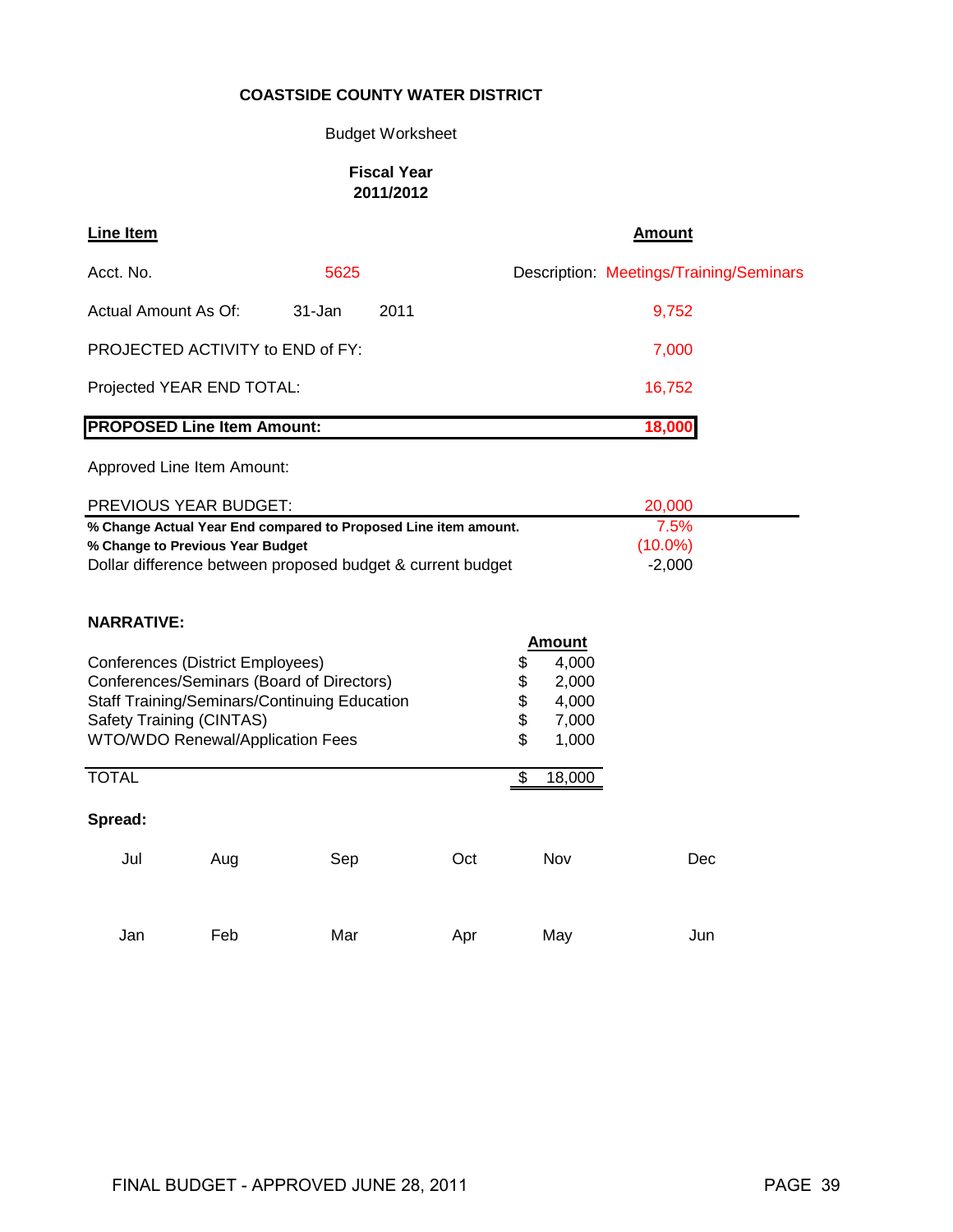Budget Worksheet

## **Fiscal Year 2011/2012**

| Line Item                         |        |      | <b>Amount</b>          |
|-----------------------------------|--------|------|------------------------|
| Acct. No.                         | 5630   |      | Description: Insurance |
| <b>Actual Amount As Of:</b>       | 31-Jan | 2011 | 91,336                 |
| PROJECTED ACTIVITY to END of FY:  |        |      | 28,250                 |
| Projected YEAR END TOTAL:         |        |      | 119,586                |
| <b>PROPOSED Line Item Amount:</b> |        |      | 125,000                |

Approved Line Item Amount:

| <b>PREVIOUS YEAR BUDGET:</b>                                    | 125,000   |           |  |
|-----------------------------------------------------------------|-----------|-----------|--|
| % Change Actual Year End compared to Proposed Line item amount. | 4.5%      |           |  |
| % Change to Previous Year Budget                                | $0.0\%$   |           |  |
| Dollar difference between proposed budget & current budget      | 0         |           |  |
| <b>NARRATIVE:</b>                                               | FY 10/11  | FY 11/12  |  |
| Auto/General Liability                                          | \$55,000  | \$55,000  |  |
|                                                                 |           |           |  |
| <b>Property Program</b>                                         | \$20,000  | \$20,000  |  |
| <b>Workers Compensation</b>                                     | \$50,000  | \$50,000  |  |
| <b>TOTAL</b>                                                    | \$125,000 | \$125,000 |  |

| Jul | Aug | Sep | Oct | Nov | Dec |
|-----|-----|-----|-----|-----|-----|
|     |     |     |     |     |     |
| Jan | Feb | Mar | Apr | May | Jun |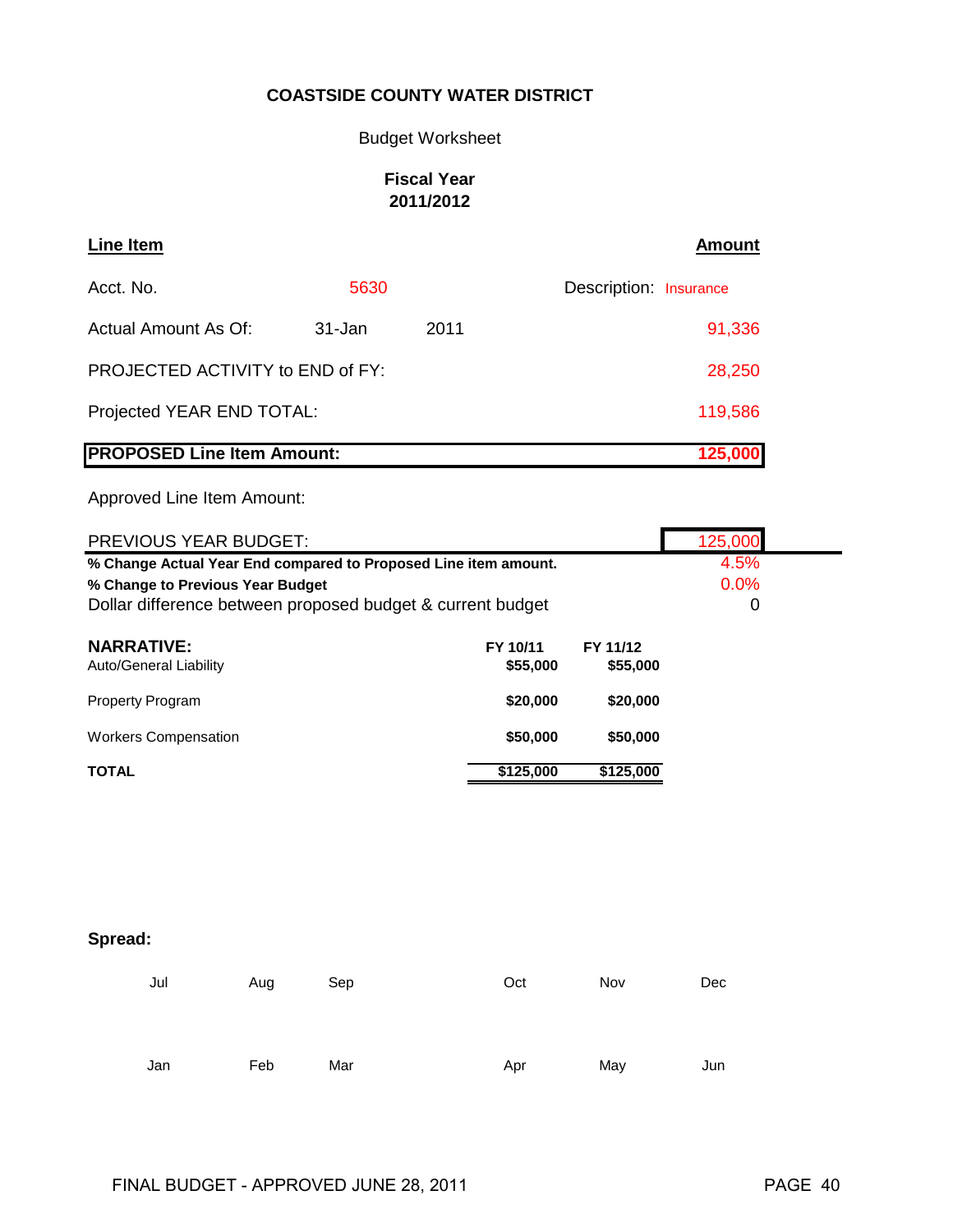### Budget Worksheet

### **Fiscal Year 2011/2012**

| <b>Line Item</b>                        |        |      | <b>Amount</b>                          |
|-----------------------------------------|--------|------|----------------------------------------|
| Acct. No.                               | 5635   |      | Description: Ee/Ret. Medical Insurance |
| Actual Amount As Of:                    | 31-Jan | 2011 | 231,296                                |
| <b>PROJECTED ACTIVITY to END of FY:</b> |        |      | 176,750                                |
| Projected YEAR END TOTAL:               |        |      | 408,046                                |
| <b>PROPOSED Line Item Amount:</b>       |        |      | 438,607                                |

Approved Line Item Amount:

| PREVIOUS YEAR BUDGET:                                           | 403,890 |
|-----------------------------------------------------------------|---------|
| % Change Actual Year End compared to Proposed Line item amount. | 7.5%    |
| % Change to Previous Year Budget                                | 8.6%    |
| Dollar difference between proposed budget & current budget      | 34.717  |

### **NARRATIVE:**

| <b>Active Employees:</b> |     | FY 11/12         |     |     |     |
|--------------------------|-----|------------------|-----|-----|-----|
| Medical                  |     | 288,944          |     |     |     |
| Dental                   |     | 17,717           |     |     |     |
| Vision                   |     | 4,173            |     |     |     |
| Life/AD&D                |     | 6,156            |     |     |     |
| <b>LTD</b>               |     | 16,733           |     |     |     |
| EAP                      |     | 737              |     |     |     |
|                          |     | 334,459 Subtotal |     |     |     |
| Retirees:                |     |                  |     |     |     |
| Medical                  |     | 96,233           |     |     |     |
| Dental                   |     | 6,196            |     |     |     |
| Vision                   |     | 1,718            |     |     |     |
|                          |     | 104,148 Subtotal |     |     |     |
|                          |     | 438,607 Total    |     |     |     |
| Spread:                  |     |                  |     |     |     |
| Jul                      | Aug | Sep              | Oct | Nov | Dec |
|                          |     |                  |     |     |     |
| Jan                      | Feb | Mar              |     | May | Jun |
|                          |     |                  | Apr |     |     |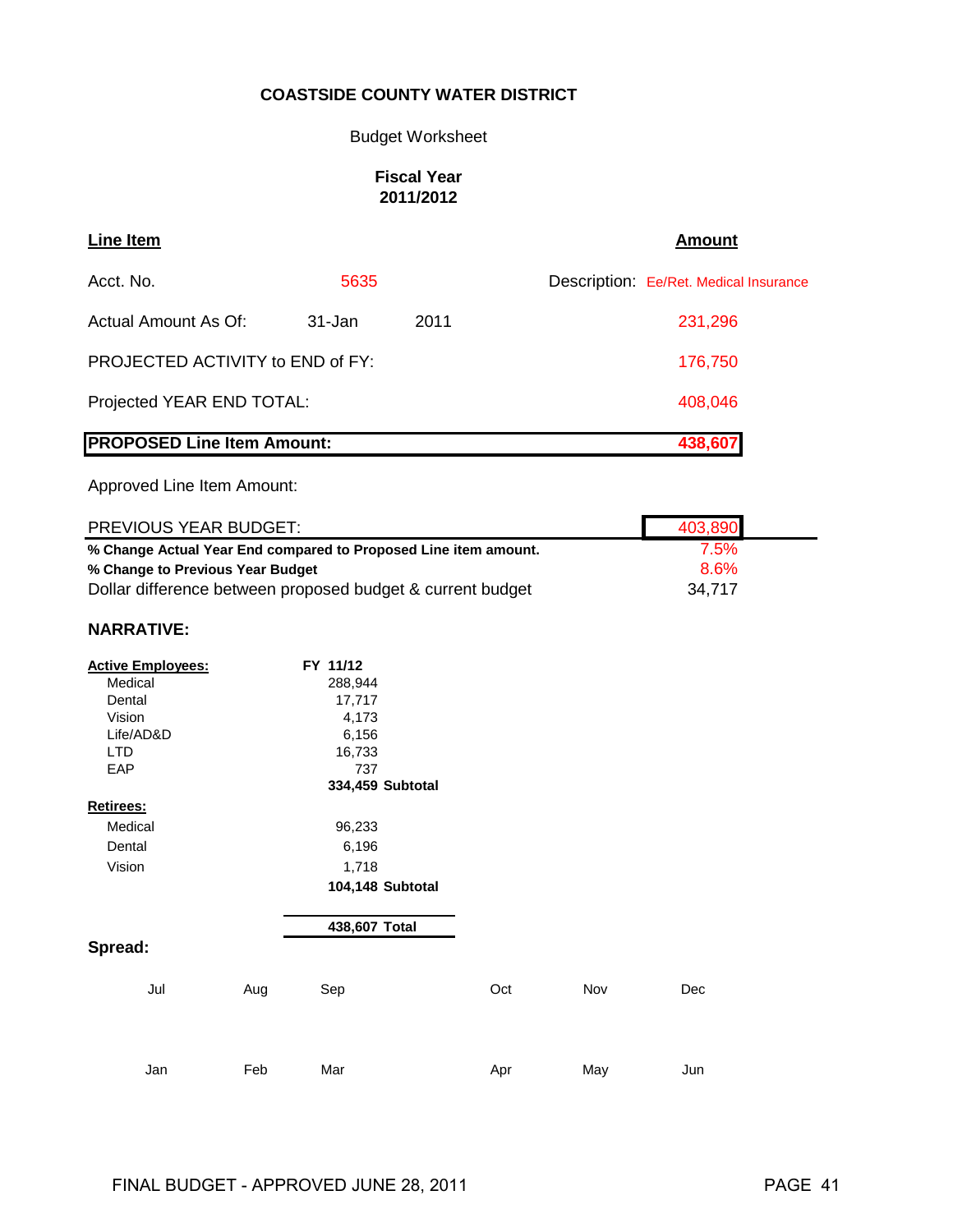| <b>ACTIVE EMPLOYEES</b> | <b>Kaiser</b> | <b>Blue Cross</b> | <b>Dental</b> | <b>Vision</b> | Life/AD&D | <b>LTD</b> | <b>EAP</b> |                                  |
|-------------------------|---------------|-------------------|---------------|---------------|-----------|------------|------------|----------------------------------|
| July-10                 | 7,886         | 11,430            | 1,285         | 338           | 494       | 1,367      | 60         |                                  |
| August-10               | 7,886         | 11,965            | 1,285         | 338           | 494       | 1,367      | 60         |                                  |
| September-10            | 7,886         | 11,965            | 1,285         | 338           | 503       | 1,367      | 60         |                                  |
| October-10              | 7,886         | 11,965            | 1,285         | 338           | 503       | 1,367      | 60         |                                  |
| November-10             | 7,886         | 11,965            | 1,285         | 338           | 503       | 1,367      | 60         |                                  |
| December-10             | 7,886         | 12,794            | 1,343         | 338           | 503       | 1,367      | 60         |                                  |
| January-11              | 8,705         | 12,794            | 1,417         | 338           | 503       | 1,367      | 60         |                                  |
| February-11             | 8,705         | 12,794            | 1,380         | 338           | 503       | 1,367      | 60         |                                  |
| March-11                | 8,705         | 12,794            | 1,380         | 338           | 503       | 1,367      | 60         |                                  |
| April-11                | 8,705         | 12,794            | 1,380         | 338           | 503       | 1,367      | 60         |                                  |
| $May-11$                | 8,705         | 12,794            | 1,380         | 338           | 503       | 1,367      | 60         |                                  |
| June-11                 | 8,705         | 12,794            | 1,380         | 338           | 503       | 1,367      | 60         |                                  |
|                         | 99,546        | 148,847           | 16,081        | 4,051         | 6,016     | 16,405     |            | 722 Subtotal                     |
|                         | 104,460       | 153,526           | 16,558        | 4,051         | 6,035     | 16,405     |            | 722 Subtotal (June Rate x 12/mo) |
|                         | 12%           | 12%               | 7%            | 3%            | 2%        | 2%         |            | 2% % Increase                    |
|                         | 116,995       | 171,949           | 17,717        | 4,173         | 6,156     | 16,733     |            | 737 TOTAL                        |
|                         |               | 288,944           |               |               |           |            |            |                                  |

| <b>RETIREES</b> | <b>Kaiser</b> | <b>Blue Cross</b> | <b>Dental</b> | <b>Vision</b> |                                    |
|-----------------|---------------|-------------------|---------------|---------------|------------------------------------|
| July-10         | 1,168         | 4,709             | 462           | 139           |                                    |
| August-10       | 1,168         | 4,715             | 462           | 139           |                                    |
| September-10    | 1,168         | 4,715             | 462           | 139           |                                    |
| October-10      | 1,168         | 4,715             | 462           | 139           |                                    |
| November-10     | 1,168         | 4,715             | 462           | 139           |                                    |
| December-10     | 1,168         | 5,872             | 483           | 139           |                                    |
| January-11      | 1,288         | 5,872             | 483           | 139           |                                    |
| February-11     | 1,288         | 5,872             | 483           | 139           |                                    |
| March-11        | 1,288         | 5,872             | 483           | 139           |                                    |
| April-11        | 1,288         | 5,872             | 483           | 139           |                                    |
| $May-11$        | 1,288         | 5,872             | 483           | 139           |                                    |
| <b>June-11</b>  | 1,288         | 5,872             | 483           | 139           |                                    |
|                 |               | (24, 311)         | (4,987)       |               | <b>Reimbursement from Retirees</b> |
|                 | 3,568         |                   |               |               | Medical reimbursement to Retirees  |
|                 | 18,304        | 40,364            | 700           |               | 1,668 Subtotal                     |
|                 | 15,456        | 70,467            | 5,791         |               | 1,668 Subtotal (June Rate x 12/mo) |
|                 | 12%           | 12%               | 7%            |               | 3% % Increase                      |
|                 | 17,311        | 78,923            | 6,196         |               | <b>1,718 TOTAL</b>                 |
|                 |               | 96,233            |               |               |                                    |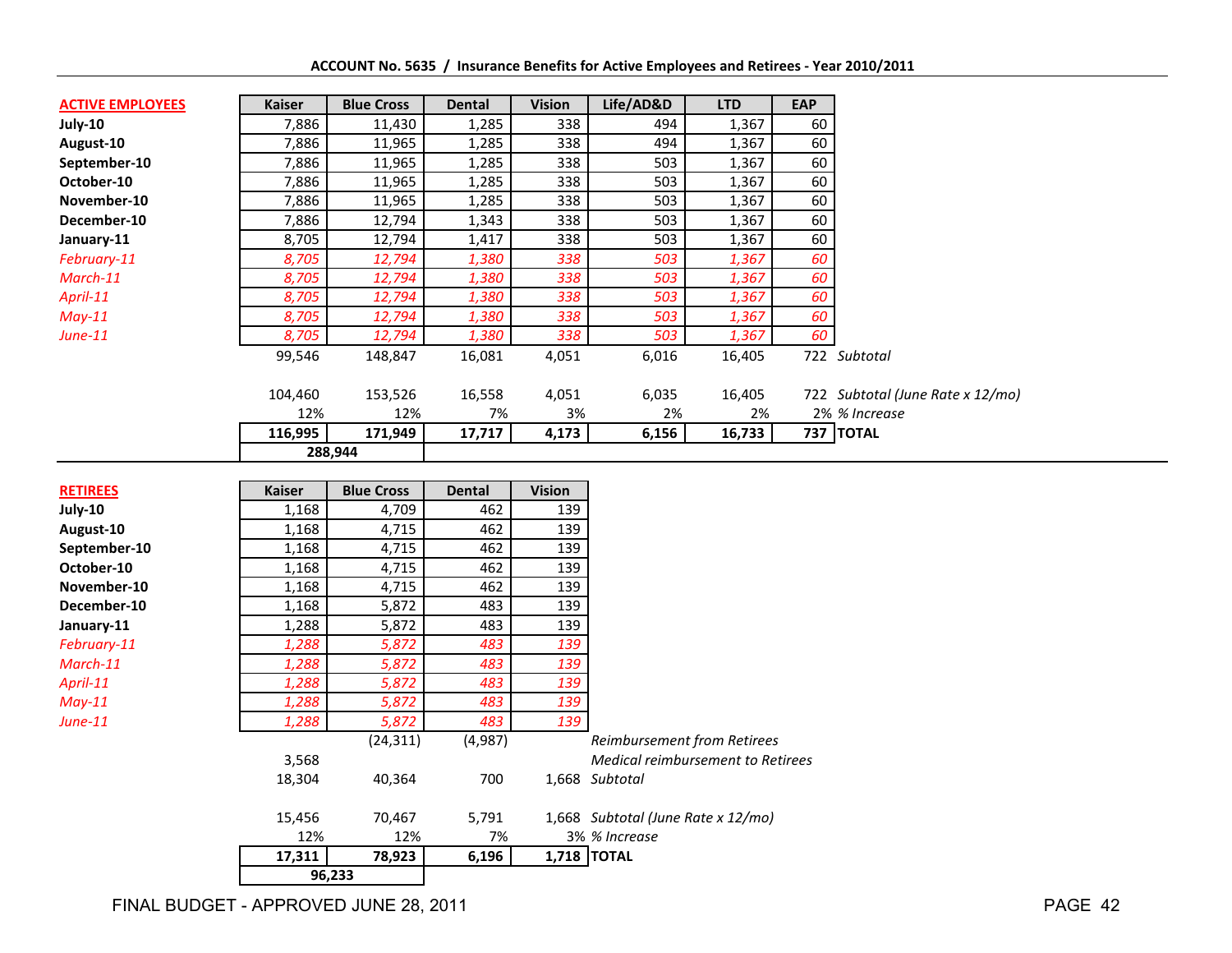#### Budget Worksheet

### **Fiscal Year 2011/2012**

| <b>Line Item</b>                        |            |      | <b>Amount</b>                           |
|-----------------------------------------|------------|------|-----------------------------------------|
| Acct. No.                               | 5640       |      | <b>Description: Employee Retirement</b> |
| Actual Amount As Of:                    | $31 - Jan$ | 2011 | 223,240                                 |
| <b>PROJECTED ACTIVITY to END of FY:</b> |            |      | 187,000                                 |
| Projected YEAR END TOTAL:               |            |      | 410,240                                 |
| <b>PROPOSED Line Item Amount:</b>       |            |      | 462,627                                 |

Approved Line Item Amount:

| <b>PREVIOUS YEAR BUDGET:</b>                                    | 437.789 |
|-----------------------------------------------------------------|---------|
| % Change Actual Year End compared to Proposed Line item amount. | 12.8%   |
| % Change to Previous Year Budget                                | 57%     |
| Dollar difference between proposed budget & current budget      | 24,838  |

#### **NARRATIVE:**

This line item is a function of salaries and will be determined when salaries and employee complement is set by the Board.

| Jul | Aug | Sep | Oct | Nov | Dec |
|-----|-----|-----|-----|-----|-----|
| Jan | Feb | Mar | Apr | May | Jun |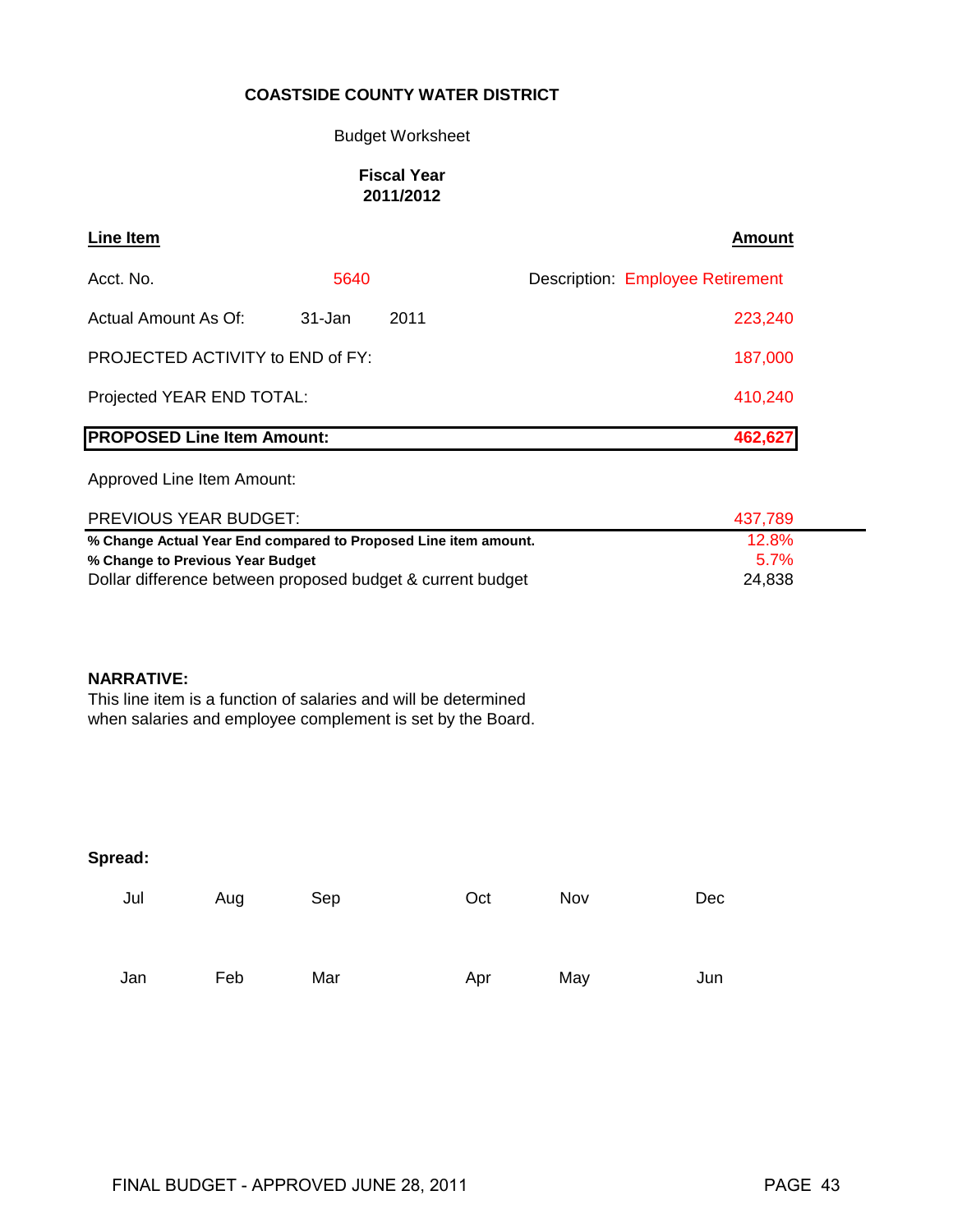#### Budget Worksheet

### **Fiscal Year 2011/2012**

| <b>Line Item</b>                        |            |      |                            | <b>Amount</b> |
|-----------------------------------------|------------|------|----------------------------|---------------|
| Acct. No.                               | 5645       |      | Description: SIP 401a Plan |               |
| Actual Amount As Of:                    | $31 - Jan$ | 2011 |                            | 0             |
| <b>PROJECTED ACTIVITY to END of FY:</b> |            |      |                            | 58,752        |
| Projected YEAR END TOTAL:               |            |      |                            | 58,752        |
| <b>PROPOSED Line Item Amount:</b>       |            |      |                            | 30,000        |

Approved Line Item Amount:

| <b>PREVIOUS YEAR BUDGET:</b>                                    | 30,000     |
|-----------------------------------------------------------------|------------|
| % Change Actual Year End compared to Proposed Line item amount. | $(48.9\%)$ |
| % Change to Previous Year Budget                                | 0.0%       |
| Dollar difference between proposed budget & current budget      |            |

#### **NARRATIVE:**

Supplemental Income Trust Fund / AIP 401a Plan base on the Memorandum of Understading between CCWD and the Teamsters Union, Local 856

| Jul | Aug | Sep | Oct | Nov | Dec |
|-----|-----|-----|-----|-----|-----|
| Jan | Feb | Mar | Apr | May | Jun |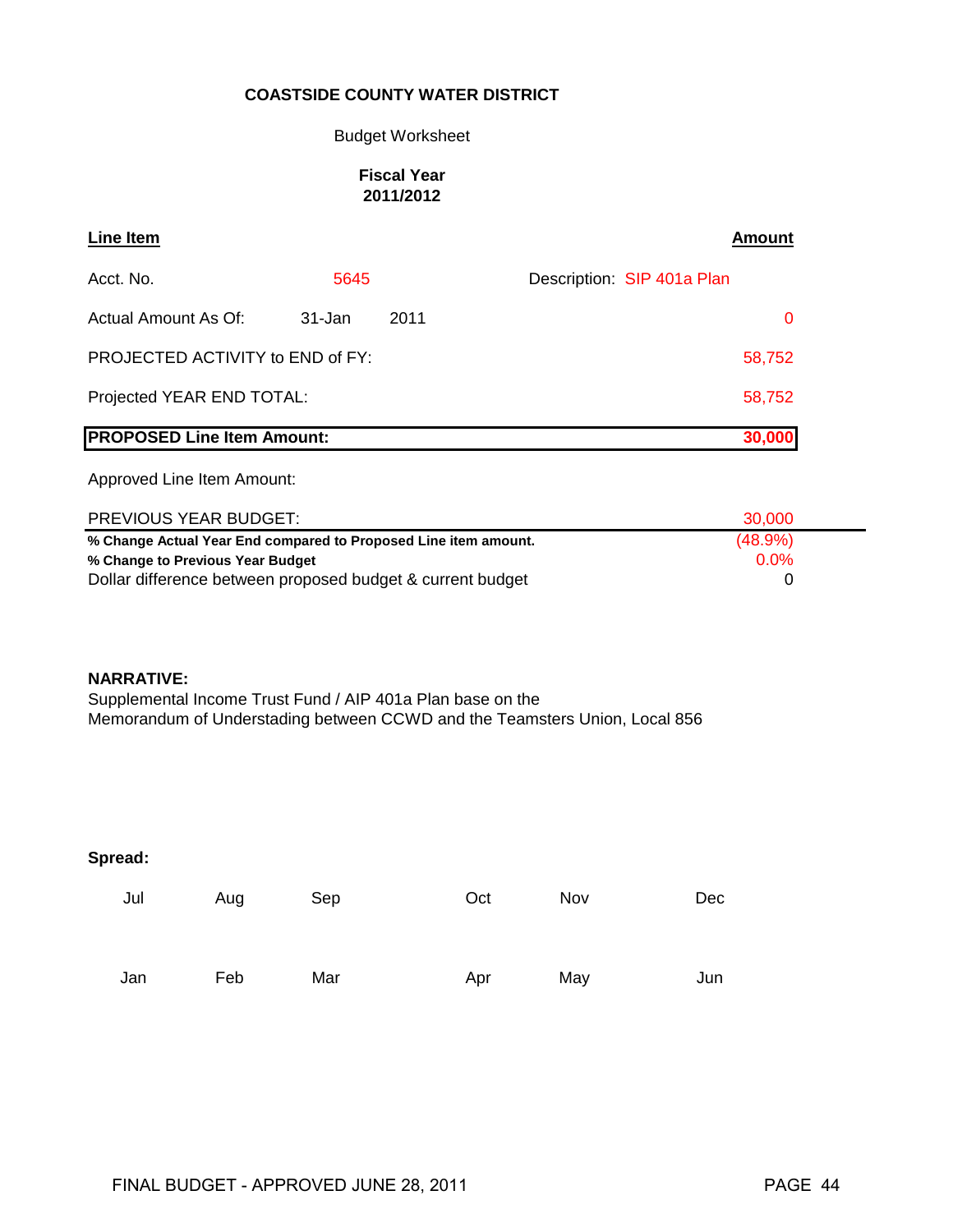DRAFT Budget Worksheet

# **Fiscal Year 2011/2012**

| <b>Line Item</b>                  |        |      |              | <b>Amount</b> |
|-----------------------------------|--------|------|--------------|---------------|
| Acct. No.                         | 5681   |      | Description: | Legal         |
| Actual Amount As Of:              | 31-Jan | 2011 |              | 32,921        |
| PROJECTED ACTIVITY to END of FY:  |        |      |              | 30,000        |
| Projected YEAR END TOTAL:         |        |      |              | 62,921        |
| <b>PROPOSED Line Item Amount:</b> |        |      | 60,000       |               |

Approved Line Item Amount:

| <b>PREVIOUS YEAR BUDGET:</b>                                    | 57,000    |
|-----------------------------------------------------------------|-----------|
| % Change Actual Year End compared to Proposed Line item amount. | $(4.6\%)$ |
| % Change to Previous Year Budget                                | 5.3%      |
| Dollar difference between proposed budget & current budget      | 3.000     |

### **NARRATIVE:**

This account is for the Legal Counsel General District business that is not included in capital projects or reimbursable projects. The legal costs for capital projects and reimbursable projects whether the work is performed by District Counsel or other counsel is part of the overall project and not an operating expense.

|         | HansonBridgett |     |     | \$60,000     |          |
|---------|----------------|-----|-----|--------------|----------|
|         |                |     |     | <b>Total</b> | \$60,000 |
| Spread: |                |     |     |              |          |
| Jul     | Aug            | Sep | Oct | Nov          | Dec      |
| Jan     | Feb            | Mar | Apr | May          | Jun      |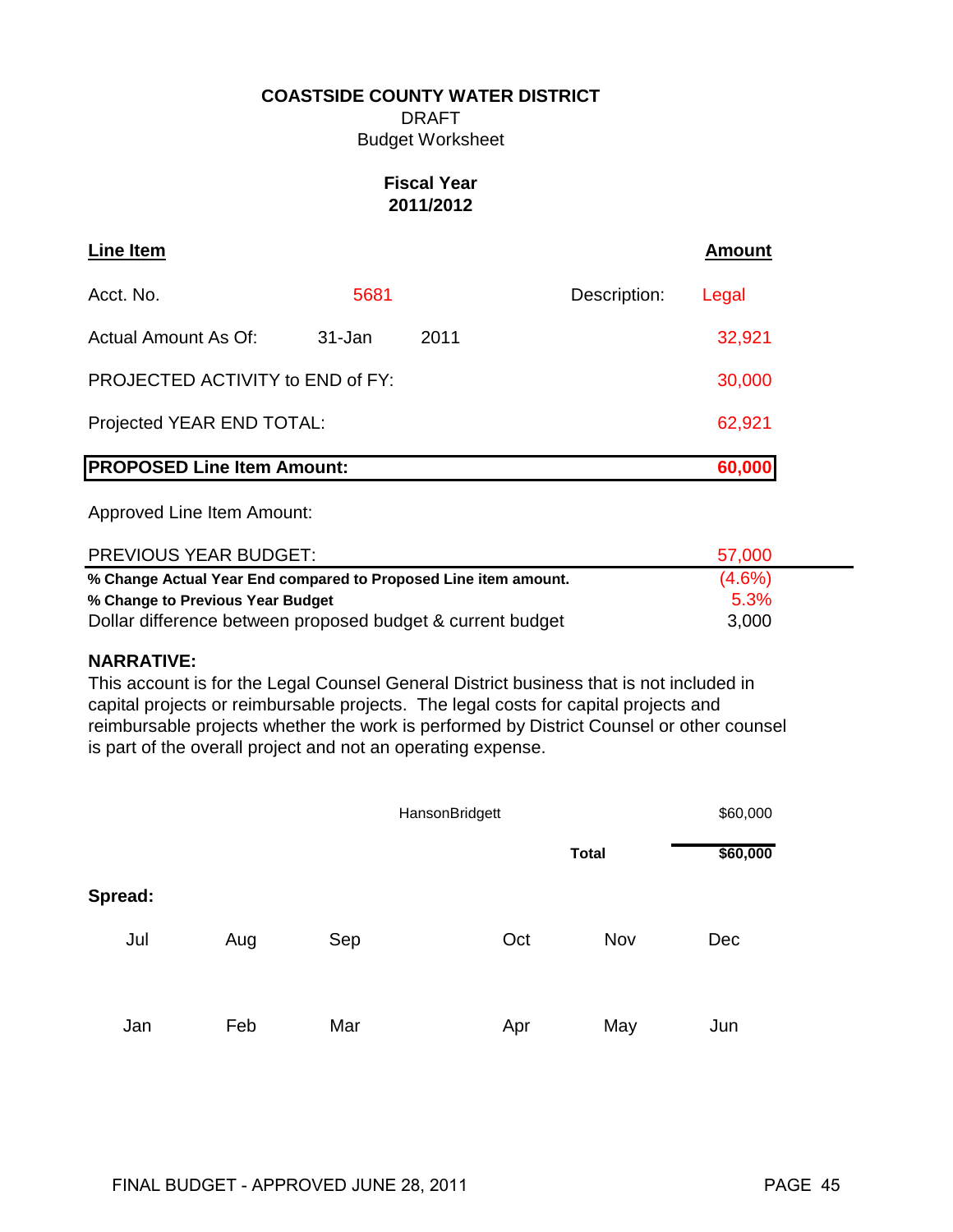### Budget Worksheet

## **Fiscal Year 2011/2012**

| <b>Line Item</b>                  |        |       | <b>Amount</b>            |
|-----------------------------------|--------|-------|--------------------------|
| Acct. No.                         | 5682   |       | Description: Engineering |
| Actual Amount As Of:              | 31-Jan | 2011  | 3,254                    |
| PROJECTED ACTIVITY to END of FY:  |        | 3,000 |                          |
| Projected YEAR END TOTAL:         |        |       | 6,254                    |
| <b>PROPOSED Line Item Amount:</b> |        |       | 14,000                   |

Approved Line Item Amount:

| PREVIOUS YEAR BUDGET:                                           | 14.000   |  |
|-----------------------------------------------------------------|----------|--|
| % Change Actual Year End compared to Proposed Line item amount. | 123.9%   |  |
| % Change to Previous Year Budget                                | $0.0\%$  |  |
| Dollar difference between proposed budget & current budget      | $\Omega$ |  |

### **NARRATIVE:**

This account is for the District Engineer's monthly retainer and for general District business that is not included in capital projects or reimbursable projects. The engineering costs for capital projects and reimbursable projects whether the work is performed by the District engineer or another engineer are part of the overall project and not an operating expense.

| Spread: |  |
|---------|--|
|---------|--|

| Jul | Aug | Sep | Oct | Nov | Dec |
|-----|-----|-----|-----|-----|-----|
| Jan | Feb | Mar | Apr | May | Jun |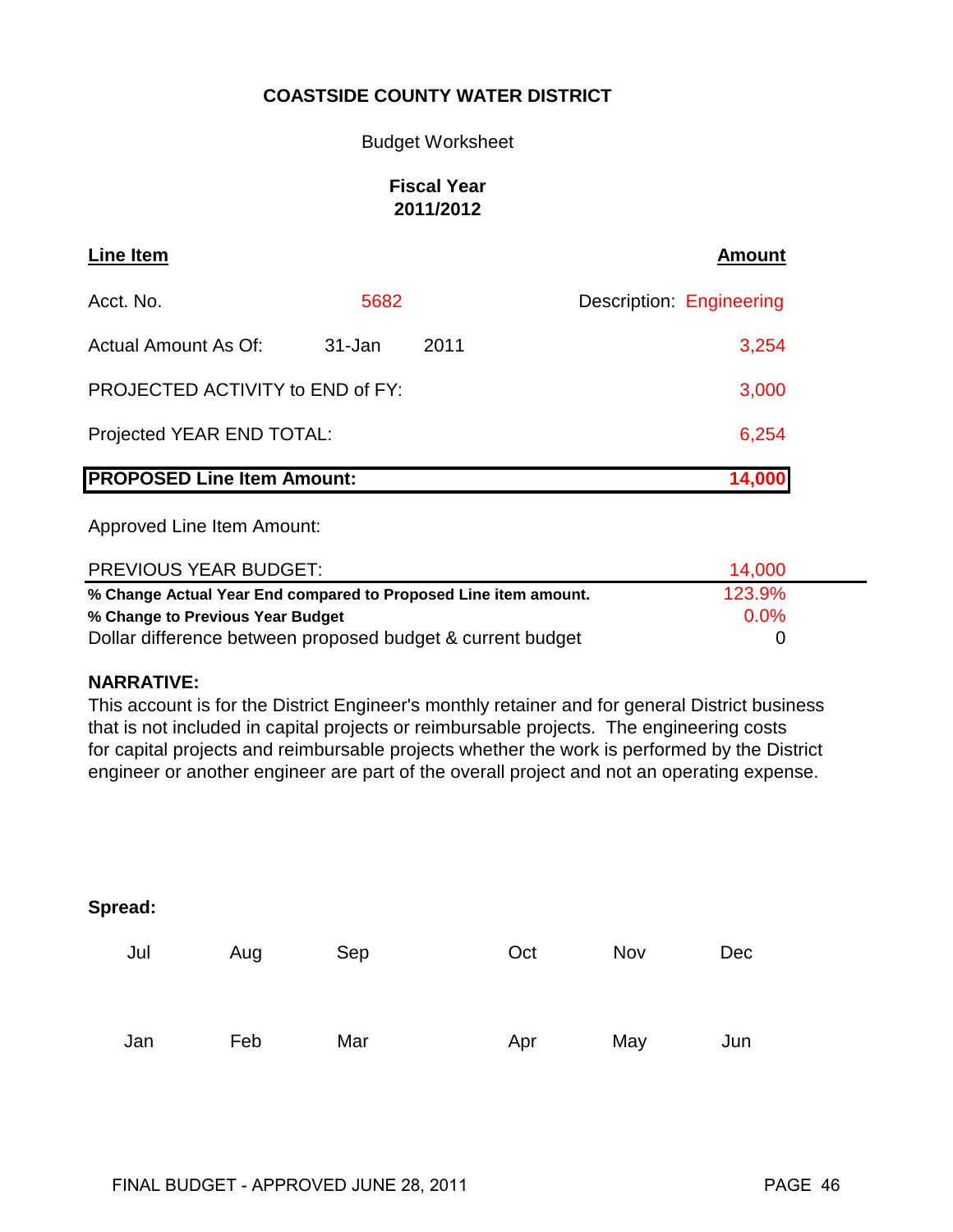### Budget Worksheet

## **Fiscal Year 2011/2012**

| Line Item                         |        |        | <b>Amount</b>                          |
|-----------------------------------|--------|--------|----------------------------------------|
| Acct. No.                         | 5683   |        | <b>Description: Financial Services</b> |
| Actual Amount As Of:              | 31-Jan | 2011   | 15,531                                 |
| PROJECTED ACTIVITY to END of FY:  |        | 11,000 |                                        |
| Projected YEAR END TOTAL:         |        |        | 26,531                                 |
| <b>PROPOSED Line Item Amount:</b> |        |        | 31,000                                 |

Approved Line Item Amount:

| <b>PREVIOUS YEAR BUDGET:</b>                                    | 31,000  |
|-----------------------------------------------------------------|---------|
| % Change Actual Year End compared to Proposed Line item amount. | 16.8%   |
| % Change to Previous Year Budget                                | $0.0\%$ |
| Dollar difference between proposed budget & current budget      |         |

### **NARRATIVE:**

Annual auditing services performed by Joseph J Arch, CPA and Annual accounting/consultation services provided by John Parsons, CPA.

|                                |     |     | FY 11/12 |     |     |
|--------------------------------|-----|-----|----------|-----|-----|
| <b>Financial Audit Service</b> |     |     | \$16,000 |     |     |
| <b>Accounting Services</b>     |     |     | \$15,000 |     |     |
| Total<br>Spread:               |     |     | \$31,000 |     |     |
| Jul                            | Aug | Sep | Oct      | Nov | Dec |
| Jan                            | Feb | Mar | Apr      | May | Jun |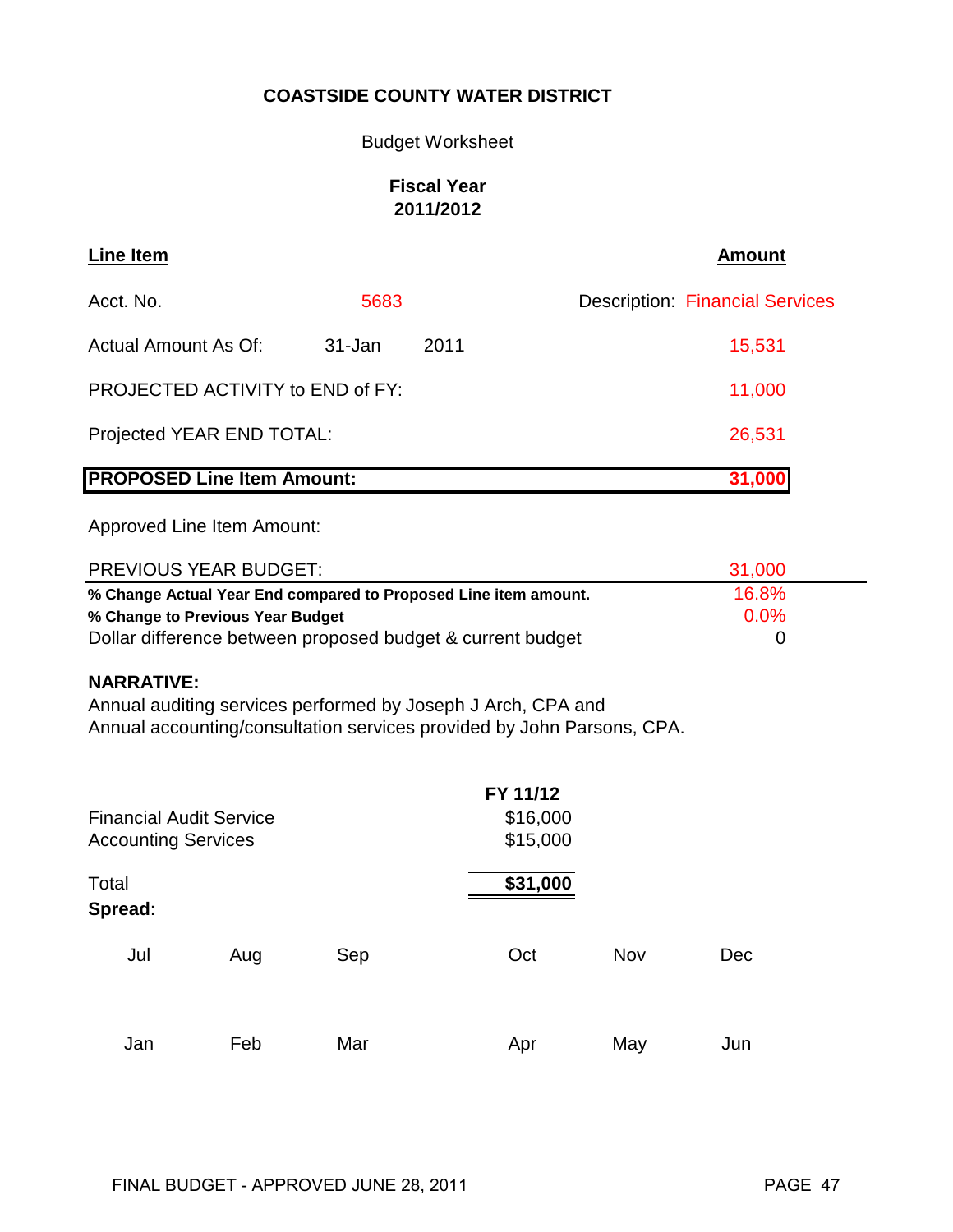### Budget Worksheet

### **Fiscal Year 2011/2012**

| Line Item                               |            |         | <b>Amount</b>                     |
|-----------------------------------------|------------|---------|-----------------------------------|
| Acct. No.                               | 5684       |         | <b>Description: Payroll Taxes</b> |
| Actual Amount As Of:                    | $31 - Jan$ | 2011    | 62,087                            |
| <b>PROJECTED ACTIVITY to END of FY:</b> |            |         | 45,000                            |
| Projected YEAR END TOTAL:               |            | 107,087 |                                   |
| <b>PROPOSED Line Item Amount:</b>       |            |         | 114,658                           |

Approved Line Item Amount:

| <b>PREVIOUS YEAR BUDGET:</b>                                    | 111.951 |  |
|-----------------------------------------------------------------|---------|--|
| % Change Actual Year End compared to Proposed Line item amount. | $7.1\%$ |  |
| % Change to Previous Year Budget                                | 2.4%    |  |
| Dollar difference between proposed budget & current budget      | 2,707   |  |
| <b>NARRATIVE:</b>                                               |         |  |

Payroll taxes, i.e. Social Security is a function of salaries. It is applied at a total rate of 7.65% of gross payroll. The final amount will be determined when salaries and employee complement is finalized by the Board.

| Jul | Aug | Sep | Oct | Nov | <b>Dec</b> |
|-----|-----|-----|-----|-----|------------|
| Jan | Feb | Mar | Apr | May | Jun        |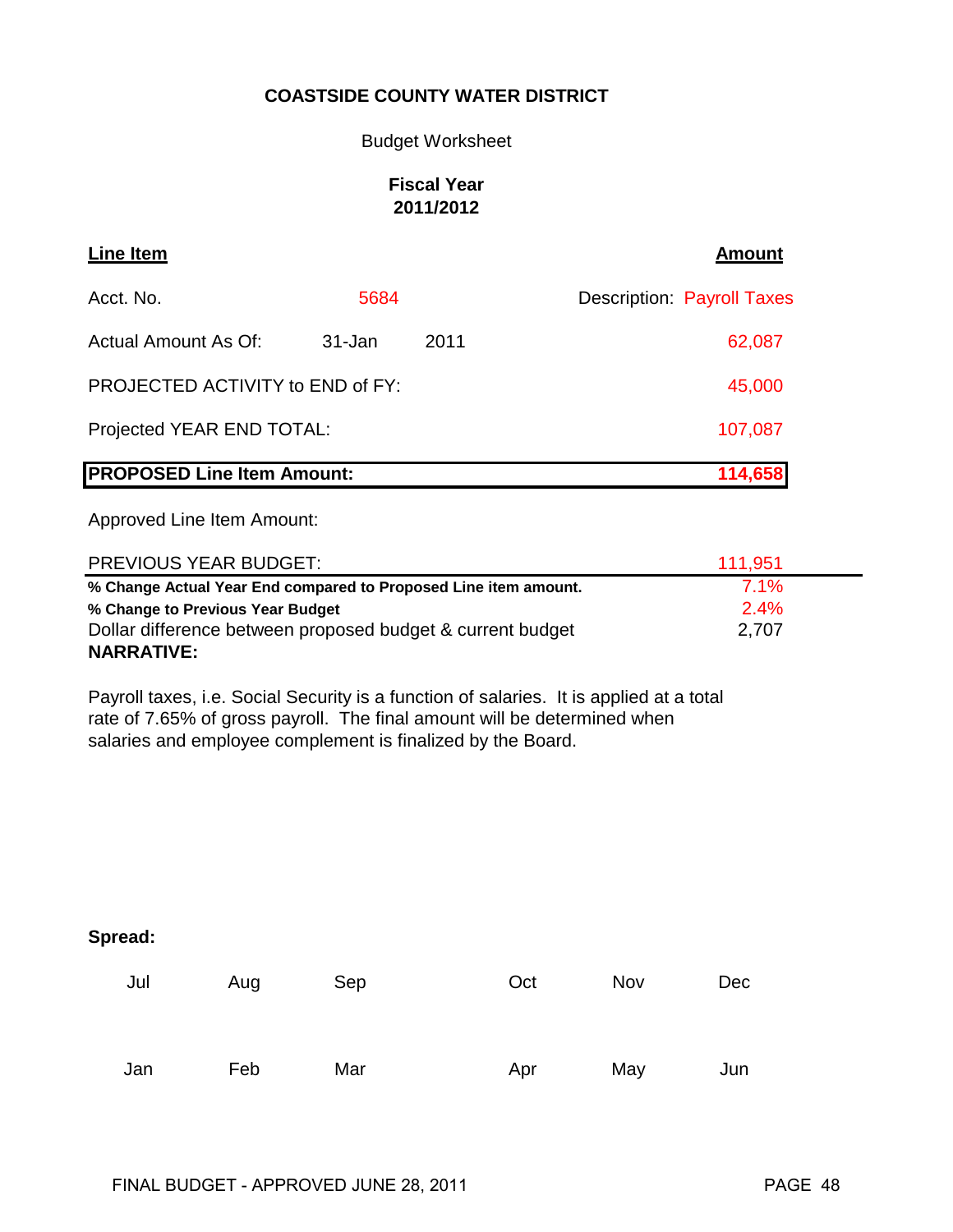Budget Worksheet

**Fiscal Year 2011/2012**

| <b>Line Item</b> |                               |                                   |              | <b>Amount</b> |                      |                                  |                 |              |  |
|------------------|-------------------------------|-----------------------------------|--------------|---------------|----------------------|----------------------------------|-----------------|--------------|--|
| Acct. No.        |                               | 5684                              | Description: |               | <b>Payroll Taxes</b> |                                  |                 |              |  |
|                  | CALCULATION FOR PAYROLL TAXES |                                   |              |               |                      | <b>SOCIAL</b><br><b>SECURITY</b> | <b>MEDICARE</b> | <b>TOTAL</b> |  |
|                  | <b>TOTAL PAYROLL</b>          |                                   |              | \$1,603,229   |                      | 6.20%                            | 1.45%           |              |  |
|                  |                               | AMOUNT SUBJECT TO SOCIAL SECURITY |              | \$1,474,367   | $\frac{1}{2}$        | 91,411                           |                 | \$<br>91,411 |  |
|                  |                               | AMOUNT SUBJECT TO MEDICARE        |              | \$1,603,229   |                      |                                  | \$<br>23,247    | \$<br>23,247 |  |
|                  | <b>TOTAL</b>                  |                                   |              |               |                      |                                  |                 | 114,658      |  |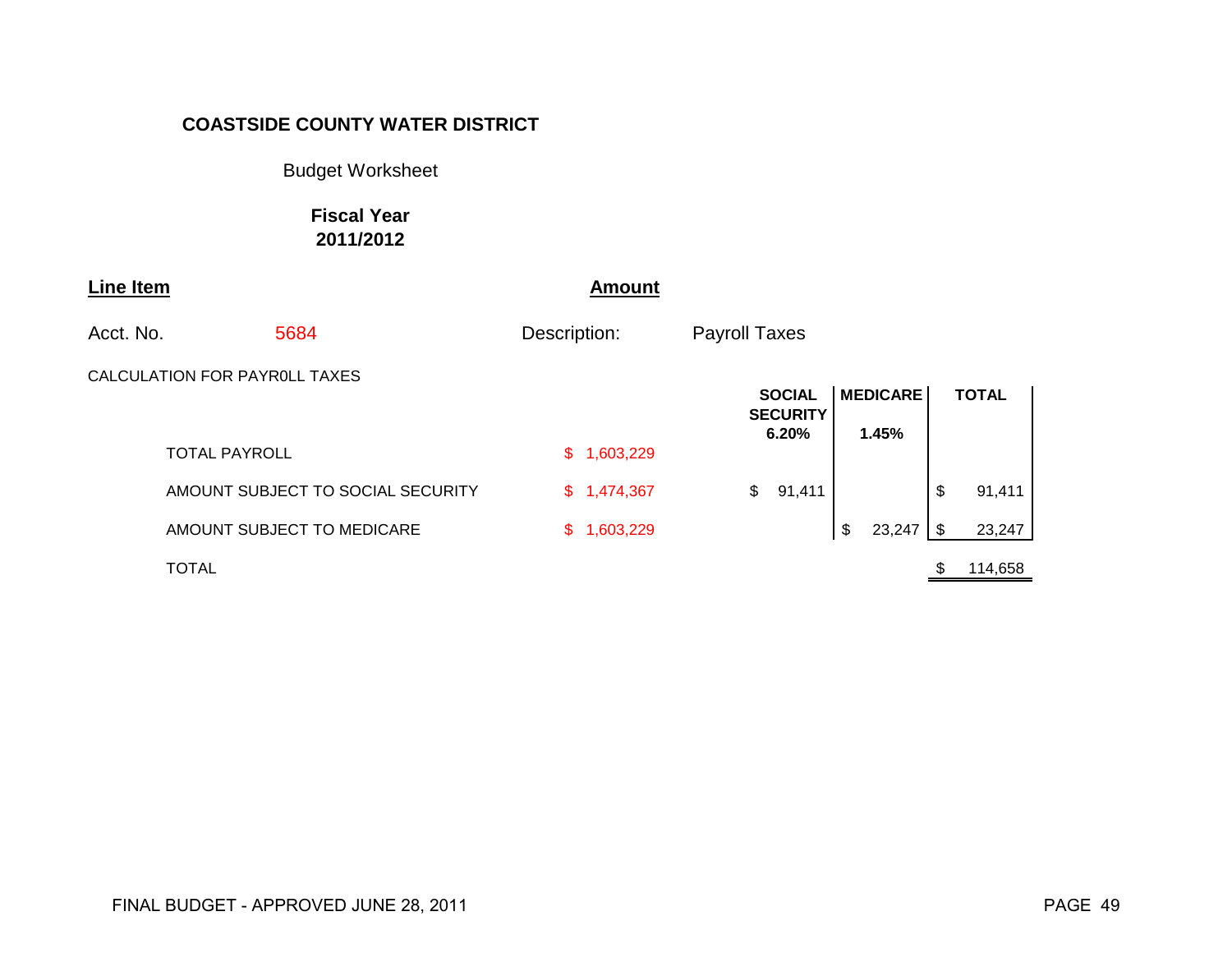#### Budget Worksheet

### **Fiscal Year 2011/2012**

### **Line Item Amount**

| <b>PROPOSED Line Item Amount:</b> |        |        |              | 57,950                                |
|-----------------------------------|--------|--------|--------------|---------------------------------------|
| Projected YEAR END TOTAL:         | 60,317 |        |              |                                       |
| PROJECTED ACTIVITY to END of FY:  |        | 24,000 |              |                                       |
| Actual Amount As Of:              | 31-Jan | 2011   |              | 36,317                                |
| Acct No.                          | 5687   |        | Description: | Memberships &<br><b>Subscriptions</b> |

Approved Line Item Amount:

| PREVIOUS YEAR BUDGET:            |                                                                 | 56.950    |  |
|----------------------------------|-----------------------------------------------------------------|-----------|--|
|                                  | % Change Actual Year End compared to Proposed Line item amount. | $(3.9\%)$ |  |
| % Change to Previous Year Budget |                                                                 | 1.8%      |  |
|                                  | Dollar difference between proposed budget & current budget      | 1.000     |  |
| <b>NARRATIVE:</b>                | See attached worksheet for detail of costs                      |           |  |

Increase in BAWSCA Annual Assessments

| Jul | Aug | Sep | Oct | Nov | Dec |
|-----|-----|-----|-----|-----|-----|
|     |     |     |     |     |     |
| Jan | Feb | Mar | Apr | May | Jun |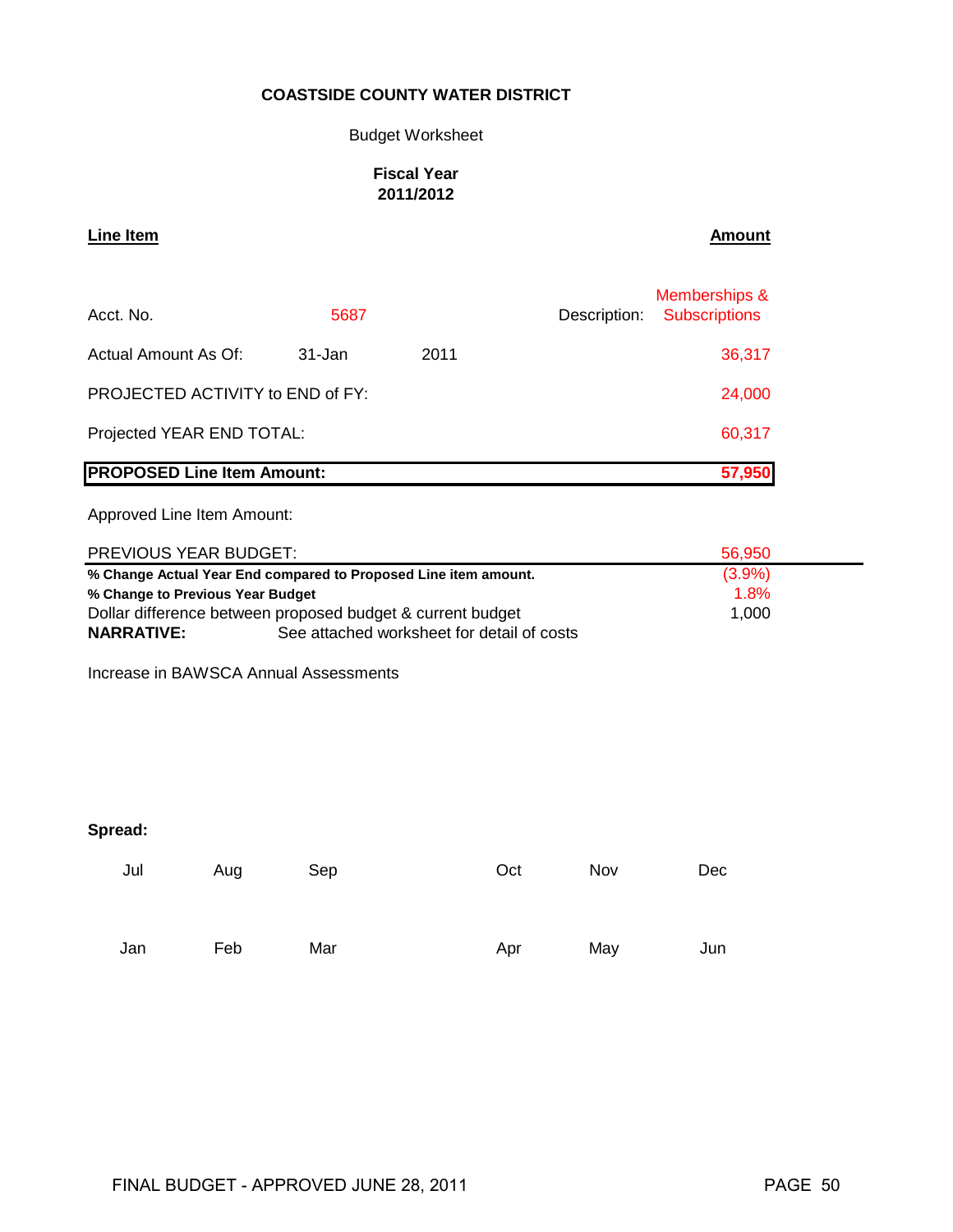| Worksheet 5687A                        |               |                                                                             |  |  |  |
|----------------------------------------|---------------|-----------------------------------------------------------------------------|--|--|--|
| <b>Budget Detail Worksheet</b>         |               |                                                                             |  |  |  |
| Line Item: Memberships & Subscriptions |               | <b>Description</b>                                                          |  |  |  |
|                                        |               |                                                                             |  |  |  |
| Acct. No. 5687                         | <b>Amount</b> |                                                                             |  |  |  |
|                                        |               |                                                                             |  |  |  |
| <b>ACWA</b>                            |               | \$10,000 Membership dues                                                    |  |  |  |
| <b>ACWA</b>                            | \$10,000      | Delta Sustainability Dues                                                   |  |  |  |
| <b>AWWA</b>                            |               | \$2,000 Membership dues and technical publications                          |  |  |  |
| <b>BAWSCA</b>                          | \$25,000      | Annual assessment & dues                                                    |  |  |  |
| <b>California Emergency Utilities</b>  |               | \$500 Annual Membership                                                     |  |  |  |
| <b>Chamber of Commerce</b>             |               | \$600 Membership dues & Farm Day Luncheon Tickets                           |  |  |  |
| <b>CSDA</b>                            |               | \$4,000 Membership dues                                                     |  |  |  |
| <b>IAMPO</b>                           |               | \$100 Subscription for Backflow Prevention Magazine                         |  |  |  |
| <b>Miscellaneous</b>                   |               | \$1,000 Miscellaneous Dues/Memberships/Subscriptions                        |  |  |  |
| <b>Springbrook Users Group</b>         |               | \$50 Annual Users Group for Springbrook Software                            |  |  |  |
| <b>Water Education Foundation</b>      | \$1,000       | Membership dues and technical publications                                  |  |  |  |
| <b>Water ReUse</b>                     | \$600         | Annual Association Dues                                                     |  |  |  |
| <b>Wellness Program</b>                |               | \$2,500 Wellness Program group membership in health club                    |  |  |  |
| <b>West Group (Formally Barclays)</b>  |               | \$600 Updates on California Code of Regualtions regarding construction laws |  |  |  |
|                                        |               |                                                                             |  |  |  |
| <b>TOTAL</b>                           | \$57,950      |                                                                             |  |  |  |
|                                        |               |                                                                             |  |  |  |
|                                        |               |                                                                             |  |  |  |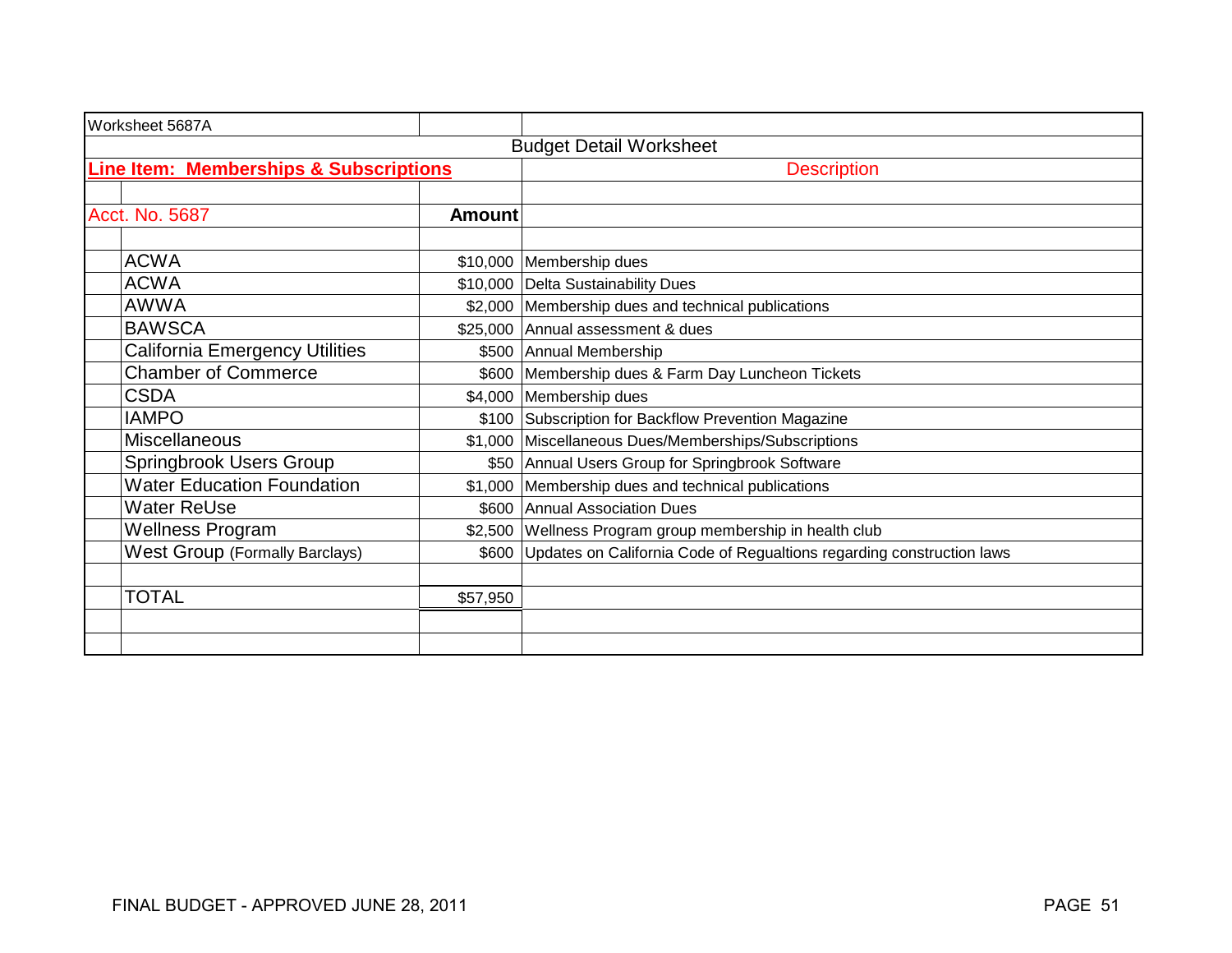# Budget Worksheet

# **Fiscal Year 2011/2012**

| <b>Line Item</b>                                                                                                                                                  |     |            |      |     |              | <b>Amount</b>           |  |
|-------------------------------------------------------------------------------------------------------------------------------------------------------------------|-----|------------|------|-----|--------------|-------------------------|--|
| Acct. No.                                                                                                                                                         |     | 5688       |      |     | Description: | <b>Election Expense</b> |  |
| <b>Actual Amount As Of:</b>                                                                                                                                       |     | $31 - Jan$ | 2011 |     |              | $\mathbf 0$             |  |
| PROJECTED ACTIVITY to END of FY:                                                                                                                                  |     |            |      |     |              | $\overline{0}$          |  |
| Projected YEAR END TOTAL:                                                                                                                                         |     |            |      |     |              | 0                       |  |
| <b>PROPOSED Line Item Amount:</b>                                                                                                                                 |     |            |      |     |              | 25,000                  |  |
| <b>Approved Line Item Amount:</b>                                                                                                                                 |     |            |      |     |              |                         |  |
| <b>PREVIOUS YEAR BUDGET:</b>                                                                                                                                      |     |            |      |     |              | 0                       |  |
| % Change Actual Year End compared to Proposed Line item amount.<br>% Change to Previous Year Budget<br>Dollar difference between proposed budget & current budget |     |            |      |     |              | #DIV/0!<br>25,000       |  |
| <b>NARRATIVE:</b>                                                                                                                                                 |     |            |      |     |              |                         |  |
| Spread:                                                                                                                                                           |     |            |      |     |              |                         |  |
| Jul                                                                                                                                                               | Aug | Sep        | Oct  | Nov | Dec          | <b>Totals</b>           |  |
| Jan                                                                                                                                                               | Feb | Mar        | Apr  | May | Jun          |                         |  |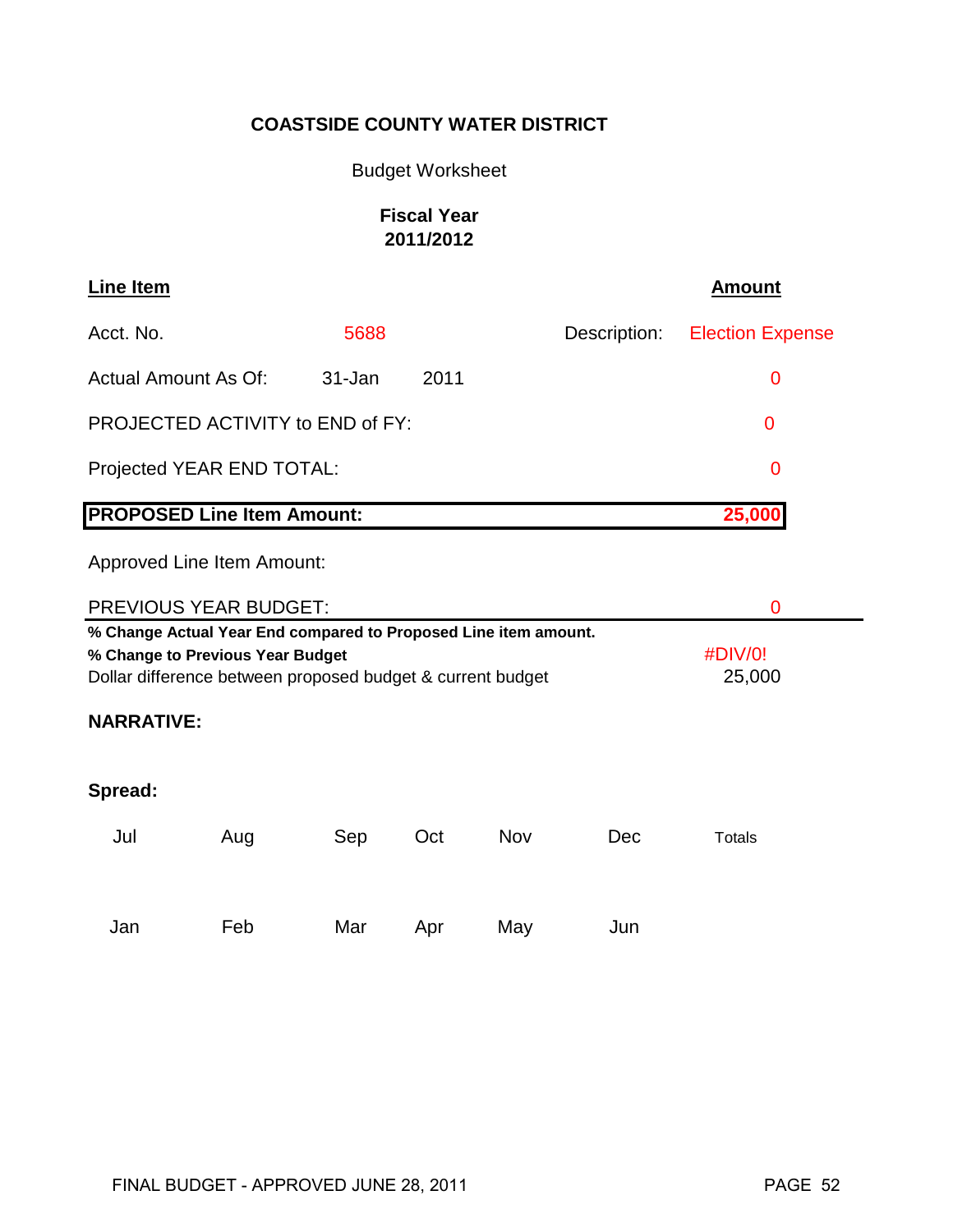# Budget Worksheet

# **Fiscal Year 2011/2012**

| <b>Line Item</b>                  |            |      |              | <b>Amount</b>         |
|-----------------------------------|------------|------|--------------|-----------------------|
| Acct. No.                         | 5689       |      | Description: | <b>Union Expenses</b> |
| Actual Amount As Of:              | $31 - Jan$ | 2011 |              | 2,040                 |
| PROJECTED ACTIVITY to END of FY:  |            |      |              | 0                     |
| Projected YEAR END TOTAL:         | 2,040      |      |              |                       |
| <b>PROPOSED Line Item Amount:</b> | 6,000      |      |              |                       |
|                                   |            |      |              |                       |

| PREVIOUS YEAR BUDGET:                                                                                                                                             |                                   |     |     |              |    |                | 12,000                           |  |
|-------------------------------------------------------------------------------------------------------------------------------------------------------------------|-----------------------------------|-----|-----|--------------|----|----------------|----------------------------------|--|
| % Change Actual Year End compared to Proposed Line item amount.<br>% Change to Previous Year Budget<br>Dollar difference between proposed budget & current budget |                                   |     |     |              |    |                | 194.1%<br>$(50.0\%)$<br>$-6,000$ |  |
| <b>NARRATIVE:</b>                                                                                                                                                 | <b>Union Negotiation Services</b> |     |     | <b>TOTAL</b> | \$ | 6,000<br>6,000 |                                  |  |
| Spread:                                                                                                                                                           |                                   |     |     |              |    |                |                                  |  |
| Jul                                                                                                                                                               | Aug                               | Sep | Oct | Nov          |    | Dec            |                                  |  |
| Jan                                                                                                                                                               | Feb                               | Mar | Apr | May          |    | Jun            |                                  |  |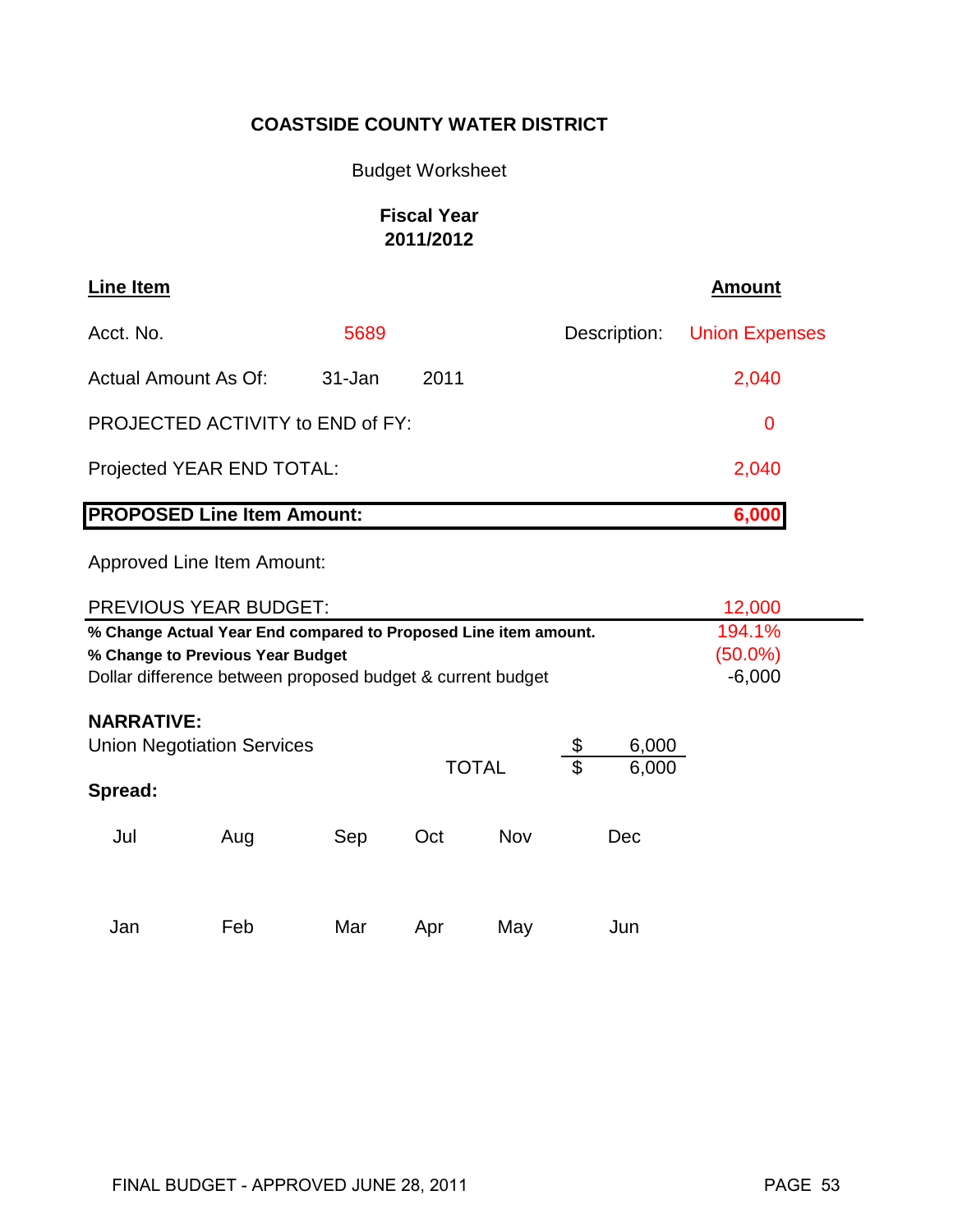### Budget Worksheet

### **Fiscal Year 2011/2012**

| L <u>ine Item</u>                 |        |      | <b>Amount</b>                   |
|-----------------------------------|--------|------|---------------------------------|
| Acct. No.                         | 5700   |      | <b>Description: County Fees</b> |
| Actual Amount As Of:              | 31-Jan | 2011 | 10,805                          |
| PROJECTED ACTIVITY to END of FY:  | 0      |      |                                 |
| Projected YEAR END TOTAL:         | 10,805 |      |                                 |
| <b>PROPOSED Line Item Amount:</b> |        |      | 16,200                          |

Approved Line Item Amount:

| <b>PREVIOUS YEAR BUDGET:</b>                                    | 10.800 |
|-----------------------------------------------------------------|--------|
| % Change Actual Year End compared to Proposed Line item amount. | 49.9%  |
| % Change to Previous Year Budget                                | 50.0%  |
| Dollar difference between proposed budget & current budget      | 5,400  |

### **NARRATIVE:**

Increase due to required Annual Encroachment Permit by San Mateo County.

| 1. The cost of the LAFCo budget, estimated         | \$5,500.00  |
|----------------------------------------------------|-------------|
| 2. Hazardous Material Handling (Nunes & Denniston) | \$3,500.00  |
| 3. Property Taxes                                  | \$1,200.00  |
| 4. Annual Encroachment Permit                      | \$6,000.00  |
|                                                    | \$16,200.00 |

| Jul | Aug | Sep | Oct | Nov | Dec |
|-----|-----|-----|-----|-----|-----|
| Jan | Feb | Mar | Apr | May | Jun |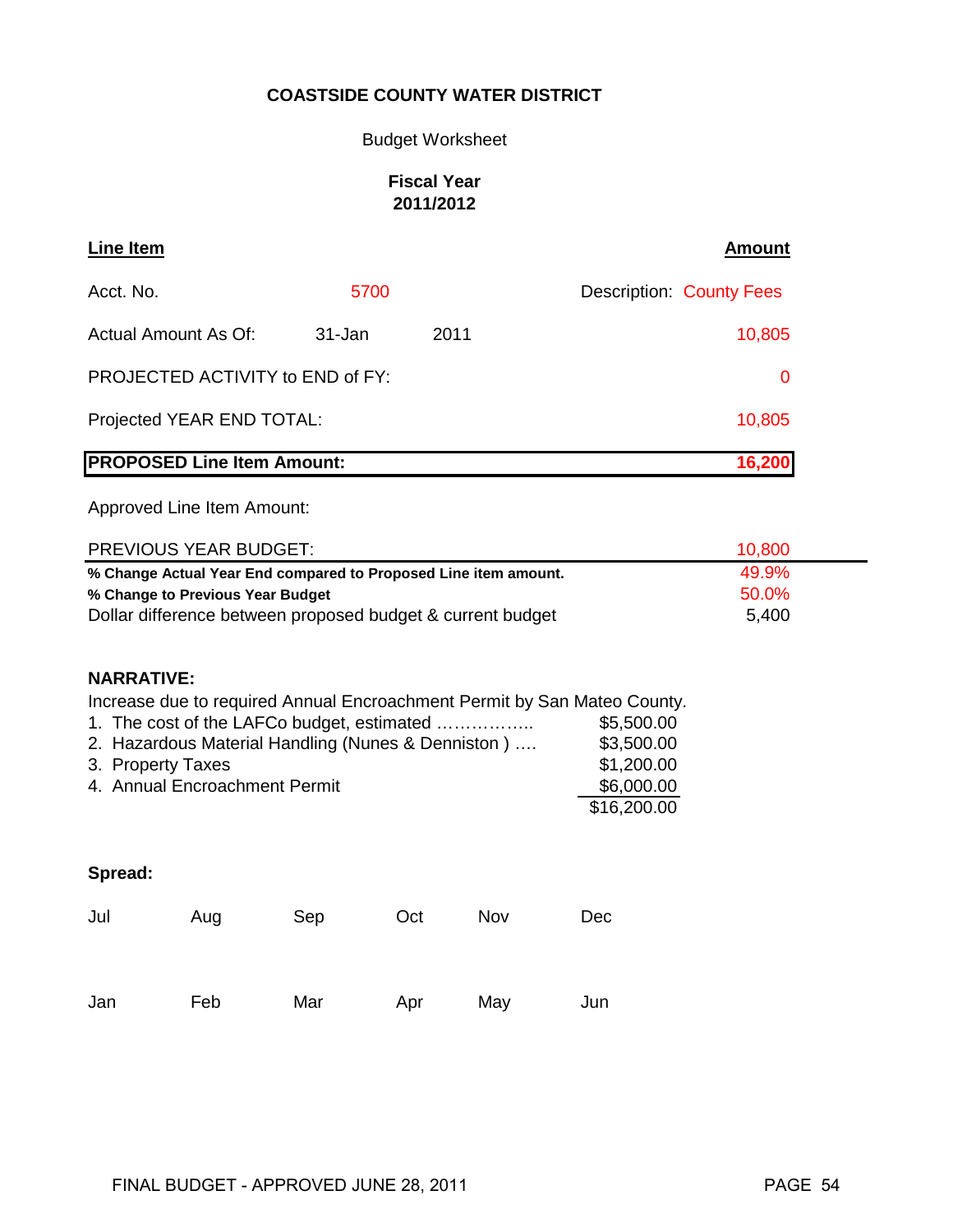#### Budget Worksheet

### **Fiscal Year 2011/2012**

| Line Item                         |        |      | <b>Amount</b>                  |
|-----------------------------------|--------|------|--------------------------------|
| Acct. No.                         | 5705   |      | <b>Description: State Fees</b> |
| <b>Actual Amount As Of:</b>       | 31-Jan | 2011 | 18,078                         |
| PROJECTED ACTIVITY to END of FY:  | 1,000  |      |                                |
| Projected YEAR END TOTAL:         |        |      | 19,078                         |
| <b>PROPOSED Line Item Amount:</b> |        |      | 19,400                         |

Approved Line Item Amount:

| <b>PREVIOUS YEAR BUDGET:</b>                                    | 10.500 |
|-----------------------------------------------------------------|--------|
| % Change Actual Year End compared to Proposed Line item amount. | 1.7%   |
| % Change to Previous Year Budget                                | 84.8%  |
| Dollar difference between proposed budget & current budget      | 8,900  |

### **NARRATIVE:**

- #1 Fees are charged by the State Department of Health Services for reviewing applications and annual reports on operation of the Nunes & Denniston Water Treatment Plants  *(DHS Fees - Increase due to additional services regarding new regulations)*
- #2 Water Rights (initialized by SWRCB) for both Pilarcitos & San Vincente
- #3 RWQCB NPDES Annual Fee (estimated)
- #4 Bay Area Air Quality Management Dist Permits to Operate

|         |     |     | #1 | \$15,000 |     |     |
|---------|-----|-----|----|----------|-----|-----|
|         |     |     | #2 | \$2,000  |     |     |
|         |     |     | #3 | \$1,400  |     |     |
|         |     |     | #4 | \$1,000  |     |     |
|         |     |     |    | \$19,400 |     |     |
| Spread: |     |     |    |          |     |     |
| Jul     | Aug | Sep |    | Oct      | Nov | Dec |
| Jan     | Feb | Mar |    | Apr      | May | Jun |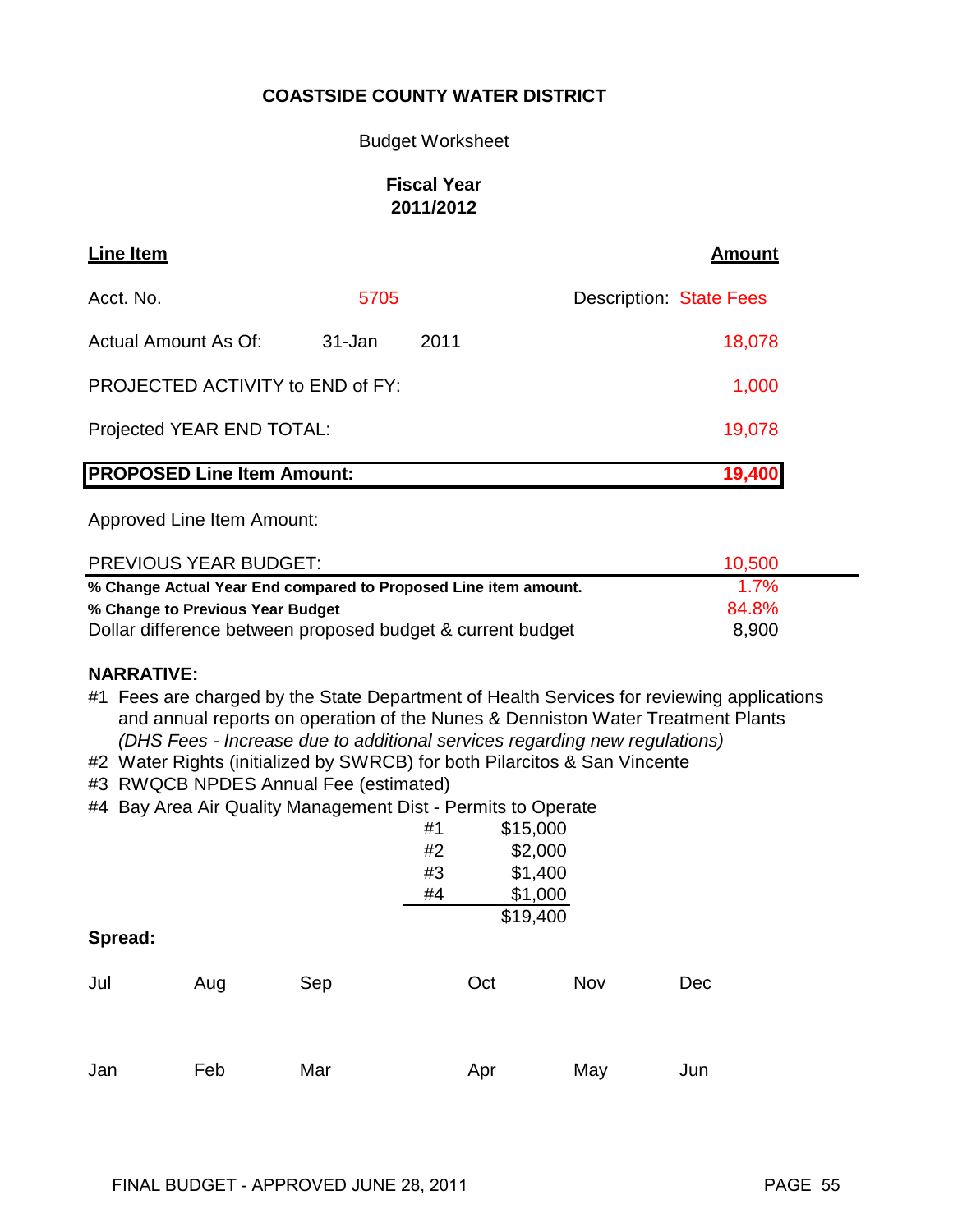# Budget Worksheet

# **Fiscal Year 2011/2012**

| Line Item                               |        |      |  | <b>Amount</b>                       |
|-----------------------------------------|--------|------|--|-------------------------------------|
| Acct. No.                               | 5711   |      |  | Description: Existing Bonds - 1998A |
| Actual Amount As Of:                    | 31-Jan | 2011 |  | 250,235                             |
| <b>PROJECTED ACTIVITY to END of FY:</b> |        |      |  | 19,000                              |
| Projected YEAR END TOTAL:<br>269,235    |        |      |  |                                     |
| <b>PROPOSED Line Item Amount:</b>       |        |      |  | 267,993                             |

| <b>PREVIOUS YEAR BUDGET:</b>                                                                                                                                                                                                         |     |                                | 269,845 |     |     |  |
|--------------------------------------------------------------------------------------------------------------------------------------------------------------------------------------------------------------------------------------|-----|--------------------------------|---------|-----|-----|--|
| % Change Actual Year End compared to Proposed Line item amount.<br>% Change to Previous Year Budget<br>Dollar difference between proposed budget & current budget<br><b>NARRATIVE:</b><br>ABAG Pooled Financing Program Series 1998A |     | $(0.5\%)$<br>(0.7%<br>$-1,853$ |         |     |     |  |
| September 2011 Payment<br>\$254,610<br>\$13,383<br>March 2012 Payment<br>\$267,993<br>Spread:                                                                                                                                        |     |                                |         |     |     |  |
| Jul                                                                                                                                                                                                                                  | Aug | Sep                            | Oct     | Nov | Dec |  |
| Jan                                                                                                                                                                                                                                  | Feb | Mar                            | Apr     | May | Jun |  |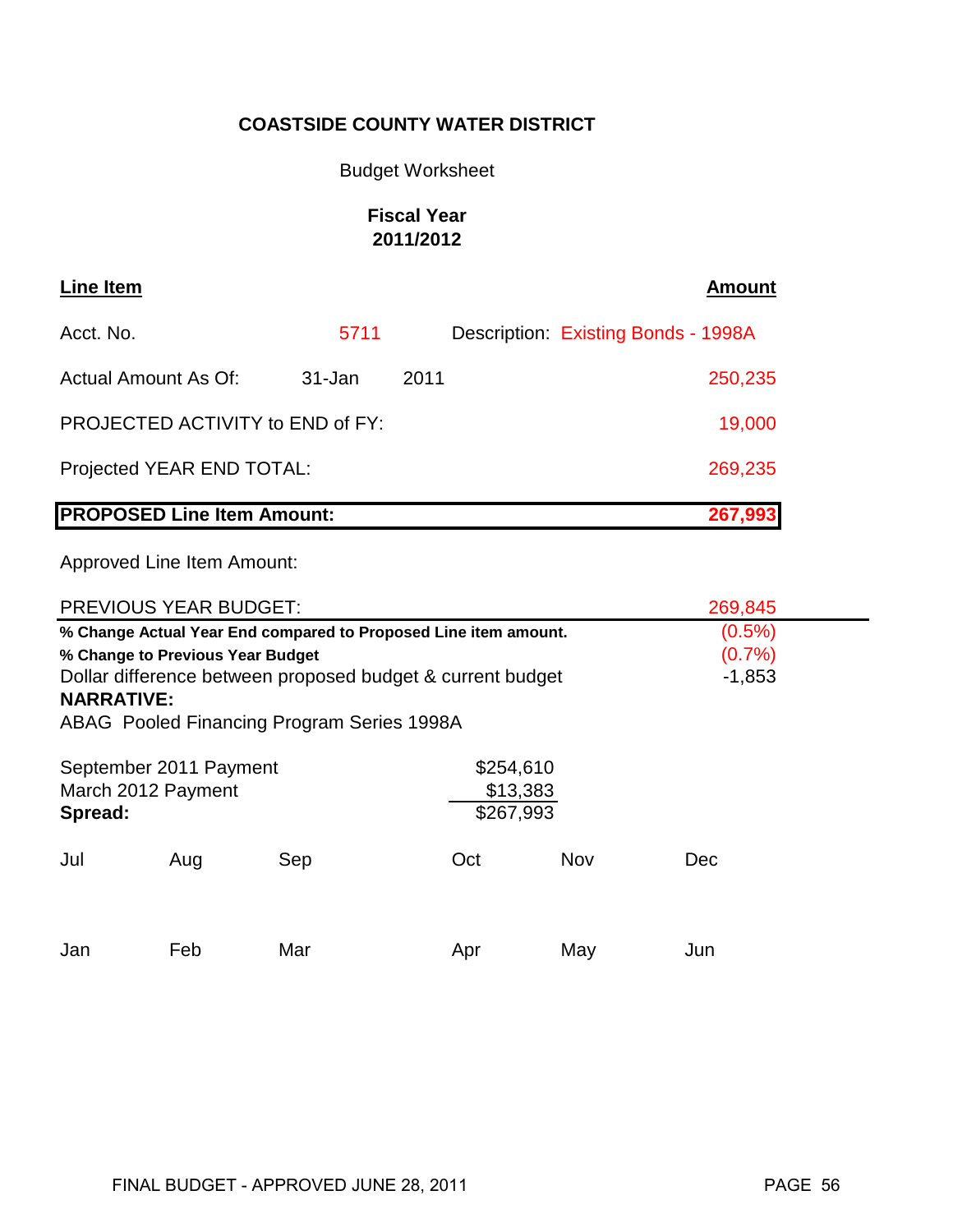## Budget Worksheet

# **Fiscal Year 2011/2012**

**Line Item Amount**

| <b>PROPOSED Line Item Amount:</b>    |        |      | 483,281                             |  |
|--------------------------------------|--------|------|-------------------------------------|--|
| Projected YEAR END TOTAL:<br>487,431 |        |      |                                     |  |
| PROJECTED ACTIVITY to END of FY:     |        |      | 150,000                             |  |
| Actual Amount As Of:                 | 31-Jan | 2011 | 337,431                             |  |
| Acct. No.                            | 5712   |      | Description: Existing Bonds - 2006B |  |

| <b>PREVIOUS YEAR BUDGET:</b>                                                                                                                                                                                                          |     | 484,966                     |     |     |     |
|---------------------------------------------------------------------------------------------------------------------------------------------------------------------------------------------------------------------------------------|-----|-----------------------------|-----|-----|-----|
| % Change Actual Year End compared to Proposed Line item amount.<br>% Change to Previous Year Budget<br>Dollar difference between proposed budget & current budget<br><b>NARRATIVE:</b><br>CSCDA Pooled Financing Program Series 2006B |     | (0.9%<br>(0.3%)<br>$-1,685$ |     |     |     |
| \$335,852<br>September 2011 Payment<br>\$147,429<br>March 2012 Payment<br>\$483,281                                                                                                                                                   |     |                             |     |     |     |
| Spread:                                                                                                                                                                                                                               |     |                             |     |     |     |
| Jul                                                                                                                                                                                                                                   | Aug | Sep                         | Oct | Nov | Dec |
| Jan                                                                                                                                                                                                                                   | Feb | Mar                         | Apr | May | Jun |